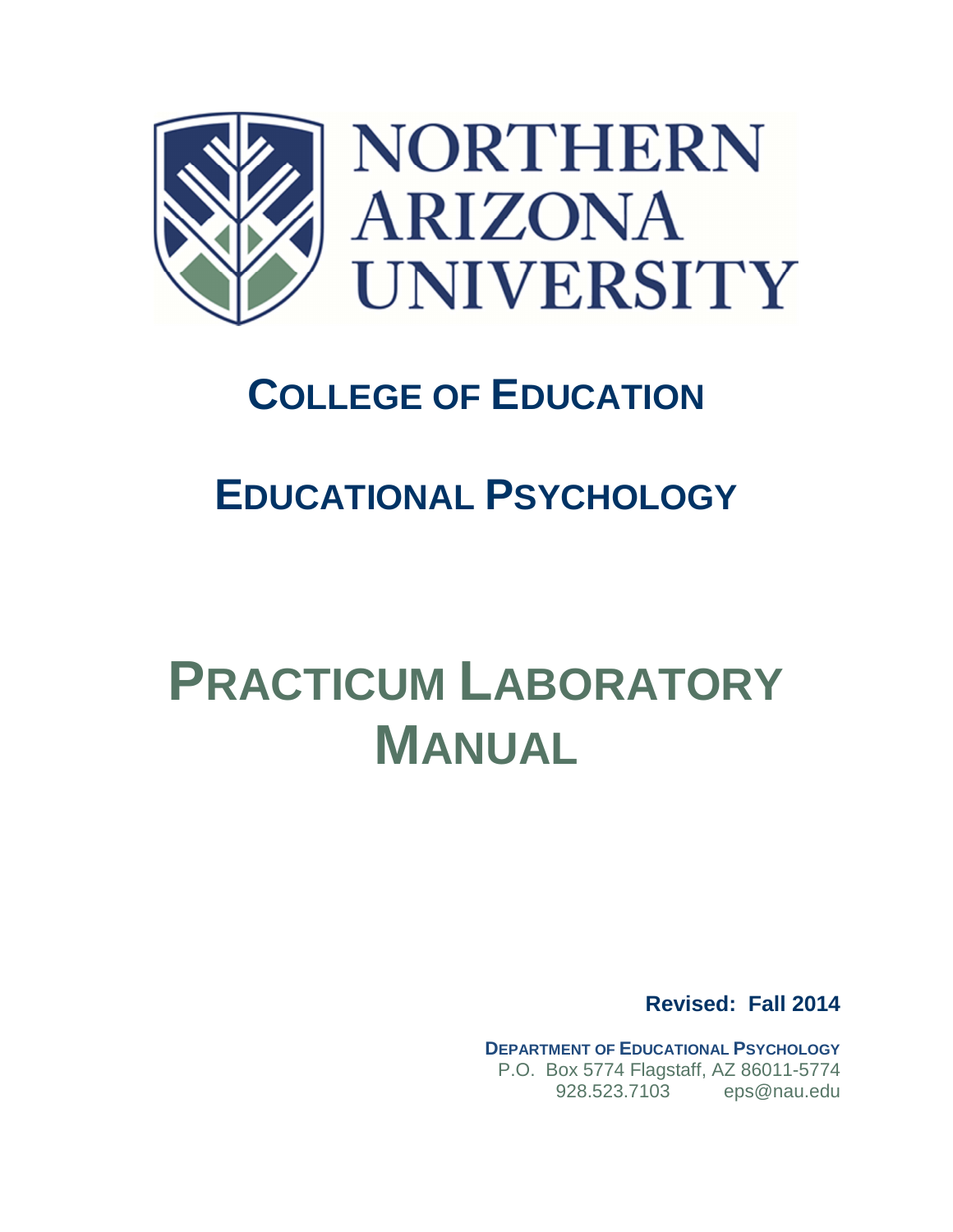## **EPS PRACTICUM LABORATORY MANUAL**

### **TABLE OF CONTENTS**

|                                                           | <b>PAGE</b>    |
|-----------------------------------------------------------|----------------|
| Procedures and Guideline for all Students in Practicum    | 1              |
| <b>PREREQUISITES</b>                                      | 1              |
| <b>CONFIDENTIALITY</b>                                    | 1              |
| <b>COUNSELING PEOPLE YOU KNOW</b>                         | 2              |
| <b>PROCEDURES FOR SCHEDULING COUNSELING SESSIONS</b>      | $\overline{2}$ |
| <b>RECORDING CLIENT SESSIONS</b>                          | 3              |
| CLIENTS WHO ARE POTENTIALLY SUICIDAL OR HARMFUL TO OTHERS | 3              |
| <b>REFERRAL FOR PSYCHIATRIC CONSULTATION</b>              | 3              |
| <b>PROCEDURES FOR REFERRAL OF CASES</b>                   | 3              |
| <b>CONSULTATION</b>                                       | 4              |
| <b>EMERGENCY PROCEDURES</b>                               | 4              |
| <b>ENDANGERMENT</b>                                       | 5              |
| <b>QUALITY ASSURANCE</b>                                  | 5              |
| <b>END OF PRACTICUM PROCEDURES</b>                        | 5              |
| <b>GENERAL APPEARANCE</b>                                 | 6              |
| <b>HOUSEKEEPING RULES</b>                                 | 6              |
| <b>TELEPHONE USAGE AND MESSAGE SERVICE</b>                | 6              |
| <b>LABORATORY HOURS</b>                                   | 6              |
| <b>FACULTY CONSULTATION CONTACT INFORMATION</b>           | 6              |
| <b>MISCELLANEOUS</b>                                      | 7              |
| Procedures for Maintaining Client Files and Records       | 7              |
| <b>Helpful Suggestions for Practicum Students</b>         | 10             |
| <b>Description of Counseling Services</b>                 | 11             |
| What                                                      | 11             |
| Why                                                       | 11             |
| Who                                                       | 11             |
| Where                                                     | 11             |
| When                                                      | 11             |
| When to Seek Counseling                                   | 12             |
| Signs that Indicate a Need for Help                       | 12             |
| The First Interview                                       | 13             |
| Some Myths about Counseling                               | 13             |
| What Happens in Counseling                                | 13             |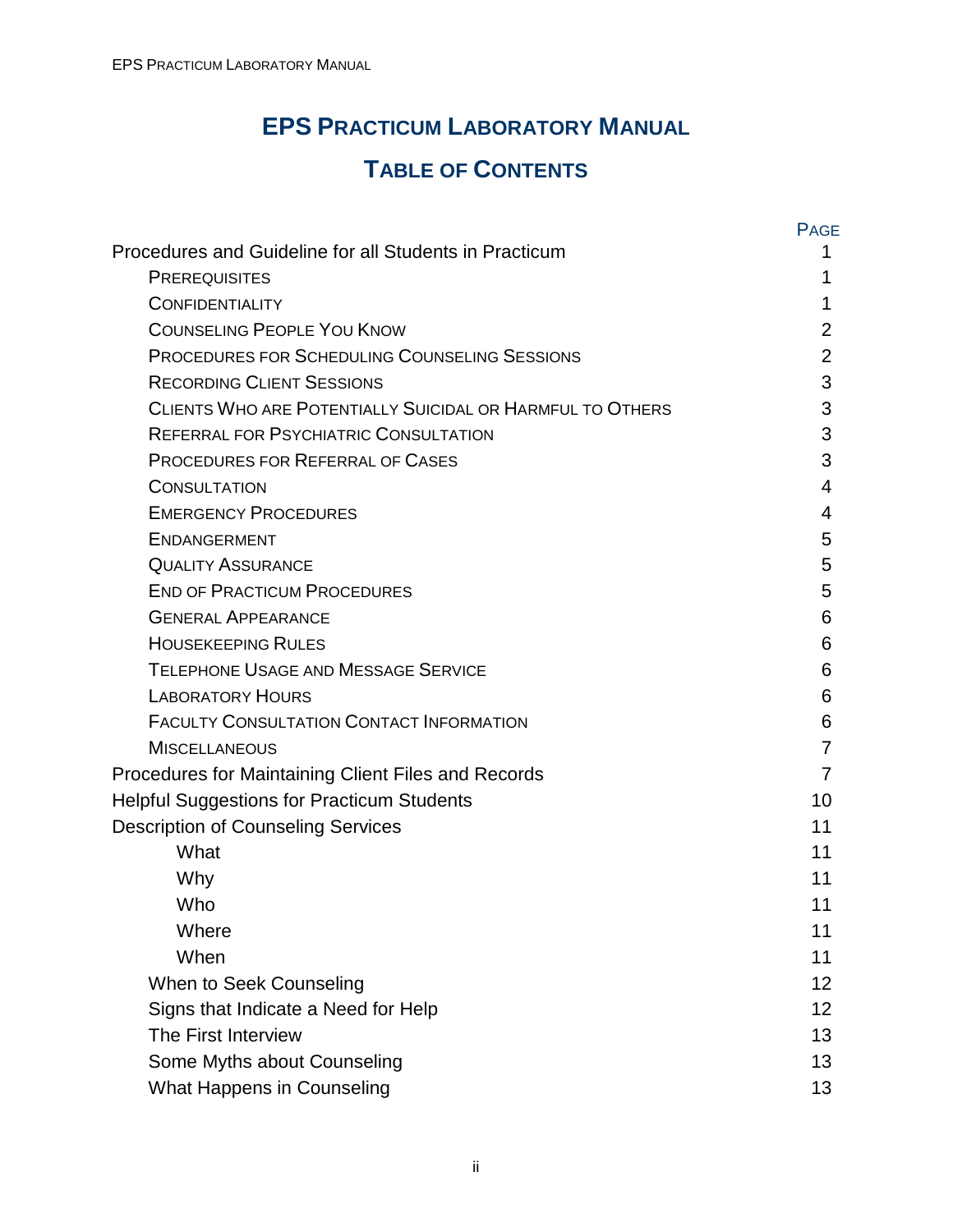|                                                               | <b>PAGE</b> |
|---------------------------------------------------------------|-------------|
| <b>Rights and Responsibilities</b>                            | 13          |
| <b>Client</b>                                                 | 13          |
| Counselor                                                     | 14          |
| Confidentiality                                               | 14          |
| <b>Fundamentals of Counseling</b>                             | 15          |
| <b>Components of Counseling</b>                               | 15          |
| <b>Relationship Skills</b>                                    | 15          |
| <b>Case Conceptualization Skills</b>                          | 15          |
| <b>Conducting Counseling</b>                                  | 15          |
| A Good Counselor Has                                          | 15          |
| <b>General Suggestions</b>                                    | 15          |
| The Egan Model of Counseling Processes                        | 16          |
| Stage One: Helping Clients Tell Their Story                   | 16          |
| <b>Formula Statements</b>                                     | 16          |
| Stage Two: Helping Clients Construct the Future               | 16          |
| <b>Possibilities</b>                                          | 16          |
| Agenda: Set the Goal                                          | 16          |
| Commitment                                                    | 17          |
| Stage Three: Linking Preferred Scenarios to Action            | 17          |
| Value of Feedback                                             | 18          |
| <b>Practicum Student Evaluation</b>                           | 19          |
| <b>Reflective Case Staffing Outline</b>                       | 20          |
| Case Staffing Reflection Paper Rubric                         | 22          |
| Homework after the First Class Meeting                        | 24          |
| Ideas for Recruiting Clients for the Counseling Practicum Lab | 25          |
| EPS 692: Master's Counseling Practicum - Proposal for a Group | 26          |
| Rationale                                                     | 26          |
| <b>Practical Considerations</b>                               | 26          |
| <b>Structure</b>                                              | 26          |
| Supervision                                                   | 26          |
| EPS 692: Master's Counseling Practicum                        | 27          |
| How to Research Client Problems                               | 27          |
| How to Use the Library                                        | 27          |
| How to Use Professional Web Sites                             | 27          |
| How to Find Empirically Supported Treatments                  | 28          |
| <b>Books on Empirically Supported Treatments</b>              | 28          |
| <b>Treatment Planning Resources</b>                           | 29          |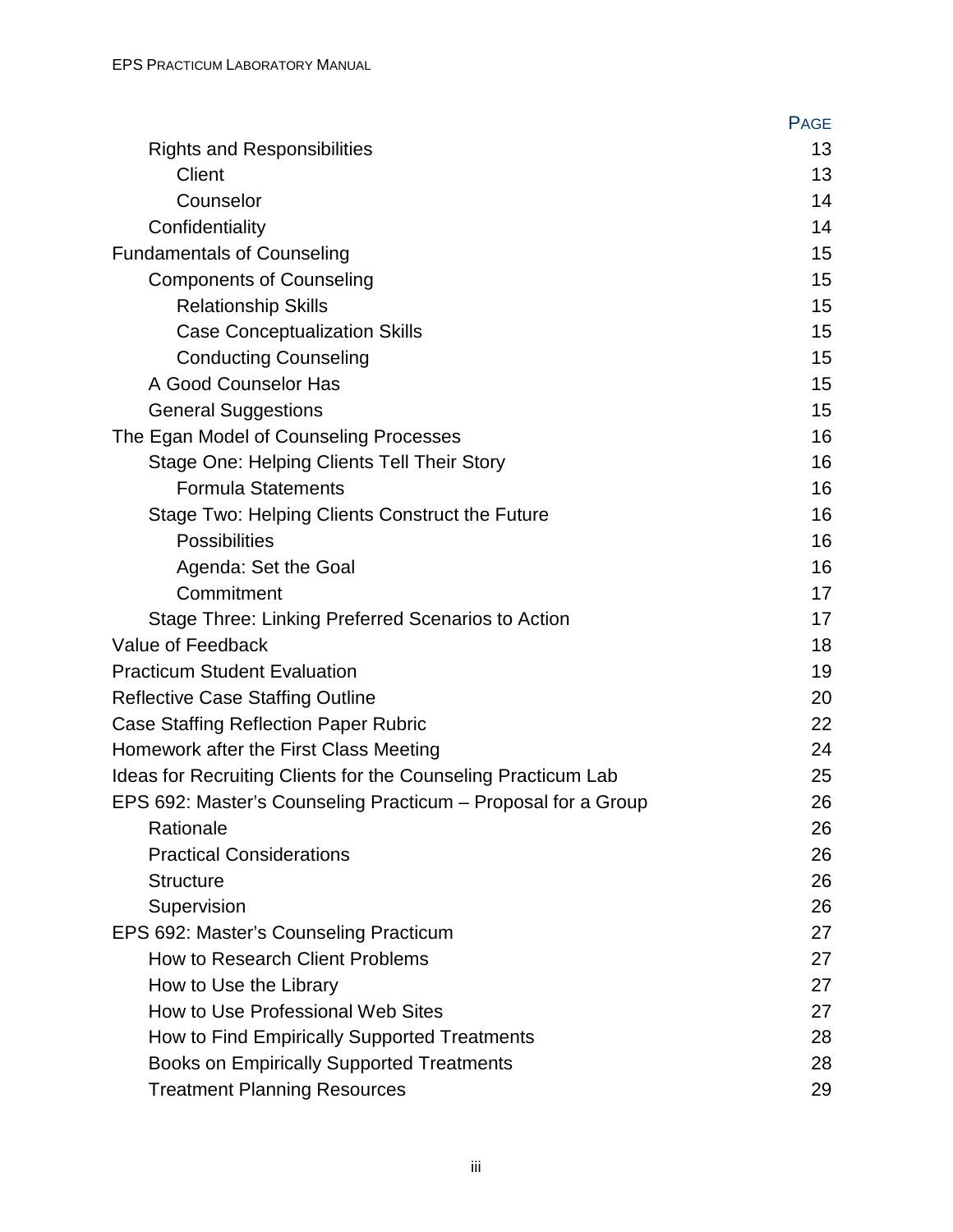|                                                                 | PAGE |
|-----------------------------------------------------------------|------|
| <b>Treatment Guides and Workbooks on Specific Problems</b>      | 29   |
| EPS 692: Master's Counseling Practicum - Suggestions for Being  | 31   |
| <b>Successful in Practicum</b>                                  |      |
| <b>AMCD Multicultural Counseling Competencies</b>               | 32   |
| <b>Counselor Awareness of Own Cultural Values and Biases</b>    | 32   |
| <b>Attitudes and Beliefs</b>                                    | 32   |
| Knowledge                                                       | 32   |
| <b>Skills</b>                                                   | 32   |
| <b>Counselor Awareness of Client's Worldview</b>                | 33   |
| <b>Attitudes and Beliefs</b>                                    | 33   |
| Knowledge                                                       | 33   |
| <b>Skills</b>                                                   | 33   |
| <b>Culturally Appropriate Intervention Strategies</b>           | 33   |
| <b>Beliefs and Attitudes</b>                                    | 33   |
| Knowledge                                                       | 34   |
| <b>Skills</b>                                                   | 34   |
| Guide to Obtain Volunteer Clients from NAU Classes              | 36   |
| Initial Steps for New Clients                                   | 37   |
| <b>Professional Disclosure Statement</b>                        | 38   |
| Intake Interview Report                                         | 40   |
| Suggested Procedures for the First Counseling Interview         | 41   |
| Potential Topics for the Intake Interview                       | 43   |
| <b>Brief Guide for Intake Interview</b>                         | 45   |
| Flow Chart for the First Interview                              | 46   |
| Guide for a Brief Mental Status Examination                     | 47   |
| Working with Clients Who do not Identify Specific Problems      | 48   |
| Learning from Counseling Session Transcript                     | 50   |
| Guidelines for Filling Out Counseling Supervision Log           | 51   |
| <b>Progress Notes</b>                                           | 52   |
| <b>Progress Notes Form</b>                                      | 53   |
| Guidelines for Filling Out Progress Notes Form                  | 54   |
| <b>Treatment Planning Form</b>                                  | 55   |
| Guidelines for Filling Out Treatment Planning Form              | 56   |
| Guidelines for Filling Out Termination Summary Form             | 57   |
| <b>Quality Assurance (QA)</b>                                   | 58   |
| Points to Remember Regarding QA                                 | 58   |
| Interview Guide for Depressed Clients (by Dr. Timothy Thomason) | 59   |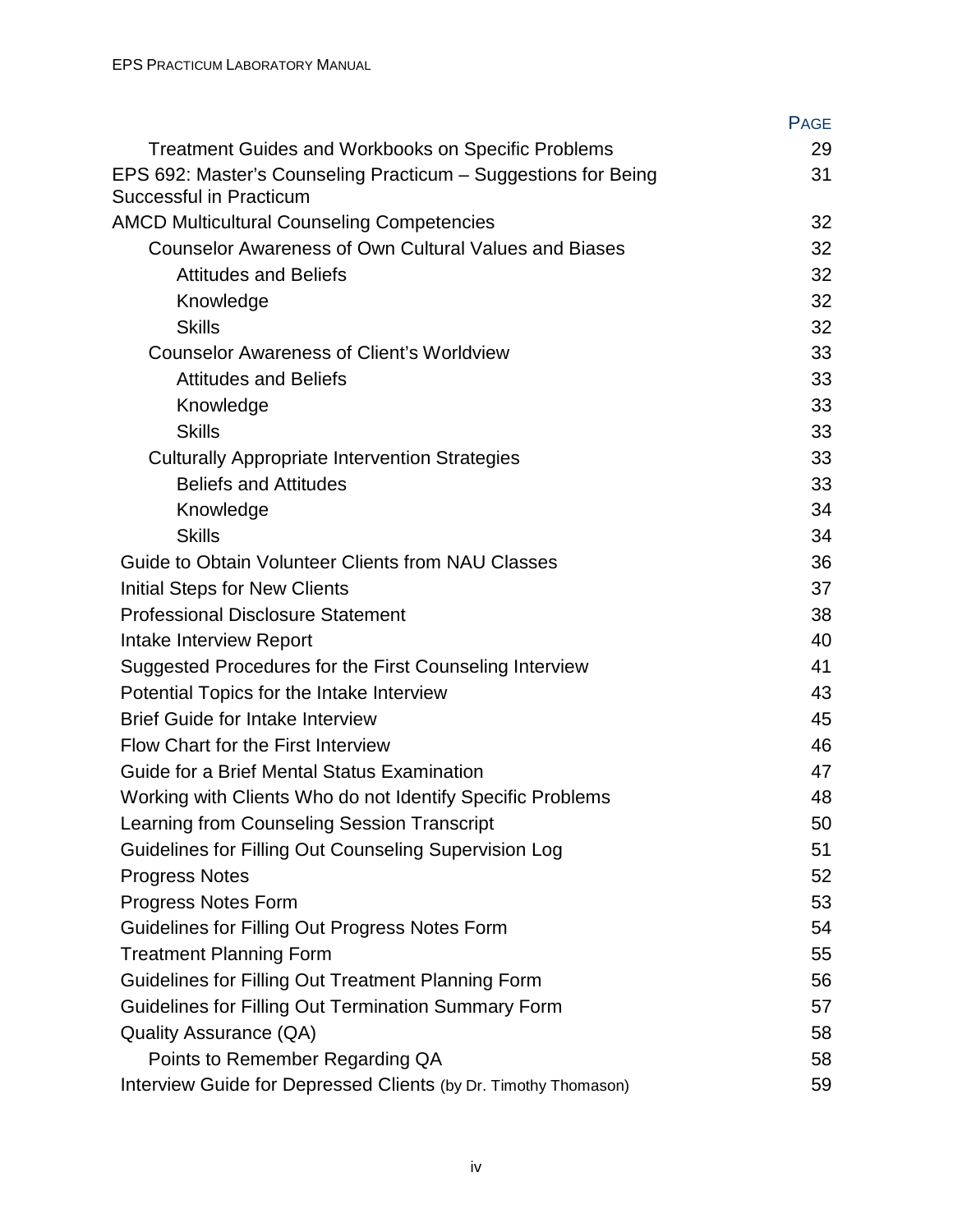|                                                                                       | <b>PAGE</b> |
|---------------------------------------------------------------------------------------|-------------|
| <b>Procedures for Handling Suicide Threats</b>                                        | 61          |
| Decision Tree for Handling Suicidal/Homicidal Threat or Ideation                      | 64          |
| <b>Procedures for Handling Adult Suicidal Clients</b>                                 | 65          |
| Procedures for Handling Suspected Child Abuse/Neglect Cases                           | 67          |
| Decision Tree for Handling Suspected Child Abuse/Neglect                              | 68          |
| The Sad Person's Scale and Guidelines for Action                                      | 69          |
| <b>Tarasoff Decision Chart</b>                                                        | 70          |
| Grading Philosophy in Master's Practicum (EPS 692)                                    | 71          |
| Guidelines for Master's Practicum Hours Conducted Off-Site                            | 72          |
| Objectives of the Practicum Hours Conducted Off-Site                                  | 72          |
| <b>Responsibilities of the Student</b>                                                | 72          |
| The Role of the Off-Site setting                                                      | 73          |
| Procedure to Become an Off-Site Supervisor                                            | 73          |
| The Role of the Off- Site Supervisor                                                  | 74          |
| The Role and Responsibilities of the Practicum Instructor                             | 74          |
| Procedure for Arranging and Participating in Off-Site Practicum<br><b>Experiences</b> | 75          |
| Semester Preceding the Practicum                                                      | 75          |
| Semester of the Practicum                                                             | 75          |
| <b>Practicum Lab On-Line Resources</b>                                                | 76          |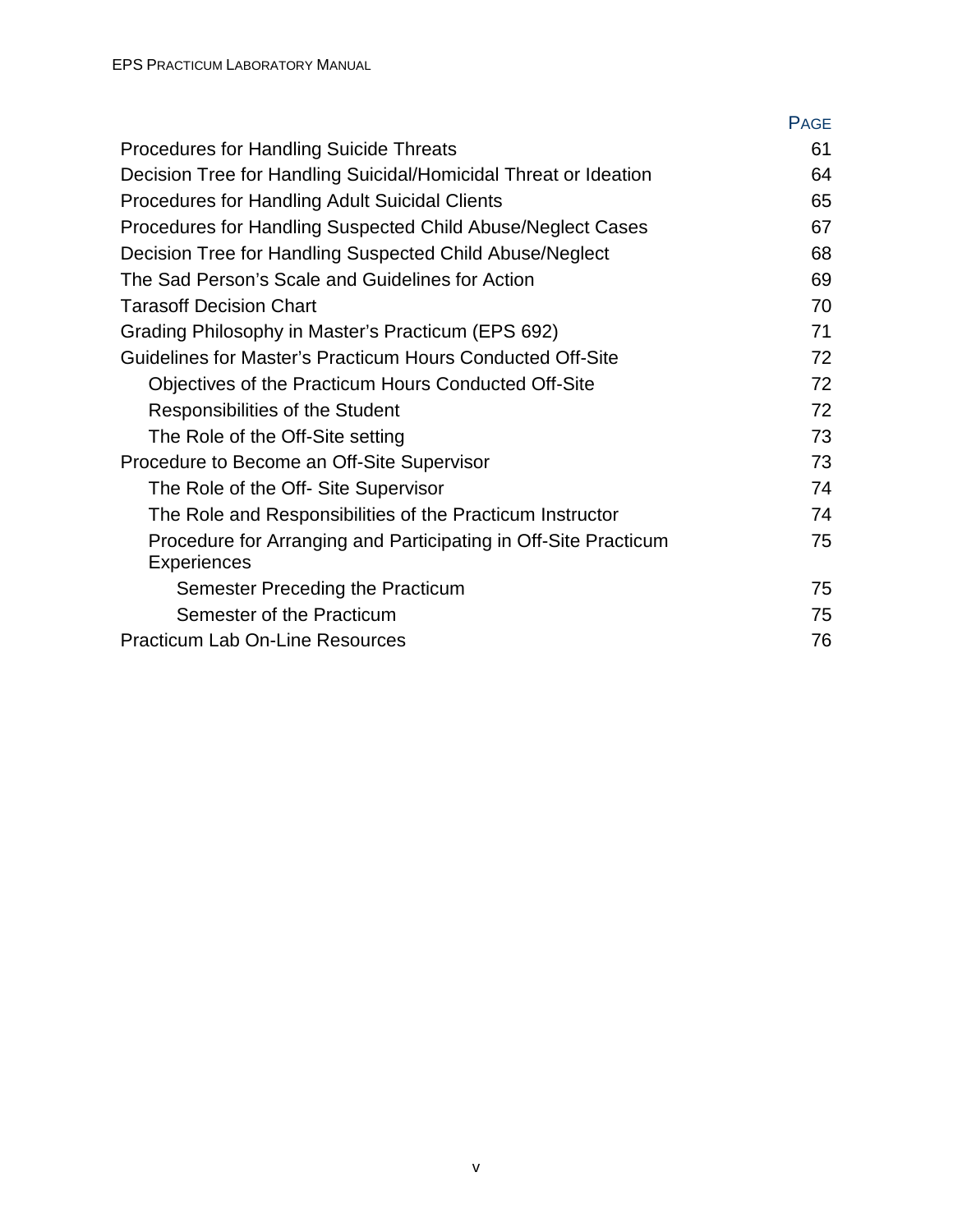#### **PROCEDURES AND GUIDELINES FOR ALL STUDENTS IN PRACTICUM**

#### PLEASE NOTE THAT THESE PROCEDURES AND POLICES APPLY TO ALL MASTER'S AND DOCTORAL STUDENTS ENROLLED IN PRACTICUM CLASS AND MUST BE FOLLOWED WHEN SEEING CLIENTS IN AN NAU PRACTICUM LAB.

#### ELECTRONIC VERSIONS

Electronic versions of this manual and all practicum forms are available at NAU.edu/eps.

#### OFF-SITE vs ON-SITE

"On-Site" refers to the on campus practicum lab and "Off-Site" refers to hours earned in the field (e.g., Mental health facilities or Public schools). See Guidelines for Master's Practicum Hours Conducted Off-Site section of this manual.

#### **PREREQUISITES**

Prerequisites for the masters' practicum include EPS 601, EPS 660 and EPS 670 and admission to the EPS graduate program, for which the course is required. Prerequisites for the doctoral practicum include EPS 670, EPS 692, and EPS 737, and admission to the doctoral program in Educational Psychology. Prior to seeing clients, each practicum student should re-read and familiarize themselves with the latest APA and ACA and other relevant ethical guidelines.

#### **CONFIDENTIALITY**

You are practicing professional skills in a university clinic. This means that there is a wide range of university students and members of the public who use the lab. Please respect their privacy and be considerate of their needs. Be careful to avoid even the appearance of indiscretions in you conversations or demeanor. The university policies of confidentiality are applicable in the Practicum Lab. However, several items need special emphasis.

Viewing Clinical Sessions: No unauthorized faculty member or student is allowed to observe clinical sessions without the written consent of the parties. Such consents are to be maintained by the professors or GA's involved.

Inspections of Records: No unauthorized faculty member or student is allowed to inspect records maintained on clients without the written consent of the parties. Such consents are to be maintained by the professors or graduate assistants involved.

Conversations with/about Clients: No faculty member of practicum student is to discuss any client outside of the formal teaching-learning environment. It is especially important to watch for open doors, and to avoid even teaching-learning discussions which might be overheard by others. Telephone conversations with or about students should be confidential and private. Be careful you cannot be overheard.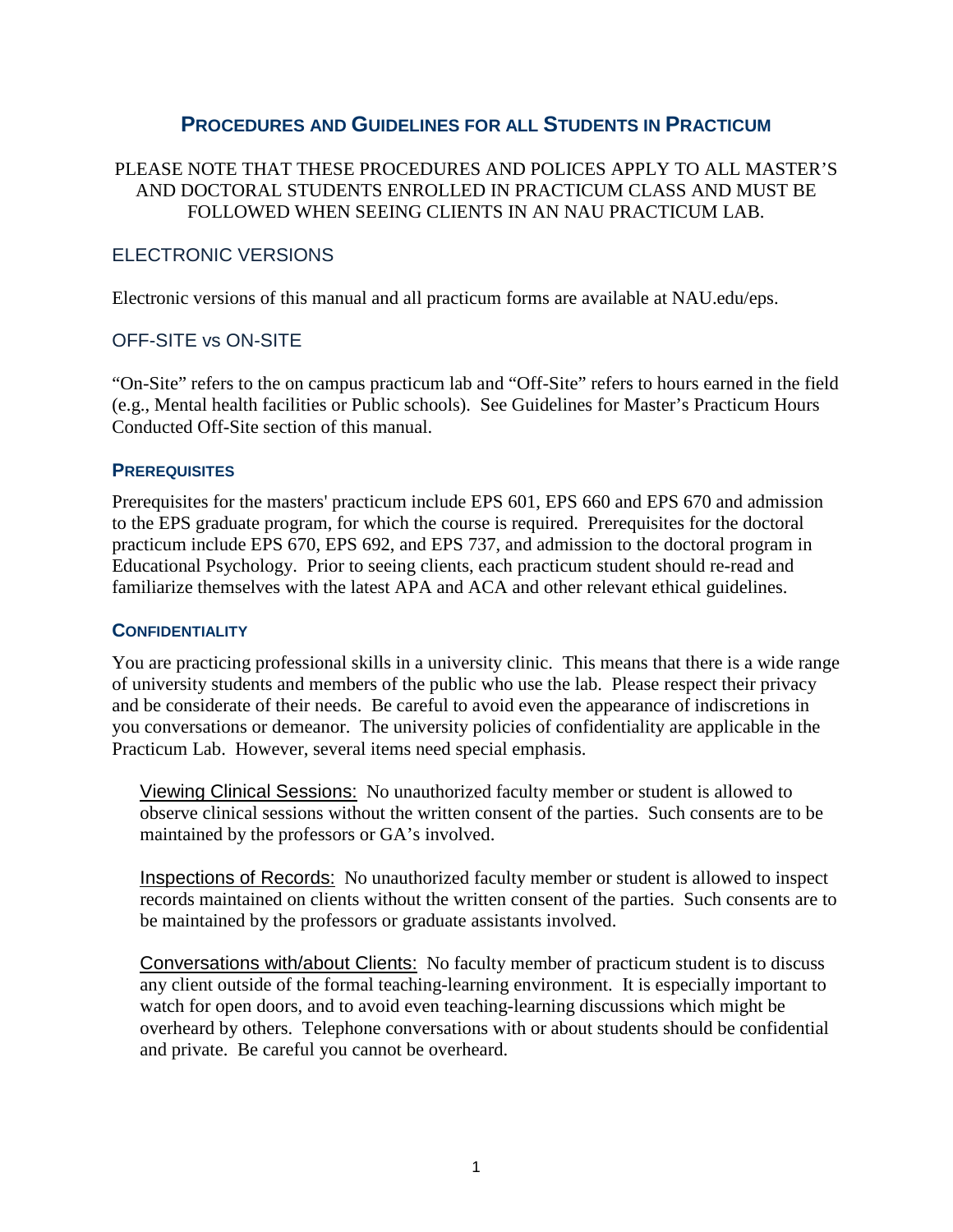Session Recordings and Client Records: The Practicum Lab makes wide use of Session Recordings and Client Records. Sessions Recordings involving clients must be protected in the same way as other confidential records and materials. Such records must be used only for teaching and learning and they should be erased immediately after use in the teachinglearning process. Under no circumstances should any student or faculty member take client records with them when they leave the university. Please ensure that the cabinet is locked at all times to ensure confidentiality of records.

#### CONFIDENTIALITY AND ONLINE RECORDINGS

The Flagstaff lab uses "online recording" of client sessions. All students and lab instructors will receive in-class instruction about this system early on in the semester. All students are required to complete the "confidentiality statement" that the lab instructors will distribute on the first day of class.

#### **CASE FILES MUST REMAIN IN THE BUILDING AT ALL TIMES. FILES MUST BE PLACED BACK IN YOUR FOLDER IN THE LOCKED FILE CABINET IMMEDIATELY AFTER YOU FINISH USING THEM. COUNSELING SESSION RECORDINGS ARE ALSO CONFIDENTIAL AND MUST BE KEPT SECURE.**

Requirements for Clients seen Off-Site: The requirements of the On-Site prevail.

#### **COUNSELING PEOPLE YOU KNOW**

Since some of the clients in Practicum come from courses in Educational Psychology, you may know some potential clients and wonder whether it is ethical for you to counsel them. Other questions may come up regarding seeing relatives of people you know or relatives of clients you have in a group. To resolve such issues, refer to the APA and/or ACA Ethical Standards, and if you still have any questions or are unsure how to proceed, be sure to consult with your supervisor.

#### **PROCEDURES FOR SCHEDULING COUNSELING SESSIONS**

Clients will be scheduled for 45 minute sessions. Longer sessions may be scheduled occasionally for therapeutic reasons if a room is available. Be sure to finish each session by 10 minutes till the hour. The remaining 10 minutes are for you to write your notes on the session, take a quick break if necessary, and prepare for your next client. Clients must be greeted promptly at the beginning of the hour. Counselors will be monitored, and chronic lateness to sessions will be considered unprofessional behavior.

When a client does not come on time for an appointment, wait at least 10 minutes. After that make a case note of the no-show, and return the client file to the filing cabinet. You are encouraged to call clients who no-show to invite them to set another appointment. After two noshows, terminate the case. You can re-open it later if the client decides to come in. Doublebooking of clients is not allowed (scheduling two clients to see one counselor during the same hour).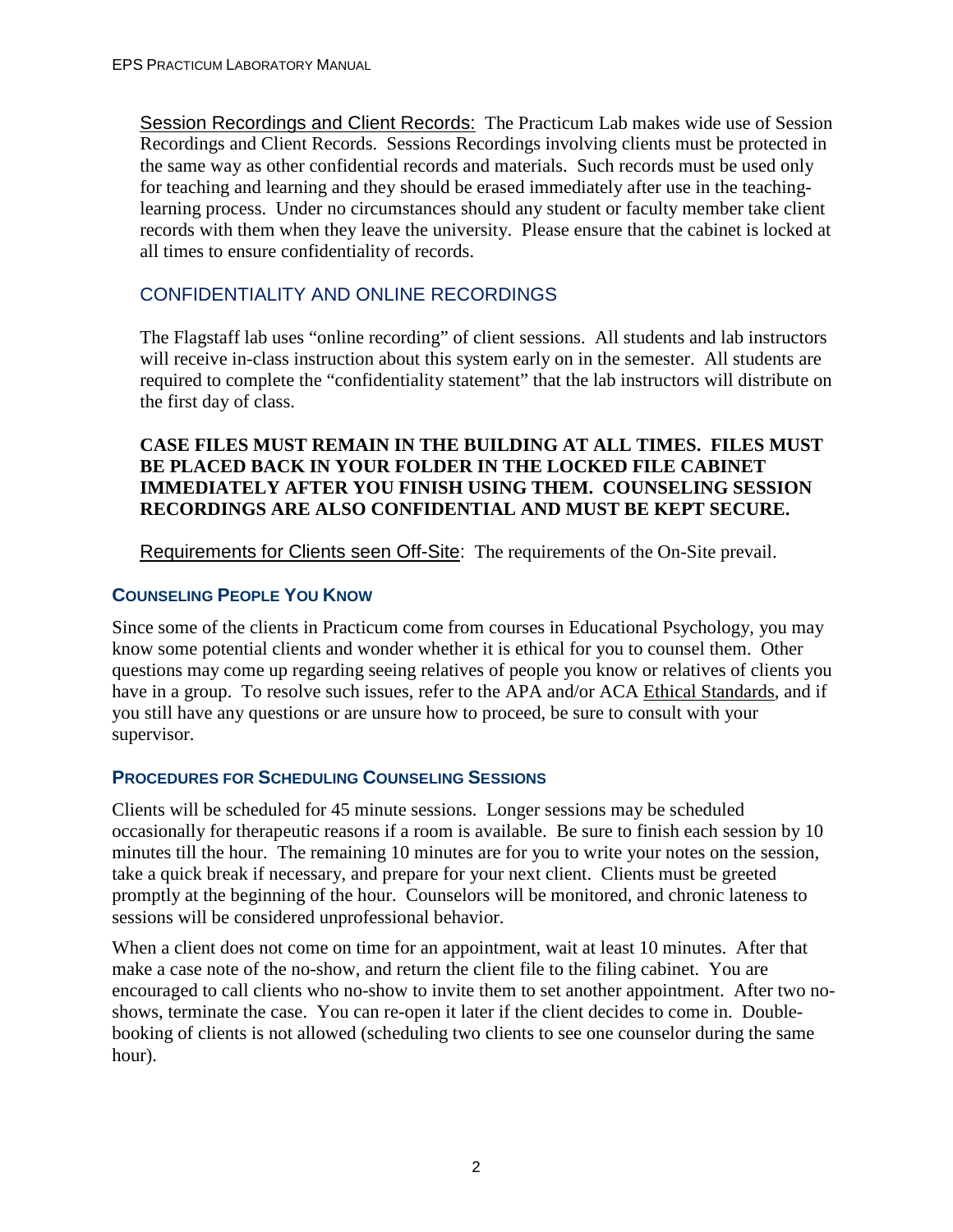Be aware that Practicum is more time-consuming than a lecture course. You will need to allocate time each week for attending class and supervision sessions, seeing clients, preparing to see clients, record keeping, observing sessions, preparing case presentations, etc. Procrastination is likely to result in an inability to complete the course on time. In-Progress grades are highly discouraged, since providing for your supervision in the next semester requires special arrangements. Practicum is a pass/fail course. A student who does not obtain the required number of hours for practicum may receive a grade of "Fail." To get credit for practicum, the student must repeat the entire course.

#### **RECORDING CLIENT SESSIONS**

ALL counseling sessions in the practicum lab must be recorded without exception. Applicants for counseling who refuse to be recorded must be referred to other mental health facilities. Sessions which are not recorded do not count toward direct hours.

At the end of the semester all recording sessions must be erased. Sessions which are not recorded due to equipment malfunction must be documented as usual but will not count toward direct counseling hours. Make sure the equipment is working at the start of each session.

Students will be trained in proper administration of session recordings at the beginning of each semester. Complete guidelines regarding this process are in the practicum lab. Students should have session recordings ready for their instructor during weekly individual supervision.

#### **CLIENTS WHO ARE POTENTIALLY SUICIDAL OR HARMFUL TO OTHERS**

In cases of **potential suicide or harm to others**, consult the emergency procedures listed in this manual, guidelines and flow charts in the Practicum Manual (see table of contents for page numbers), and consider using the No-Suicide contract. As appropriate and with the instructor's consultation, the student counselor may administer optional assessment instruments such as the Beck Depression Inventory and the Substance Abuse Subtle Screening Inventory.

#### **REFERRAL FOR PSYCHIATRIC CONSULTATION**

If you feel that a client may have a severe mental disorder, or if you think a client may benefit from a psychoactive medication, be sure to discuss the case with your supervisor. If both of you agree that a psychiatric consultation is indicated, discuss the case with the practicum instructor. With the instructor's approval, you may refer the client to a psychiatrist. NAU's Campus Health Services can be used for student clients located in Flagstaff. Never refer a client to a psychiatrist without consulting your supervisor and/or your instructor. It is best not to discuss medications with clients unless you have received training in psychopharmacology; even then, you must not prescribe or recommend that the client take or stop taking any prescription medications.

#### **PROCEDURES FOR REFERRAL OF CASES**

1. Referral of a case is in order when the client's problem or needs do not seem appropriate or amenable to the services provided in the Practicum Lab. Referral may also be appropriate when it is the legal and ethical responsibility of the Practicum Lab staff to report specific information. See the *ACA Code of Ethics and Standards of Practice* and the *APA Code of Ethics and Professional Standards.*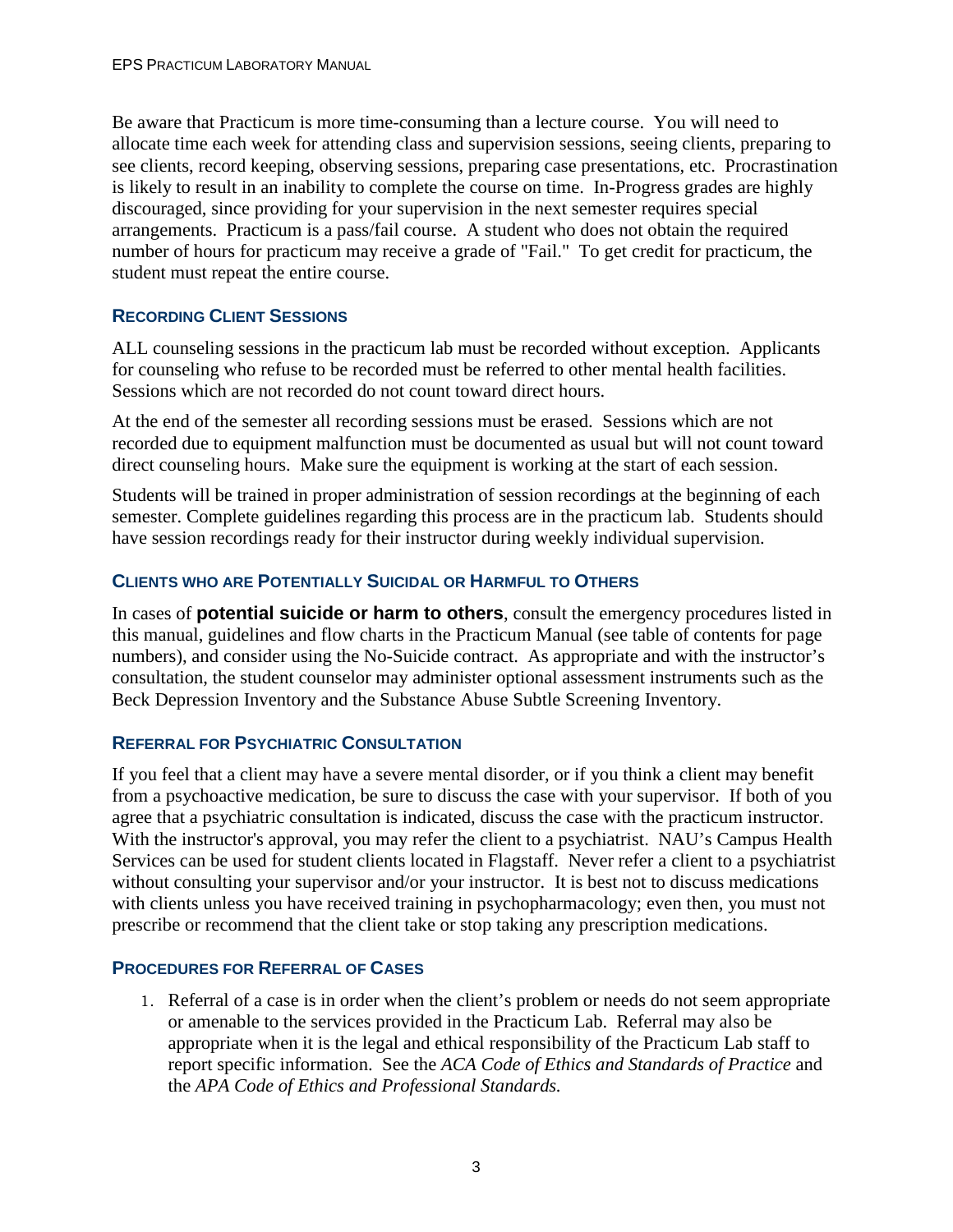- 2. The student counselor **must** consult with the practicum instructor for information concerning referral sources and **must** have their consent before initiating any action. If the practicum instructor is not available, the student must contact another faculty member. Campus Health Services is for NAU students only. A private practitioner or referral to a local mental health agency is needed if the client is not a university student or if you are located at a site away from Flagstaff.
- 3. Local telephone books and Web sites also list counselors, physicians, psychologists and other referral services.
- 4. When possible, three referral sources should be provided to a client. Referral should be made with the advice of the practicum instructor.

#### **CONSULTATION**

Sometimes it is important for a practicum student to seek consultation with a physician, make a direct referral to a physician, warn potential victims of threats of harm, or notify proper authorities. The counselor **must** notify the practicum course instructor of these situations immediately and implement an appropriate plan of action under the instructor's guidance.

Included in this category are:

- 1. The client who is experiencing such extreme emotionality that the client cannot function well enough to care for his/her basic needs, or who is psychotic, severely anxious, or extremely depressed.
- 2. The client who is suicidal that there is immediate danger to the individual.
- 3. The client who is homicidal and there is a clear and immediate threat to one or more other identifiable persons (either implied or direct intent to do harm).
- 4. The client who reports or implies abuse or neglect of a child, and elderly person, or a person with a disability.
- 5. The client who is taking medications that appear to have an adverse effect on emotions, or who appears to have toxic reactions.
- 6. The client who is taking psychotropic medicines and is not under the direct supervision of a physician.
- **7.** The client who has been taking psychotropic medicines and is considering discontinuing or has discontinued their use without the physician approval.

#### **EMERGENCY PROCEDURES**

If you are seeing a client and an emergency develops (such as clients who say they are planning to harm themselves or someone else) ask the client to wait in the counseling room while you consult with your supervisor. Then call the practicum instructor or go to his/her office and discuss the situation. If you cannot reach the practicum instructor, call or contact one of the members of the counseling faculty. Faculty telephone numbers will be posted in the practicum lab. If your practicum site is in Flagstaff and you cannot reach any of these people, call the NAU Counseling Services at 928.523.2261, explain that you are a counselor at the Practicum Lab and have an emergency situation, and ask for consultation with the psychologist on call. If the client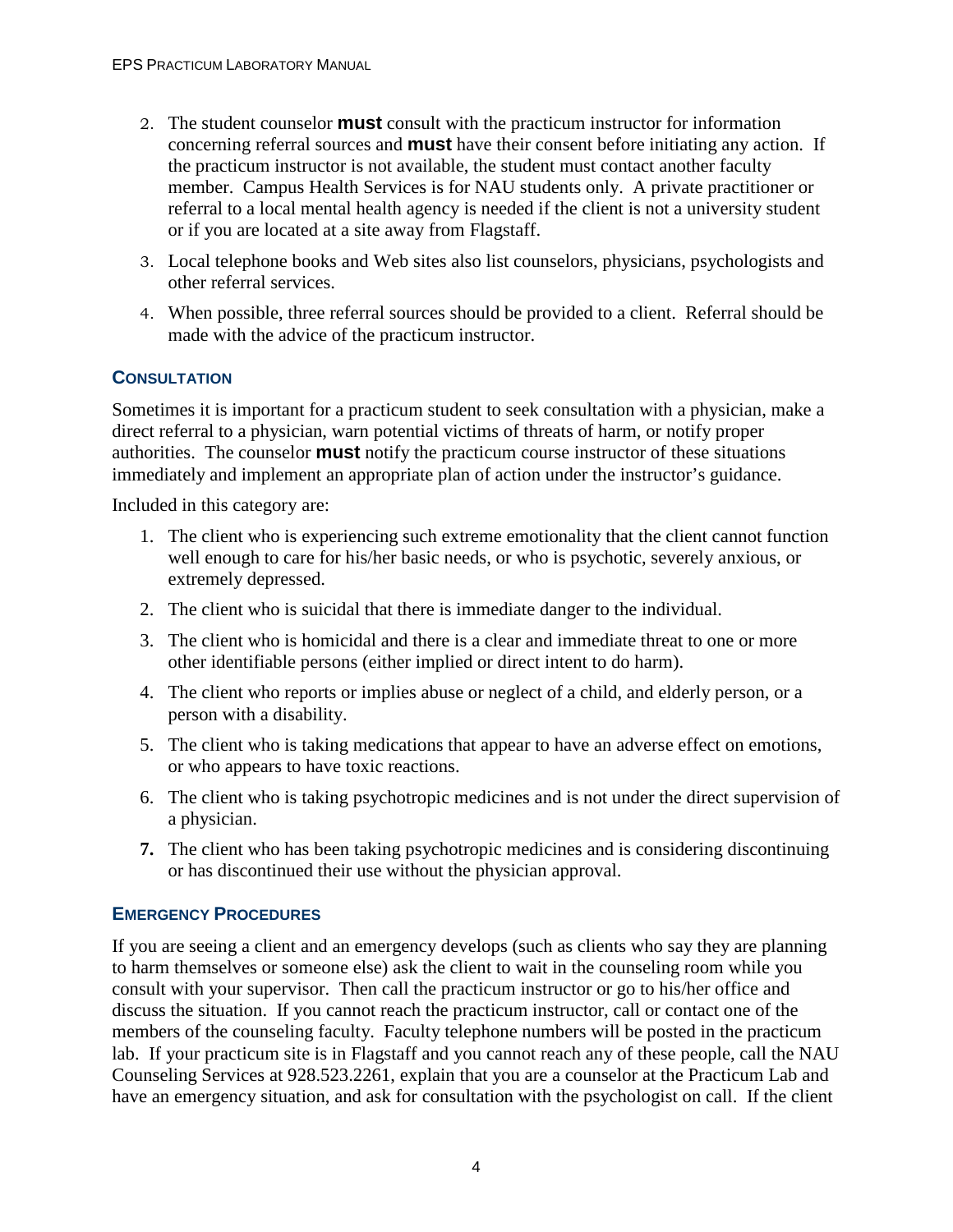is a statewide student or is not an NAU student, call 911, and explain the nature of the emergency. Practicum coordinators will also provide students in practicum with a list of emergency numbers at each site. You should also notify your doctoral student supervisor, if you have one.

NAU Practicum Labs do not offer after-hour services or services when a practicum class is not in session**.** It is also recommended that practicum students and clients have an escort when leaving the building after dark. Should an emergency arise in which you need the police, fire department or an ambulance, the first number in Flagstaff to call is **928.523.3000** which is the NAU Police Department. Students in practicum labs at statewide sites will be given emergency contact numbers. If you need emergency consultation outside regular working hours, the NAU Police Department will contact the staff member on call from NAU's Counseling Services, or you can call Counseling Services directly at 928.523.2261. Practicum Coordinators at statewide sites will provide emergency consultation for students seeing clients at these sites.

#### **ENDANGERMENT**

No practicum student or faculty member is expected to be in a position of endangerment as a function of teaching or learning in the Practicum Lab. Any faculty member or student who believes there is eminent danger should take immediate steps to remove themselves from the situation. The individual should report the situation and attendant circumstances to their immediate supervisor and Practicum Instructor.

In the event that a student threatens significant harm to themselves or others, the event should be reported to the immediate supervisor or Practicum Instructor. The event should be documented in writing at the earliest possible moment. In such instances, proactive measures are pursued to provide assistance to the student.

#### **QUALITY ASSURANCE**

The goal of Quality Assurance (QA) is to enhance the ability of clinicians and the agencies with which they are affiliated to provide clients with the best possible services available. To assure that this goal is being met in the Counseling Practicum Laboratory, frequent QA audits (at least 2 files per practicum student) will be conducted throughout the semester by the practicum instructor, practicum coordinator and/or doctoral supervisors, all who have the right to view clinical files and are listed on the client consent form. All QA audits will reflect the minimum standards of client care as defined in the Practicum Laboratory Manual. Forms for this audit are available later on in this manual. Once an audit is completed, recommendations must be carried out by the student in a timely manner.

#### **END OF PRACTICUM PROCEDURES**

After you have conducted the last session with all your clients and your off-site hours, review all your case files to be sure they are complete. Be sure you have all necessary signatures, including your supervisor's signature on each Termination Summary. Be sure to also write a final note in your progress notes for each client stating that the case was terminated as of a certain date. Complete your log forms for Direct and Indirect Contact Hours and the List of Clients. If you have completed hours off-site, please be sure to incorporate those hours into these log forms. Be sure to fill out these forms in ink. Take these three forms and any files needing signatures to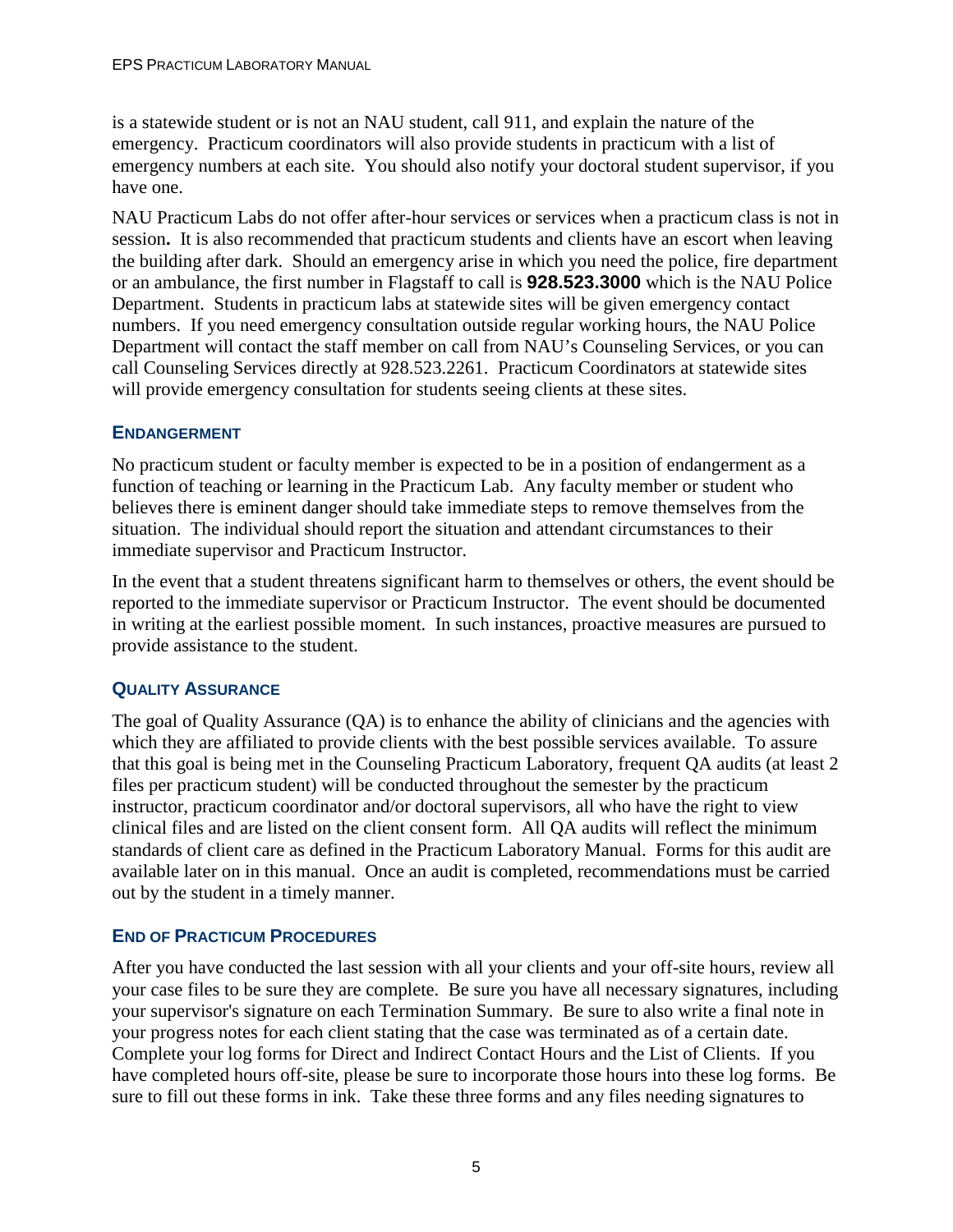your last individual supervision session during the last week of classes. Give the practicum instructor a copy of the three forms and put the originals on top of your case files with a rubber band around them all. You may keep a copy of the two log forms for your records, but do not keep a copy of the List of Clients, since that information is confidential.

**Practicum instructors need to be sure to turn in all log forms, evaluation forms, off-site practicum experiences contract and evaluation of site and off-site supervisors forms to the Practicum Coordinator (for statewide sites) or directly to EPS department office to be maintained in the student permanent file. List of Clients form should remain with the client files at the practicum lab site.** 

#### **GENERAL APPEARANCE**

The Practicum Lab users are involved in professional preparation programs and are expected to dress like a professional when meeting with the public. Personal conduct and dress should conform to professional standards reasonably expected of individuals offering counseling services. Items of clothing considered inappropriate include but are not limited to the following: sweatshirts, t-shirts, shorts, flip-flops, etc. Excessive use of perfume or lotions that are heavily scented may be distracting, especially in the small counseling offices, and some clients may have allergic reactions to strong scents.

#### **HOUSEKEEPING RULES**

PLEASE help us keep the Practicum Lab clean and orderly. Pick up your own trash and return the furniture to the standard configuration. Turn off all of the electrical equipment, close the windows, clean the chalkboards, and turn off the lights. If you are the last person to leave the lab at the end of the day, lock the door.

#### **TELEPHONE USAGE AND MESSAGE SERVICE**

Telephones will be made available for student or faculty use. It is to be used exclusively for practicum related calls, such as contacting clients or calling parents of clients. Parents, clients, and children will occasionally call with messages for their testers, student counselors, or tutors. We are happy to take such messages, greet clients, and deliver messages for authorized practicum users. Long-distance calls may not be made unless the call is to a client.

#### **Students are not permitted to give out their cell phone numbers to clients.**

#### **LABORATORY HOURS**

Please check posted schedule.

#### **FACULTY CONSULTATION CONTACT INFORMATION**

Please check with the Practicum Lab for the most current contact information – including faculty contacts, emergency numbers, and practicum lab contact numbers.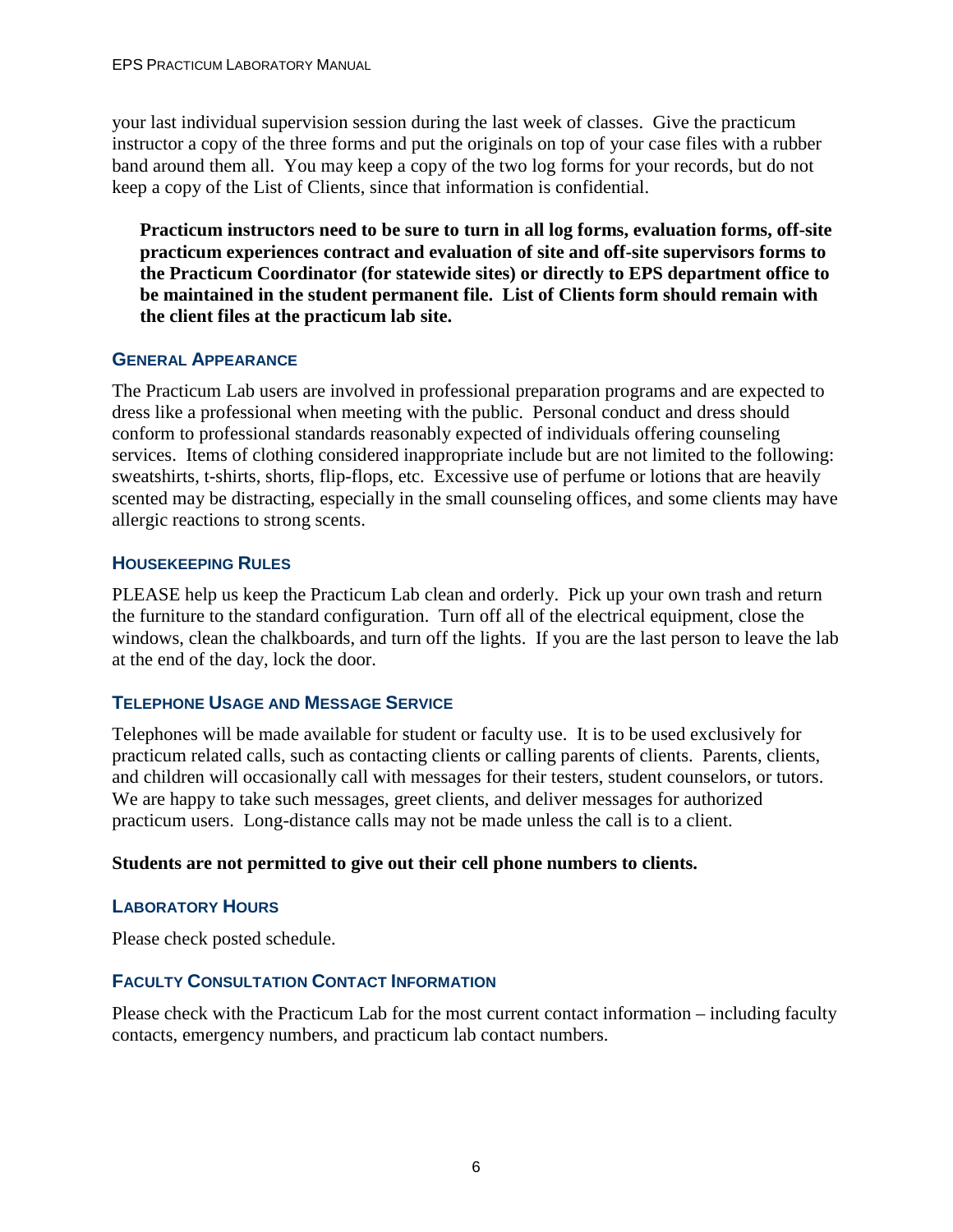#### **MISCELLANEOUS**

- Never discuss a client within the hearing range of people who do not have written permission to discuss the case.
- Client files and session recordings must be kept confidential at all times.
- Please maintain a quiet and professional atmosphere in the Practicum Lab. It is not a place for casual conversation in the halls, eating meals, doing your homework, etc. However, since confidential case files should not leave the Lab, the conference room and counseling rooms may be used for writing your progress notes, watching recordings, and other practicum-related work.
- Whenever you notice something in the lab that needs attention, either do what needs to be done or write a note about it and put the note in the instructor's mail slot. Since the university only provides a minimum of maintenance, feel free to pick up trash from the floor, dust the tables and equipment, etc. as needed. If equipment malfunctions, light bulbs burn out, you run out of tissues, etc., please contact your practicum coordinator.

#### **PROCEDURES FOR MAINTAINING CLIENT FILES AND RECORDS**

The following are the procedures to be followed for maintaining client files and records:

- 1. Manila folders with case numbers will be prepared for individual clients. Additional progress notes should be added as needed. Extra forms are available in the practicum laboratory. If you notice the supply of forms is getting low or there are no manila folders available, please inform your practicum coordinator. Please note that all case folders will have an identifying case number. Please do not make up your own numbers.
- 2. Maintain individual case folders for each member in a group. Remove those forms that are not relevant (i.e., treatment plan). All other forms need to be filled out for each member in the group (Request for Services; Client Consent Agreement; Intake Interview Report; Progress Notes). Progress notes can be done in various ways but an entry needs to be made in each file for each member of the group. Conduct an intake interview with each potential group member.
- 3. For families/couples, please use the pre-made folders with a case number, however you will have to remove from the folder those forms (i.e., intake interview form) that are not applicable and add forms (e.g., you would need two consent forms for couples) that are relevant to families/couples. Forms for families/couples and other forms are available in the practicum lab.
- 4. Items to be included in the client's file folder should appear in the following order:

#### Intake Side (left side of folder - green colored forms)

- i. Request for services (to be filled out by the client in the waiting room)
- ii. Volunteer form (if applicable)
- iii. Consent form (to be filled out at the beginning of the first session of each semester)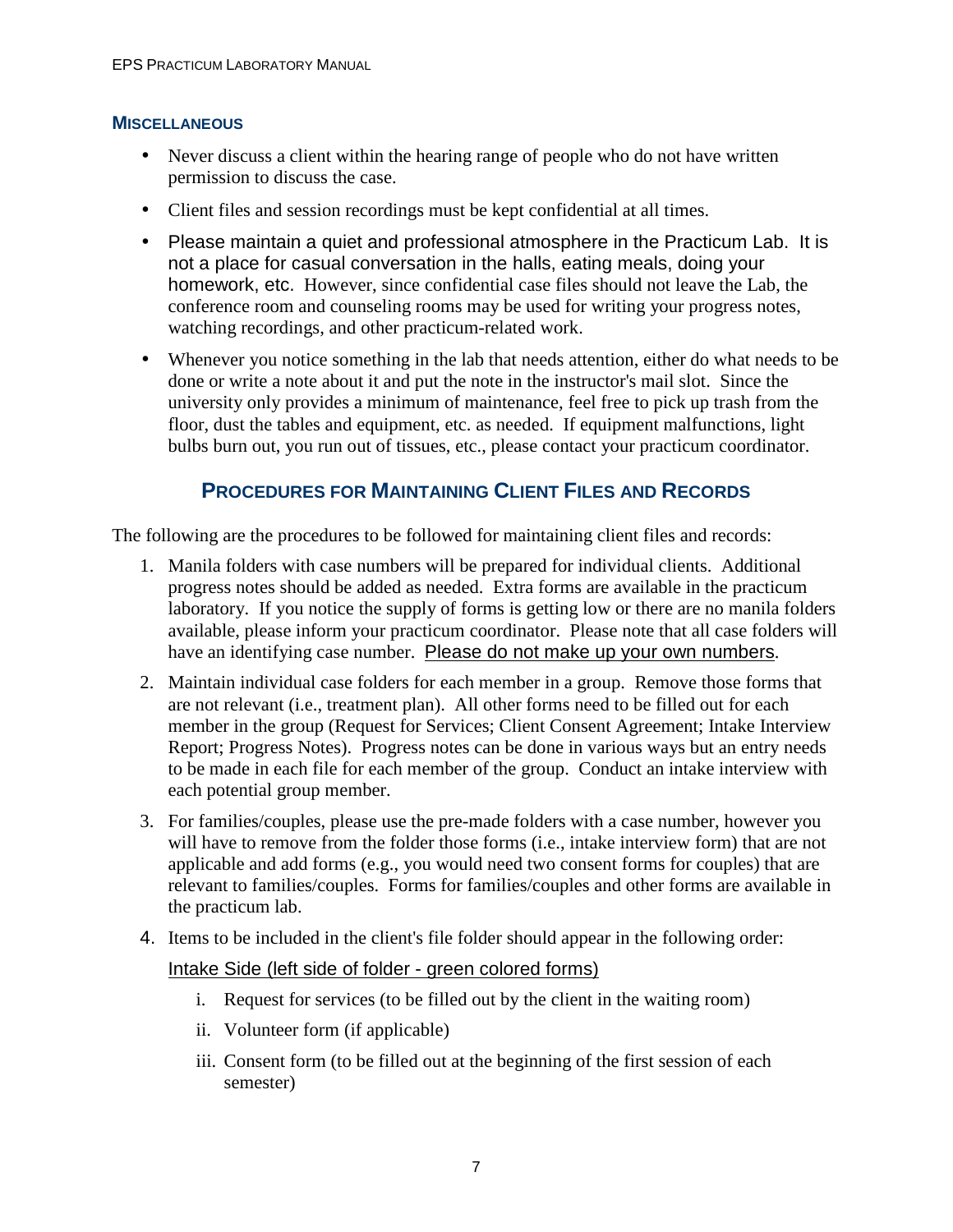- iv. Intake Interview form (to be completed on all new clients during the first session)
- v. Release of Information form (if applicable)
- vi. Information obtained from other agencies (if applicable)

#### Treatment Side (right side of folder - tan colored forms)

- i. Termination/Case summary (to be completed when case is terminated or at the end of semester)
- ii. Counseling Supervision Log Forms
- iii. Progress notes (the latest session should be the topmost page)
- iv. Treatment Plan (to be completed by the end of the second session)
- v. Testing protocols and reports (if applicable)
- vi. Other treatment material (e.g., homework assignments returned by clients, etc.)
- 5. Counselors are to keep accurate case records for each session, completing pertinent forms and progress notes after each session, but no later than 24 hours after each session. Telephone and other contacts with clients and others regarding the client's case (including consultations with supervisors and instructors) are to be noted in the progress notes. Please follow the guide "Minimum Standards for Progress Notes" for completing progress notes. At the end of the semester, at termination, or at referral, a Case Summary Form/Termination Form should be prepared for each client who you saw. This includes your clients in groups as well.
- 6. If tests are administered, this information should be documented in your progress notes, and results of the test should be translated into a test report as far as possible. In the event of a test report not being prepared, the results should be included in your progress notes. Test results should be shared with your client. Administer only tests that you have received training in.
- 7. Treatment plans should be prepared for each client and preferably by the end of the second session.
- 8. All items described in point #4 must be completed for cases terminated during a semester. If a client is seen for less than two times, a treatment plan may not be required. For those counselors continuing a case into the next semester, the case summary/termination sheet should indicate that they will be seeing the client as part of the next practicum course that they are registering for and the name of the instructor of that course. If they are transferring the case to a new student counselor who will be registering for practicum the following semester, the name of the student should be mentioned, the date the student was contacted and her/his willingness to provide the necessary counseling services. If the student plans on continuing to counsel the client, and registering for independent study, he/she should indicate the name of the faculty member who will be supervising their case(s).
- 9. If the case is a carryover from a previous semester practicum, all forms must be completed with the exception of the Request for Services form.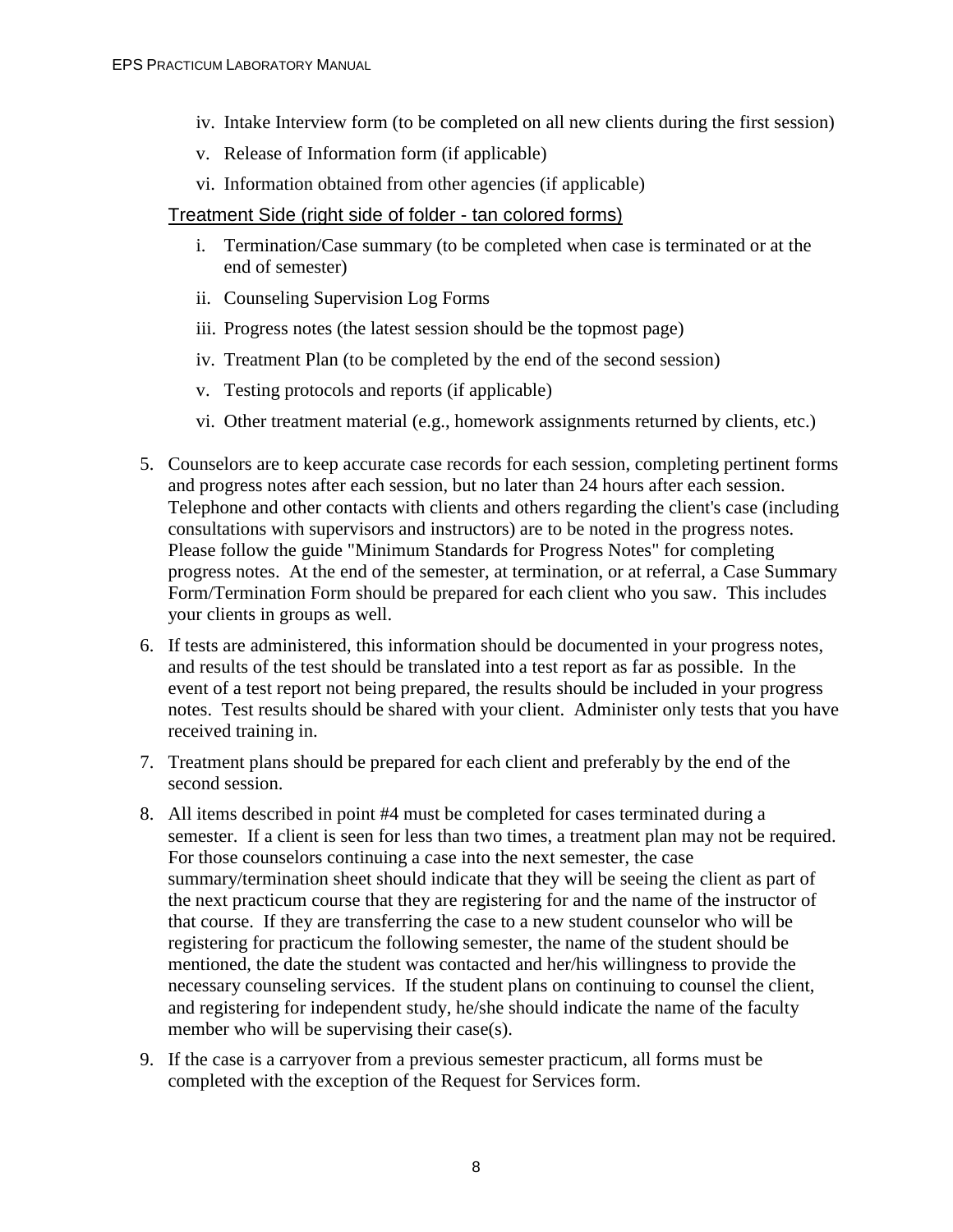- 10. Please ensure that the cabinet is locked at all times to ensure confidentiality of records.
- 11. **CASE FILES BELONG TO THE EPS DEPARTMENT AND MUST REMAIN IN THE BUILDING AT ALL TIMES. FILES MUST BE PLACED BACK IN YOUR FOLDER IN THE LOCKED FILE CABINET IMMEDIATELY AFTER YOU FINISH USING THEM. CLENT RECORDED SESSIONS ARE ALSO CONFIDENTIAL AND MUST BE KEPT SECURE.**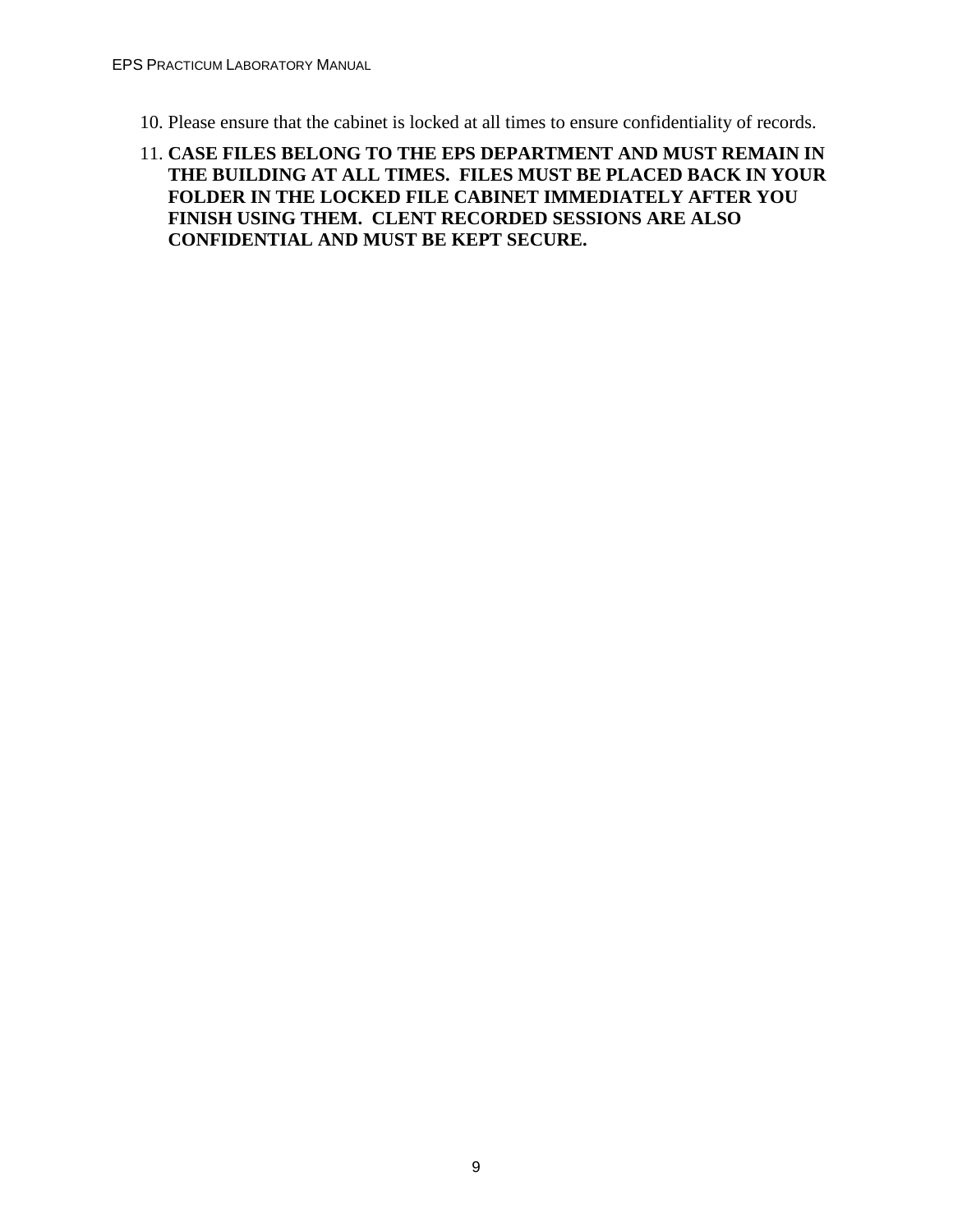#### **HELPFUL SUGGESTIONS FOR PRACTICUM STUDENTS**

#### **Behave Ethically**

Know the professional ethical standards.

When issues arise, consult if you are unsure of what to do.

Maintain confidentiality.

#### **Behave Professionally**

Be prompt (to class, to appointments with clients, etc.) dress appropriately.

Be aware of how you talk within the hearing range of clients and members of the public, especially in the practicum lab.

#### **Behave Responsibly**

Do not miss an appointment; if an emergency prevents you being at an appointment, you are responsible for notifying the client.

Do your paperwork properly and on time.

#### **Seek Feedback**

Be open to feedback on your work and actively seek it out; that's how you learn what you do well and what needs improvement.

#### **Experiment**

Go beyond your comfort zone; try new attitudes and new techniques.

Be willing to make mistakes.

#### **Go Beyond the Minimum Requirements**

Don't just do enough to get by; be above average; seek excellence.

#### **Manage Your Concerns**

Take care of yourself; seek help from other people; maintain your own physical and psychological health.

Have reasonable expectations for what you can accomplish.

Stretch yourself, but not to the breaking point.

#### **Utilize Resources**

Talk to instructors and other students; read books; watch videotapes; listen to audio tapes; attend workshops and conferences; search the internet; etc.

#### **Focus on the Fundamentals**

When unsure of what to do in counseling, remember the fundamentals: nonverbal communication; joining; reflection; active listening; brainstorming; determining steps to get from where the client is to where the client wants to be; etc.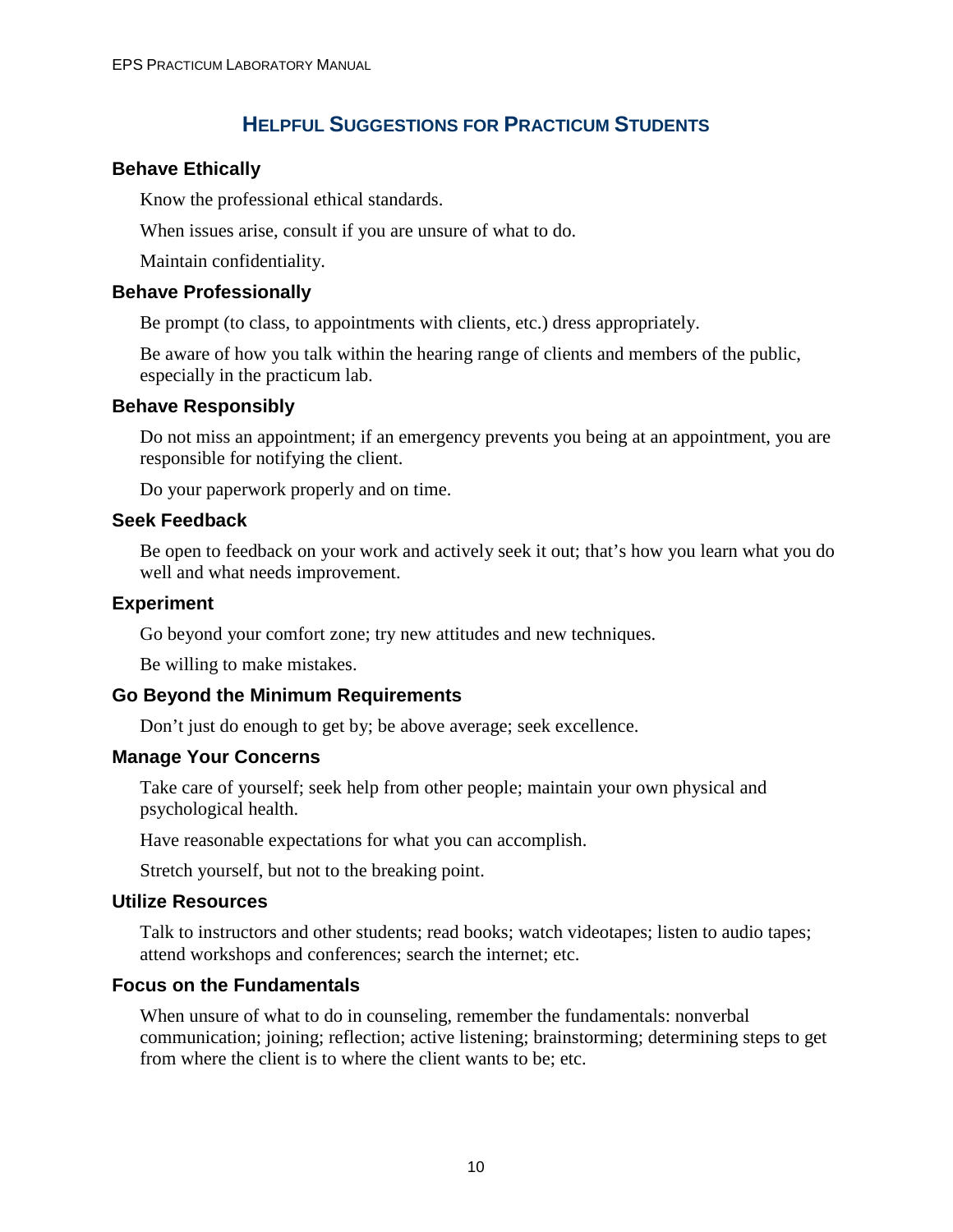#### **DESCRIPTION OF COUNSELING SERVICES**

**(**HANDOUT FOR POTENTIAL CLIENTS**)** 

#### **WHAT**

Counseling is a formal relationship between a client and a counselor entered into with the hope of its leading to a desired change. The student counselor has had special training to become a facilitator of change.

The Practicum Lab at Northern Arizona University provides counseling services with the help of counselors or psychologists in training without charge to members of the community as well as to students, faculty and staff at NAU.

#### **WHY**

Some people come to the facility because they need help in dealing with stress in their lives. Others have specific problems they want to work on such as career planning, problems with parents, roommates, or friends, anxiety, anger, loneliness, depression, weight control, phobias, etc. Some people come to the facility because they want to understand themselves better or learn skills to help them cope better with future concerns. Many needs are met through individual counseling and some needs are met through group counseling.

#### **WHO**

Counselors in the Practicum Lab are graduate students in master's programs in counseling or doctoral programs in counseling psychology and work under the close supervision of certified counselors or licensed psychologists. Because the facility is a training facility all sessions will be taped or observed. The identity of clients is protected and confidentiality is protected. Please note that there are exceptions to confidentiality which will be discussed further by your student counselor. Personal information about clients is not released to anyone; including university personnel, without your request and signed release (certain legally-required exceptions will be explained before you begin any counseling).

#### **WHERE**

The Practicum Lab is located in the College of Education, Eastburn Building 27, Room 169, Flagstaff, Arizona. Practicum is also available during certain semesters at select sites across Arizona. For details on site locations, please contact the EPS office or visit our website.

EPS Office: 928.523.7103, website: http://nau.edu/COE/Ed-Psych/

#### **WHEN**

You can reach us via email or telephone if you have questions or wish to schedule an appointment. Please visit our website for more info.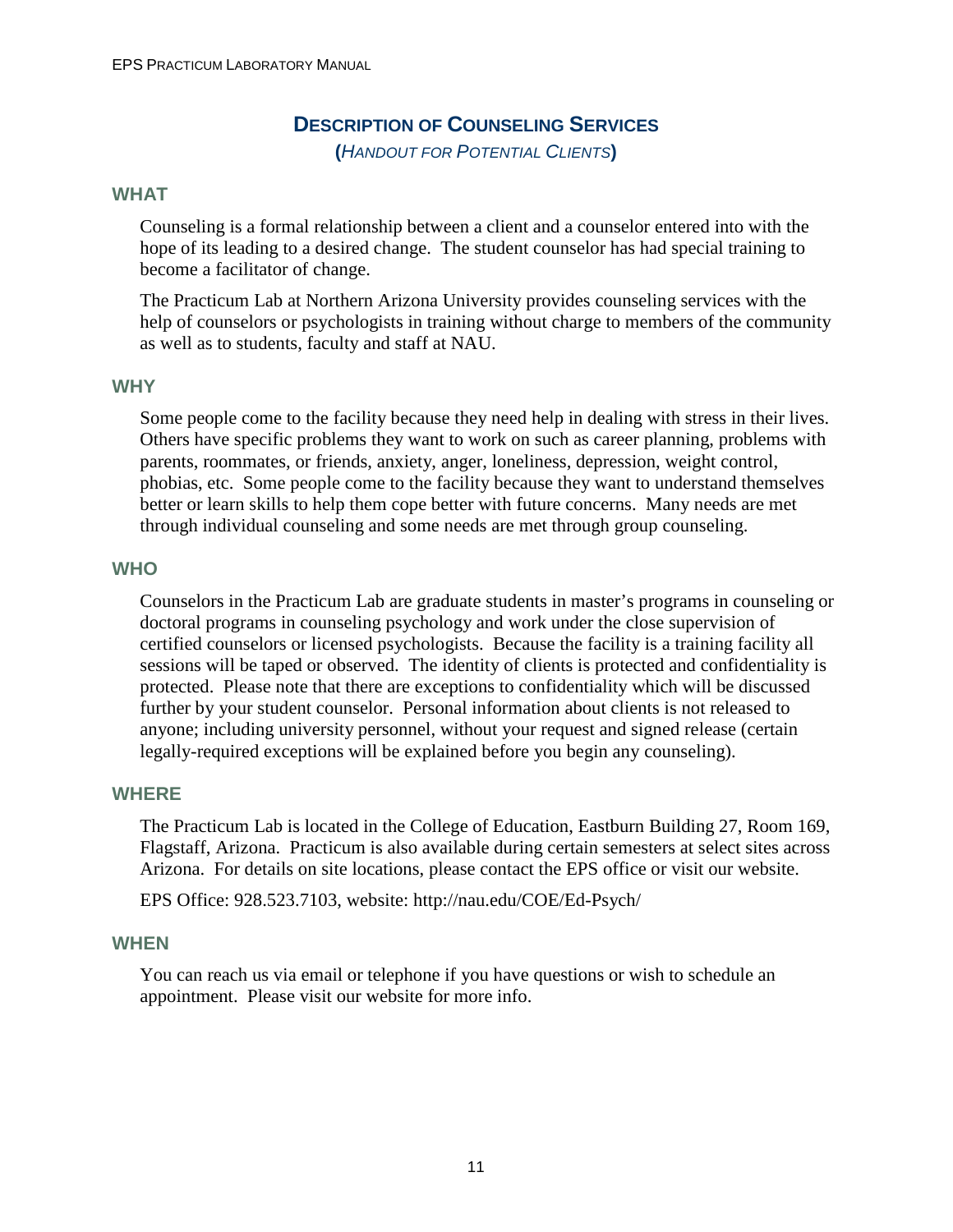#### **WHEN TO SEEK COUNSELING**

Sometimes the reason for seeking help is indicated by obvious, severe problems in living. More often, the person's difficulties are less extreme and yet cause them a great deal of stress. At other times, the reason is of a more subtle nature in which the person simply wants to learn more about him/herself. Common to each is the desire to make a change. Here are some instances when counseling might be helpful:

- to satisfy a curiosity about counseling
- to gain professional assistance in your search for personal growth
- to get career counseling
- to feel better about yourself or make changes in your lifestyle
- to get help in making decisions or solving a problem
- to improve your social skills
- to improve your relationships with other people
- to change some of your attitudes toward yourself or others
- to feel better emotionally by alleviating depression, anxiety, or guilt
- to receive help for a personal crisis or stressful life situation
- to alter a specific problem like shyness, overweight, a sex problem, etc.
- to receive help in coping with your day-to-day life
- adjustment to academic and social aspects to college

#### **SIGNS THAT INDICATE A NEED FOR HELP**

The earlier you receive help, the more effective that help will be. So it is very important that you not wait until the problem reaches a crisis. Some signs that indicate you should get professional assistance are the following:

- persisting depression
- wide mood swings from one extreme to the other
- inability to concentrate or deal with minor decisions or problems
- severe tension or anxiety
- sudden inability to get along with other people
- feelings of hopelessness or suicidal thoughts
- distortions of reality such as hallucinations

These are problems that many people experience at one time or another, but if these symptoms are persistent and on-going, concern is justified. If you are hesitant about starting counseling, you may want to try one session to see whether you really need counseling in the opinion of the student counselor you see.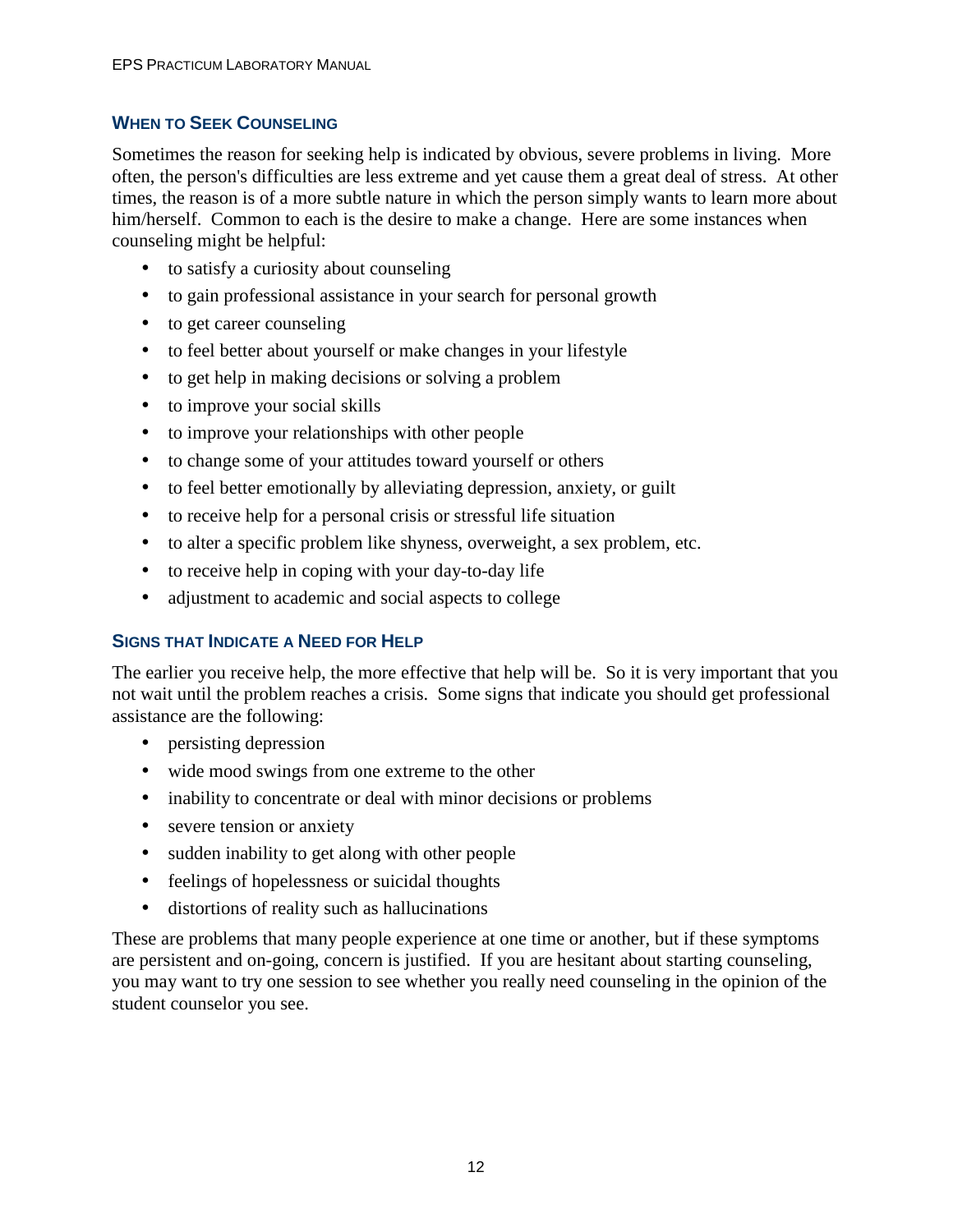#### **THE FIRST INTERVIEW**

After your first session with a student counselor you will probably know whether you can benefit from counseling. You may be referred to another student counselor within the practicum lab or in the university or community who may be more appropriate or have the right expertise to help you. You may also be referred to a group that deals specifically with your concern (e.g., stress management).

#### **SOME MYTHS ABOUT COUNSELING**

**MYTH:** "Counseling means going once a week for a very long time."

Actually, counseling does not have to long-term to be effective. Some concerns may be improved in one or just a few sessions.

**MYTH:** "A client meets with a counselor for one hour each week."

Actually, this is just a tradition. The frequency and length of sessions should be discussed with your counselor and special arrangements can be made based on your needs.

Do not be afraid to ask questions at the first interview. You may need more information to make a final decision about whether to enter counseling.

#### **WHAT HAPPENS IN COUNSELING**

People who enter counseling should have reasonable expectations. Counselors cannot guarantee that your problems will be solved; counselors are not miracle workers. You have the responsibility to put forth effort and to not expect the counselor to "fix" everything. Counseling is a cooperative effort in which both the counselor and the client participate in setting the goal and working to reach it. Instead of solving all your problems, the counselor should encourage you to develop the ability to cope on your own.

Only you will be able to decide whether counseling is helpful for you. There are usually ups and downs in counseling, but you should have an overall sense of progress toward your goal. Once you have reached your goal you can end counseling, unless you wish to set some new goals to work on. It is also up to you to request a change of counselors if the one you have been seeing has not helped you. But give the counselor a fair chance, since it usually takes time for a positive relationship to form and results to show.

#### **RIGHTS AND RESPONSIBILITIES**

Each participant in a counseling relationship has rights and responsibilities.

#### **CLIENT**

Clients should have realistic expectations and take an active role in the relationship. This will happen when you:

- work toward a clear understanding of what you want from counseling
- share your reasons for starting and ending counseling
- communicate about how you feel about the counselor
- tell the counselor whether you think counseling is helping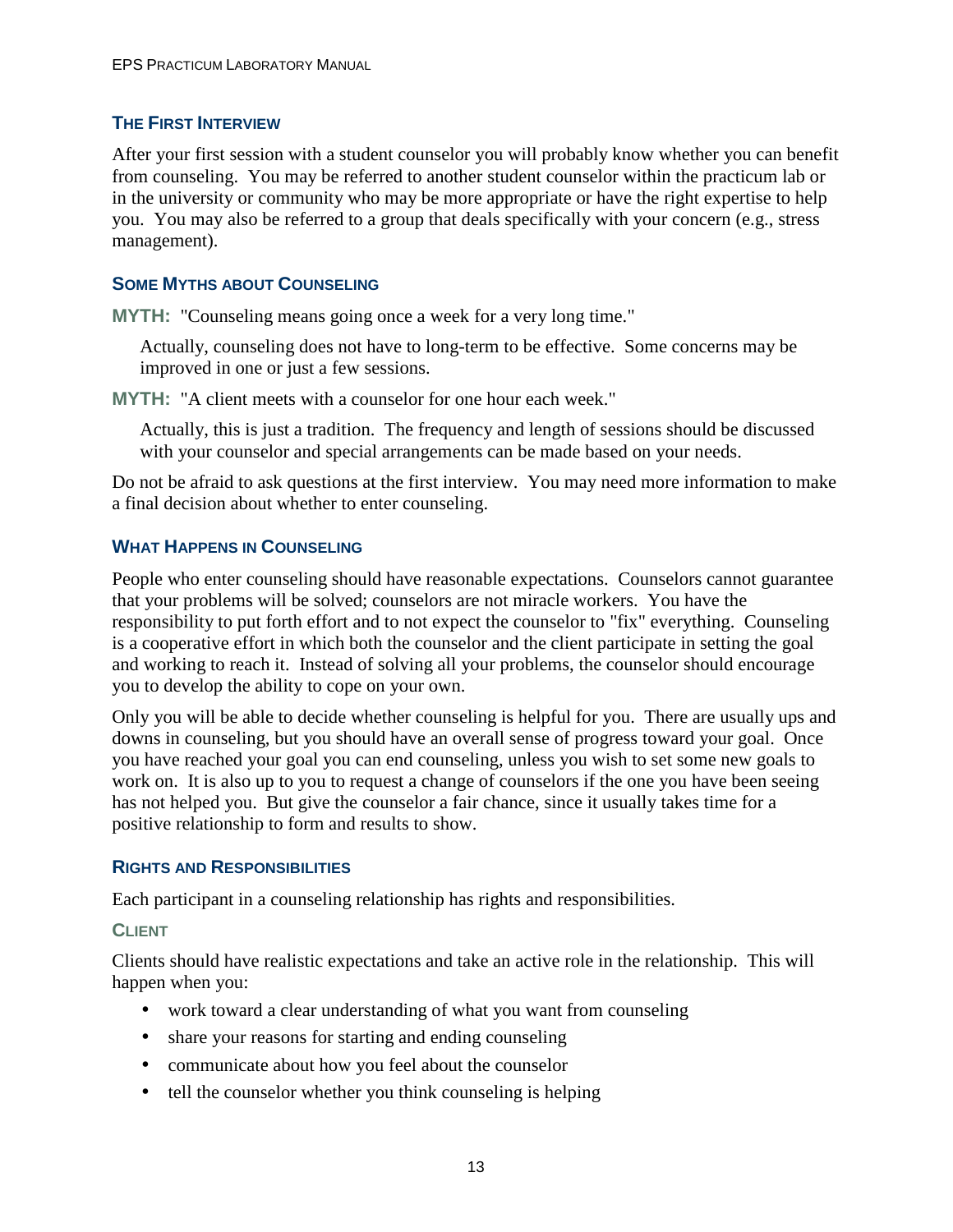• arrive promptly and actively participate in the counseling process

#### **COUNSELOR**

Your counselor should focus the interaction on you and behave in a professional and ethical manner. To accomplish this he or she needs to:

- truthfully represent him/herself to you
- help you understand the counseling process
- refer you to someone else when necessary
- demonstrate a willingness to listen
- listen in a non-judgmental, empathic, and attentive fashion
- be prompt and responsible in all counseling interactions
- make only professionally acceptable demands on you (if in doubt, ask to see the counselor's supervisor and discuss it with him or her)

#### **CONFIDENTIALITY**

Counselors are bound to confidentially by their personal and professional codes of ethics. As a training facility, sessions will be taped or observed by the supervising psychologist or counselors in training. The identity of the client and any personal information is not revealed to anyone without the written request and signed consent of the client (certain legal exceptions will be explained to you before any counseling takes place).

If you feel you have been mistreated by or received inadequate services from a student counselor, you should first discuss the problem with your student counselor's supervisor. You may be assigned a different student counselor or referred to a more appropriate agency.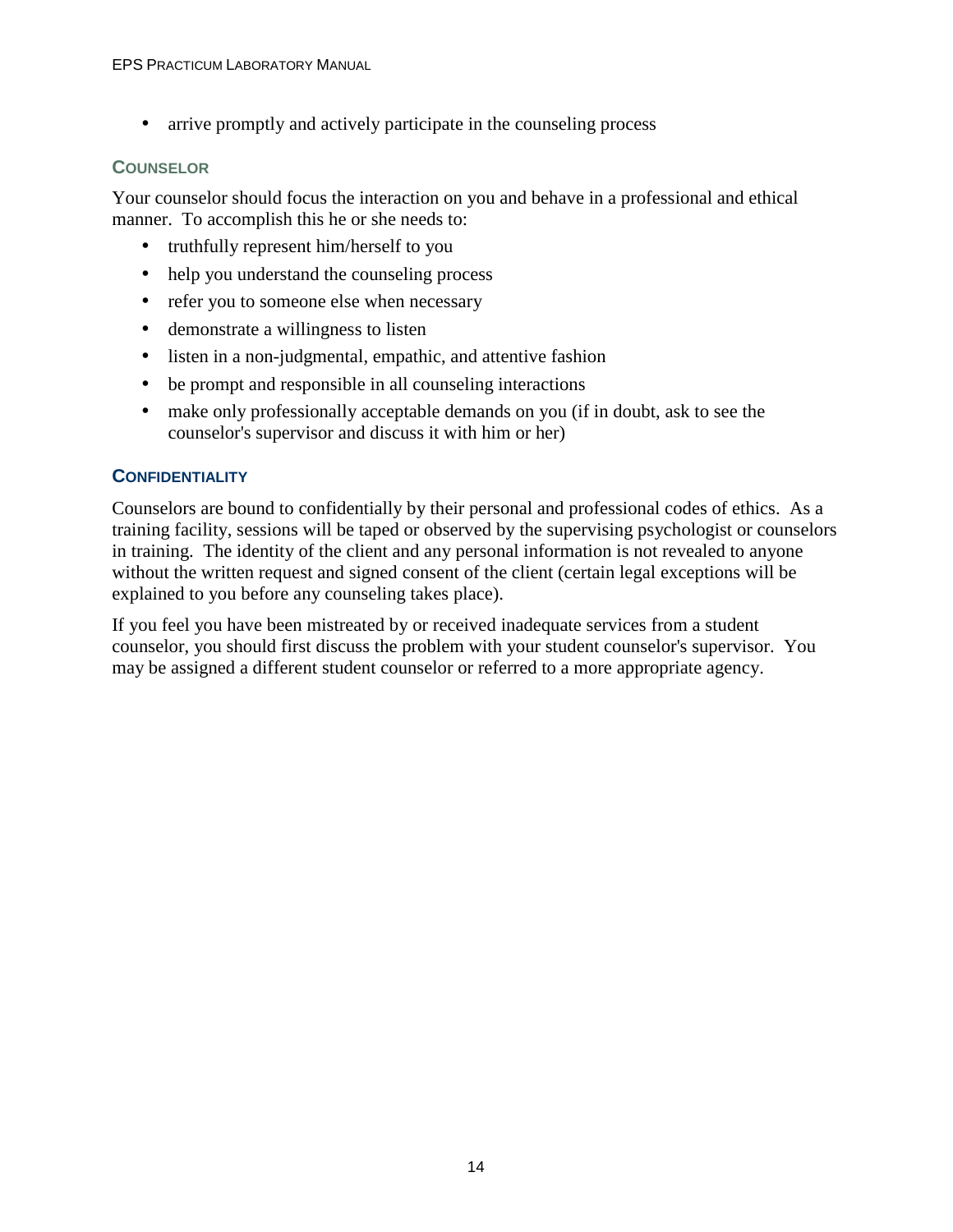#### **FUNDAMENTALS OF COUNSELING**

#### **COMPONENTS OF COUNSELING**

#### **RELATIONSHIP SKILLS**

- Establishing rapport; making the client comfortable
- Attending skills; empathic and active listening

#### **CASE CONCEPTUALIZATION SKILLS**

- Presenting problem; other potential concerns
- Why now? How motivated is the client to change?
- Solution attempts; client resources; barriers
- Negotiating a solvable problem; setting the goal

#### **CONDUCTING COUNSELING**

- Theoretical orientation as a foundation
- Choosing and implementing a general strategy
- Choosing and using specific interventions
- Facilitating decision making and problem solving
- Using the client's personality style
- Effective homework assignments
- Termination

#### **A GOOD COUNSELOR HAS**

Certain qualities: interest, caring, sincerity, genuineness, accurate empathy, non-judgment attitude, objectivity, etc.

Certain skills: attending, responding, joining, motivating, negotiating, re-framing, brainstorming, goal setting, etc.

#### **GENERAL SUGGESTIONS**

Most clients feel better just by talking about their concerns with a sincere, empathic listener. You may not need to use any special techniques. If you feel stuck, remember the three-step bridge model. First, get a clear picture of where the client is now. Then help the client envision a future without the problem; what will the client be doing differently when the problem no longer exists? Finally, brainstorm how to break the journey from where the client is now to where they want to be into steps. End the session with homework: a small step the client can take this week toward the goal. Get a commitment from the client to do the homework and set an appointment to meet again. Reassure the client that positive change is possible. Normalize the client's feelings when appropriate. Make an effort to lift the client's mood if they are sad, or calm them if they are anxious. Remember that you are a role model for the client. Utilize the client's personality style to frame your ideas. Emphasize that the goal is achievable if it is broken into small steps. Let clients know you are available to support them along the way.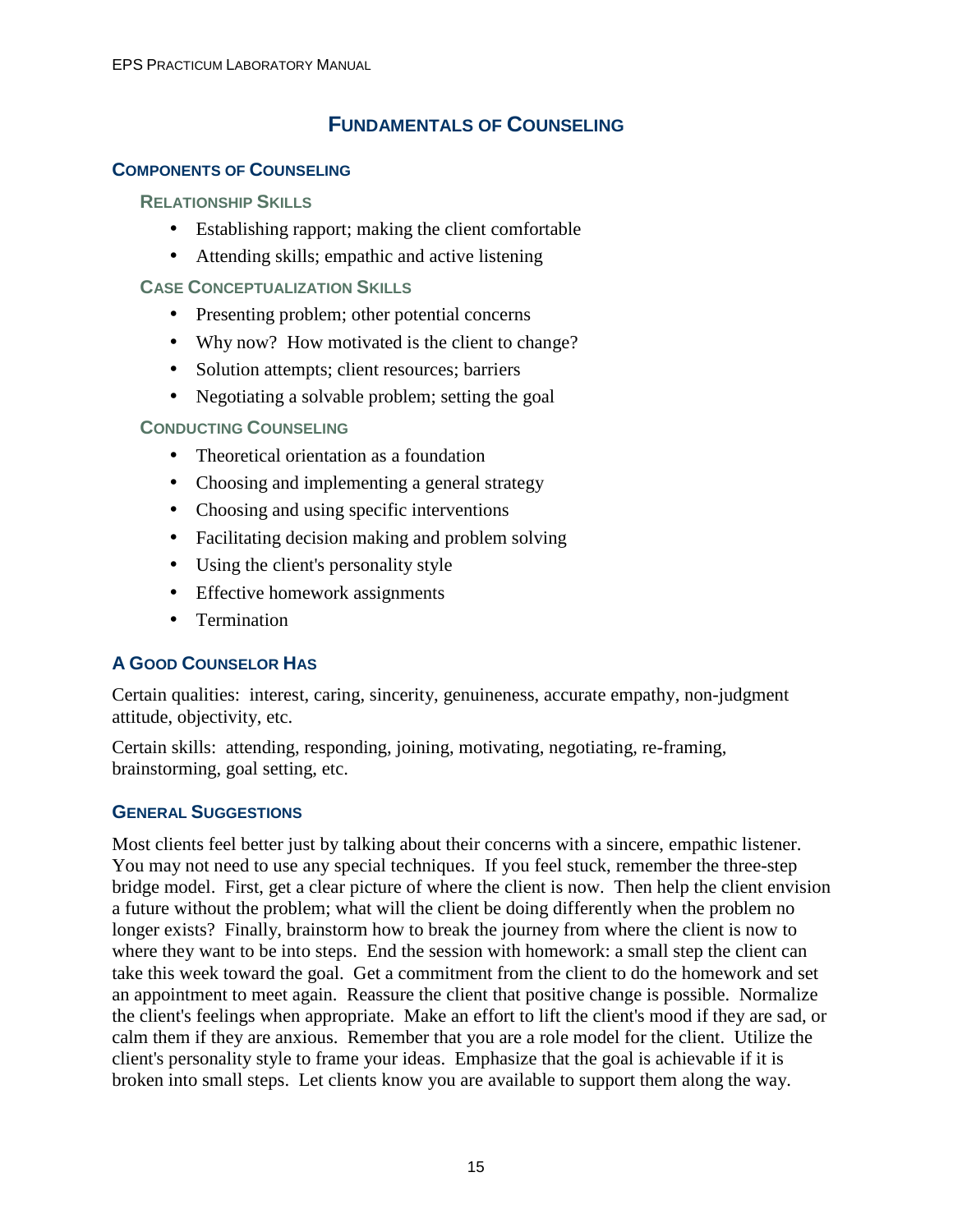#### **THE EGAN MODEL OF COUNSELING PROCESSES**

#### **(OUR STUDENTS ARE EXPECTED TO USE THE BASIC COUNSELING MODELS TAUGHT IN EPS 660 SUCH AS IVEY AND EAGEN IN CONJUNCTION WITH EVIDENCE BASED PRACTICES AS PER ACA AND APA)**

#### **STAGE ONE: HELPING CLIENTS TELL THEIR STORY**

- Clarity; be specific; be concrete; focus on the present; help the client frame the problems in such a way that it is solvable.
- What resources does the client have which you can utilize?
- Advanced empathy: make the implicit explicit.
- Summarizing: identify themes and patterns.
- Self-disclosure: use very brief stories from your life, when appropriate.
- Immediacy: what is happening here and now?
- Challenging: discrepancies
- Asocial and paradoxical responses

#### **FORMULA STATEMENTS:**

- 1. You feel \_\_\_\_\_\_\_.
- 2. You feel because .
- 3. You feel \_\_\_\_\_\_ because \_\_\_\_\_ and you want to \_\_\_\_\_\_.

#### **STAGE TWO: HELPING CLIENTS CONSTRUCT THE FUTURE**

#### **POSSIBILITIES**

- Ask future-oriented questions
- Help the client find models
- Review better times
- Get the client involved in new experiences
- Use fantasy and guided imagery

#### **AGENDA: SET THE GOAL**

- State goals as accomplishments
- Make the goals clear and specific
- Make the goals measurable and verifiable
- Make the goals realistic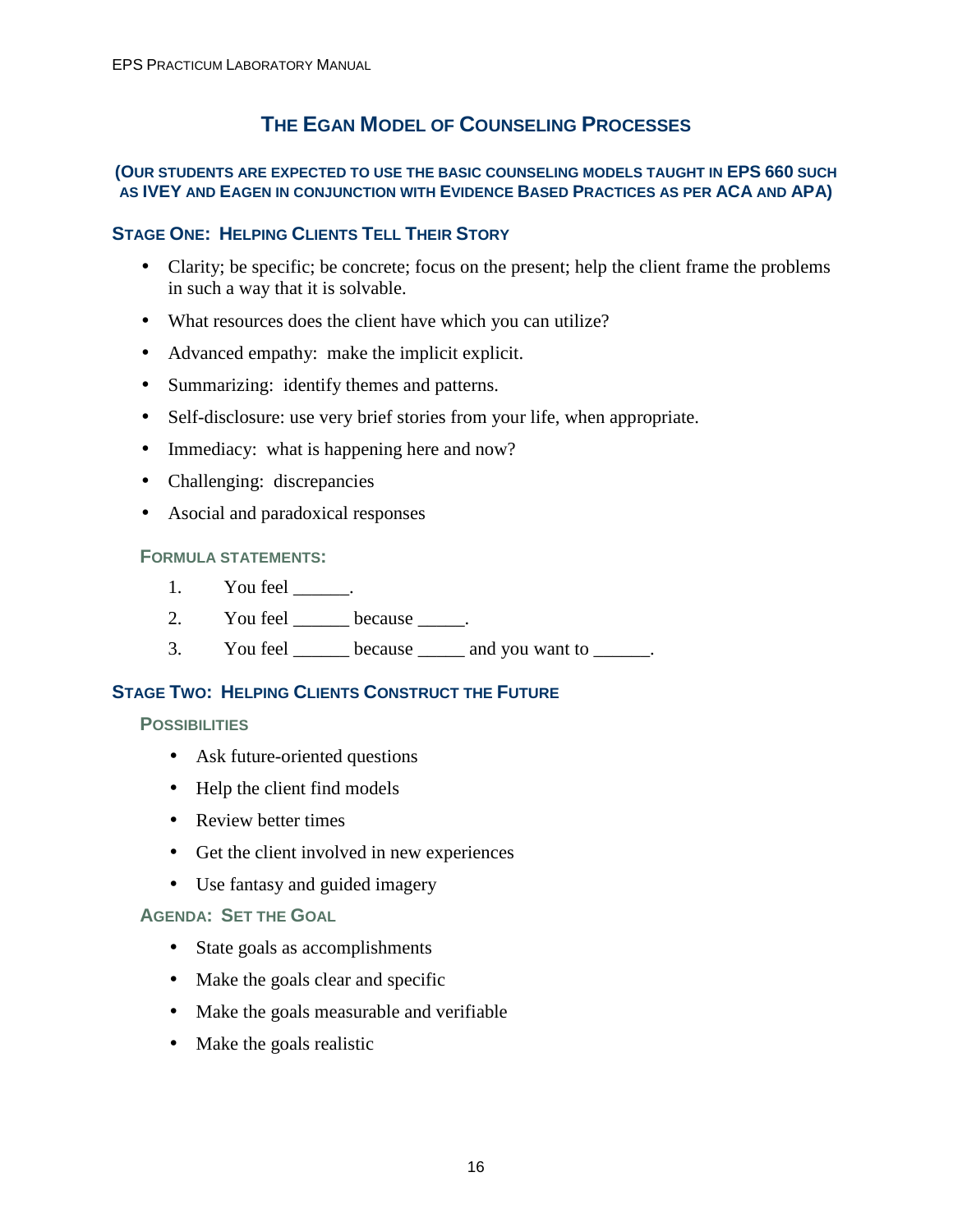#### **COMMITMENT**

- Help the client commit to the agenda
- Consider issues of ownership; appeal; options; details; challenging; manage disincentives; make a contract

#### **STAGE THREE: LINKING PREFERRED SCENARIOS TO ACTION**

- Develop strategies; e.g., using brainstorming
- Help the client choose the best strategies and pick one to try first
- Help the client formulate goals and sub-goals; identify activities the client will do; develop a time frame for the activities; develop a Plan B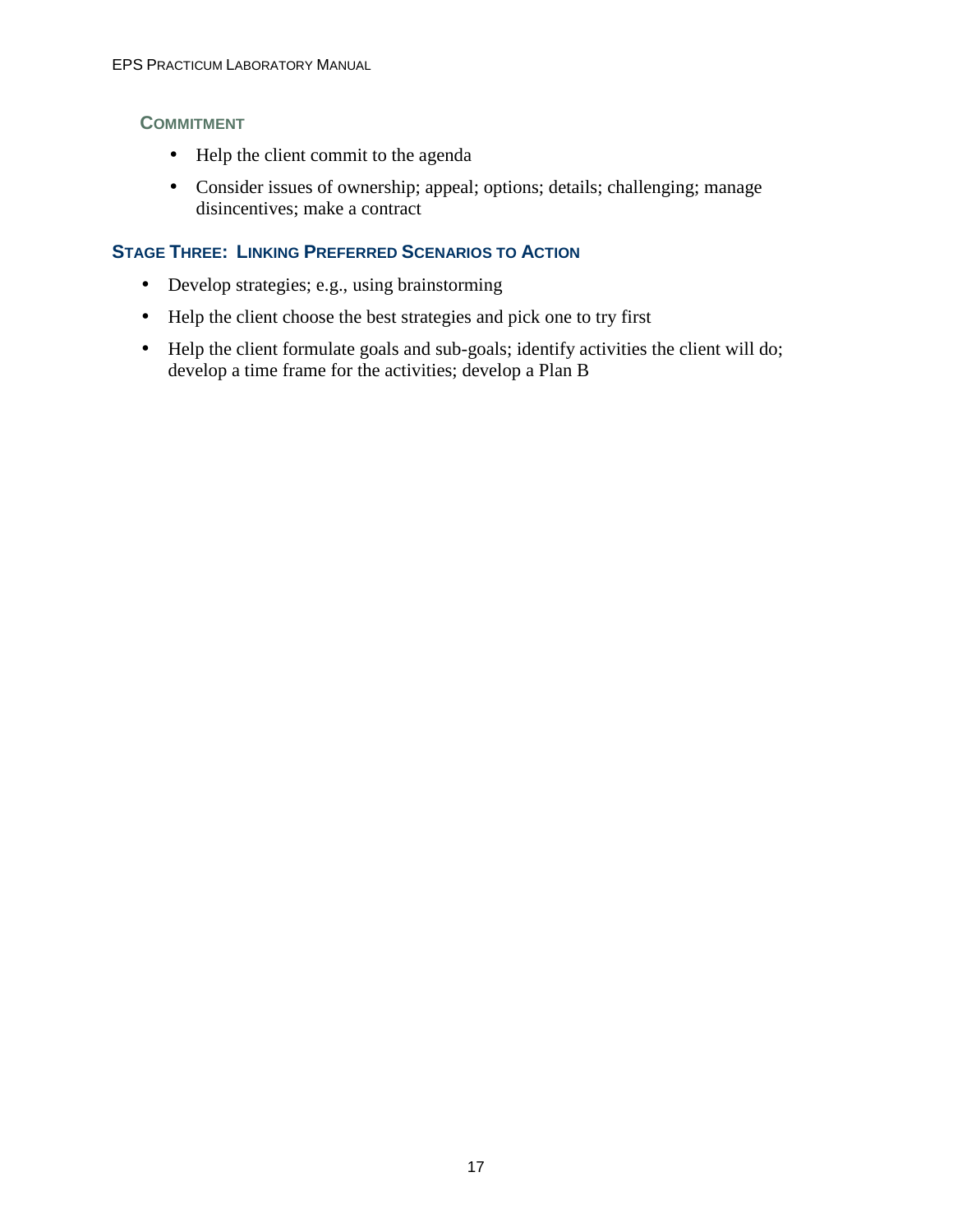#### **VALUE OF FEEDBACK**

Feedback is a way of helping another person to either strengthen or consider changing his/her behavior. It is communication to a person (or group) which gives that person information about how (s)he affects others. As in a guided missile system, feedback helps an individual keep his/her behavior "on target" and thus better achieve his/her goals.

Some criteria for useful feedback:

- 1. It is descriptive rather than evaluative. By describing one's own reactions, it leaves the individual free to use the feedback as (s)he sees fit. By avoiding evaluative language, it reduces the need for the individual to react defensively.
- 2. It is specific rather than general. To be told that one is "reliable" may have less impact than being told, "In the months we've worked together, you have met every deadline we've faced. I really appreciate being able to count on you." Likewise, to be told that one is "dominating" will probably not be as useful as being told that "just now when we were deciding the issue you did not listen to what others said and I felt forced to accept your arguments or face attack from you."
- 3. It takes into account the needs of both receiver and giver of feedback. Feedback can be destructive when it serves only our own needs and fails to consider the needs of the person on the receiving end.
- 4. It is directed toward behavior which the receiver can do something about. In particular, frustration is only increased when a person is reminded of some short-coming over which he has no control.
- 5. It is solicited, rather than imposed. Feedback is most useful when the receiver him/herself has formulated the kind of question which those observing can answer.
- 6. It is well-timed. In general, feedback is most useful at the earliest opportunity after the given behavior (depending, of course, on the person's readiness to hear it, support available from others, etc.).
- 7. It is best received if begun with area(s) of strength followed, if appropriate, by area(s) for improvement or growth. Feedback that focuses perpetually on the negative can foster defensiveness, discouragement, or hostility rather than openness to the information.
- 8. It is checked to insure clear communication. One way of doing this is to have the receiver try to rephrase the feedback received to see if it corresponds to what the sender had in mind.
- 9. When feedback is given in a training group, both giver and receiver have the opportunity to check the accuracy of the feedback with others in the group. Is this one person's impression or an impression shared by others?

Feedback, then, is a way of giving help; it is reinforcing of constructive behavior; it is a corrective mechanism for the individual who wants to learn how well his/her behavior matches his/her intentions; it is a means for establishing and/or strengthening one's identity.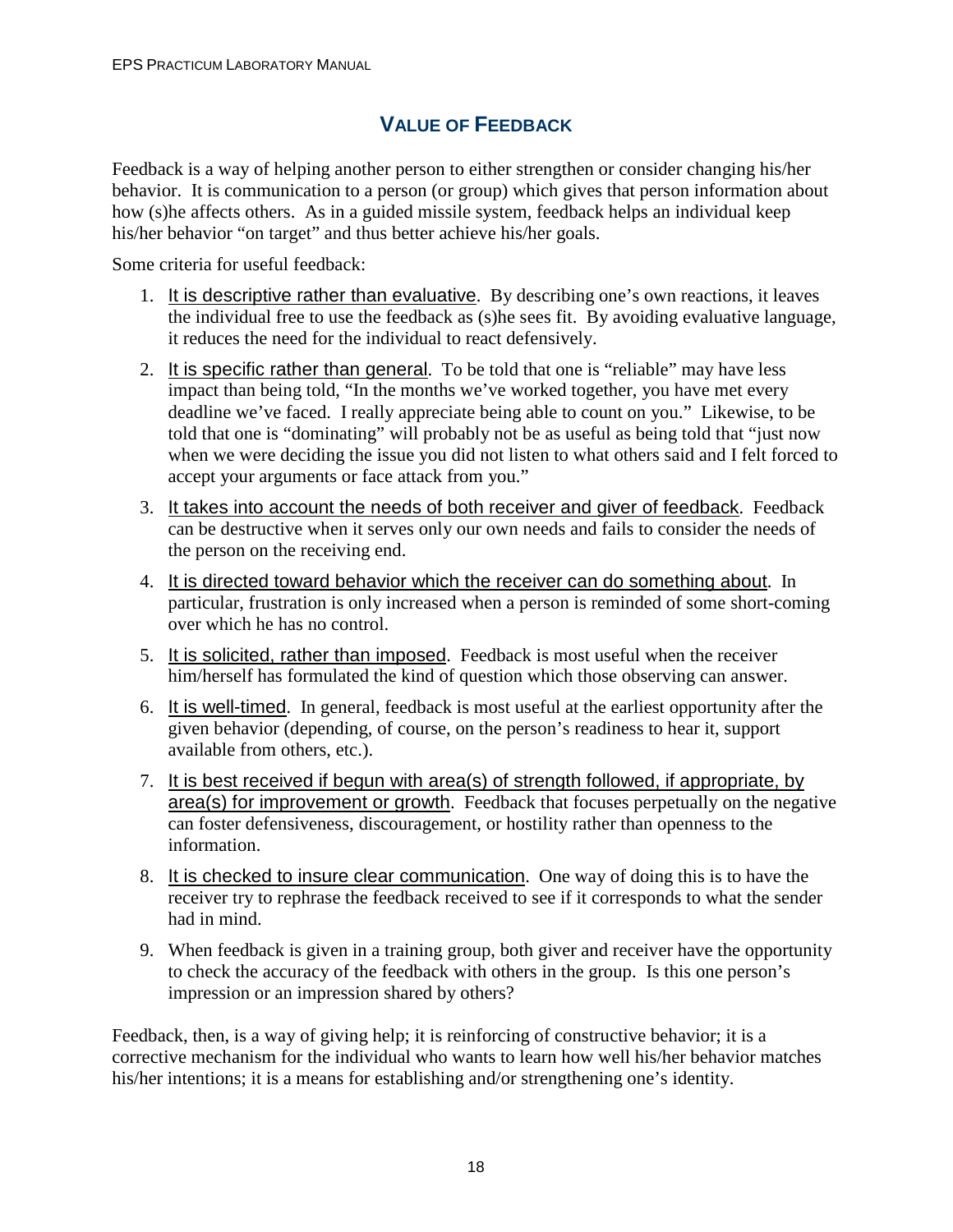#### **PRACTICUM STUDENT EVALUATION**

#### **Steps**

- 1. Your direct practicum supervisor is responsible for filling out the evaluation forms.
- 2. The forms will to be completed at two times during the semester--midterm and final.
- 3. You need to take responsibility for scheduling a meeting with your supervisor and instructor at mid-term and during the final week for feedback on your performance in practicum.
- 4. During these meetings, you will receive specific feedback on your strengths and weaknesses and suggestions will be made for areas of growth. At the final feedback session, you will also be evaluated in terms of the progress made in the recommended areas.

Please keep a copy of all your evaluation forms for your records.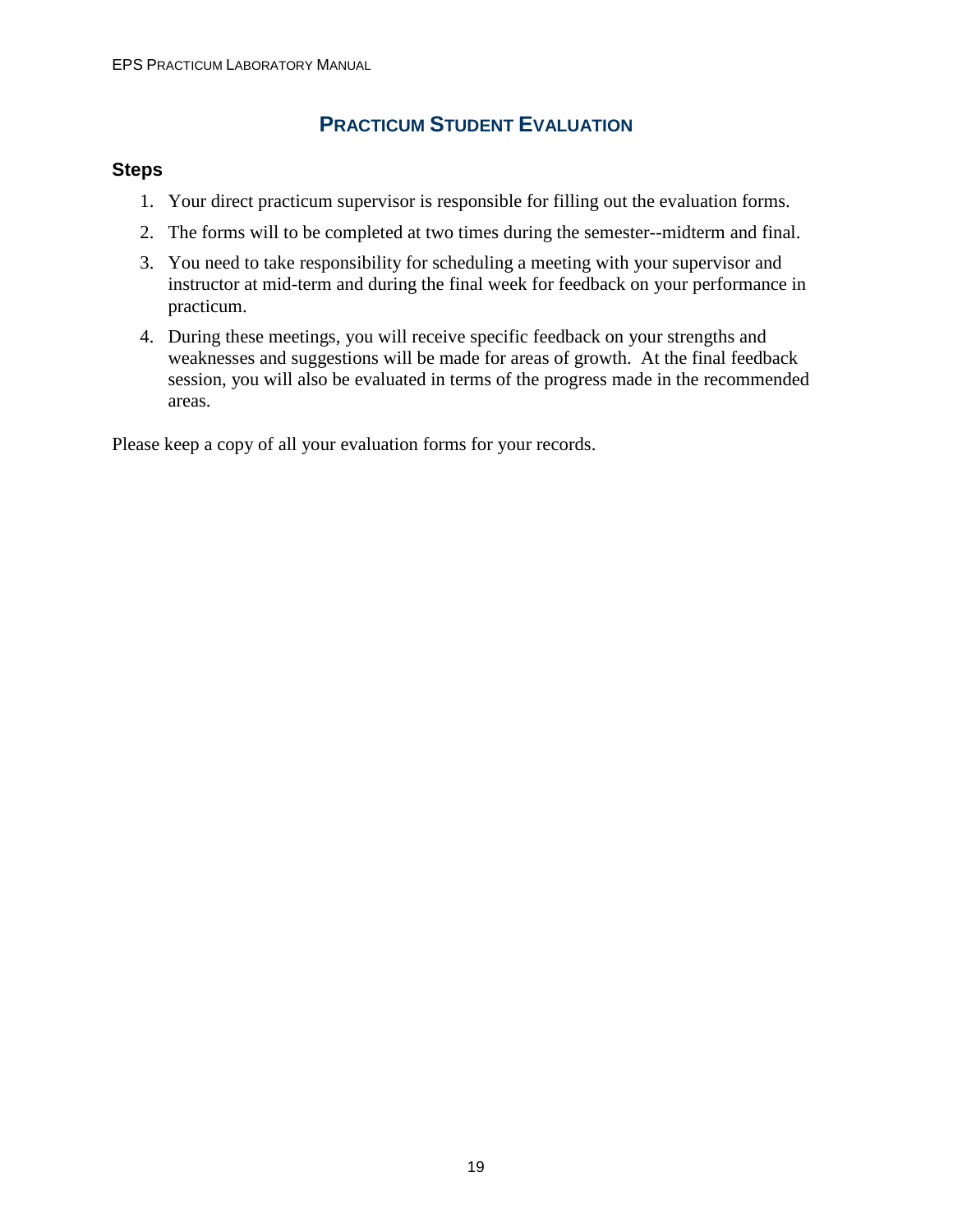#### **REFLECTIVE CASE STAFFING OUTLINE**

Please complete two reflective case staffings during your practicum.

- Your instructor will provide you with due dates.
- Both case staffings will be orally reported to your Practicum Lab instructor and peers in group supervision.
- Complete both papers using APA formatting.
- One Case Staffing paper will be considered your "Signature Assigment".
- The rubric shown herein will be used to evaluate your paper. It is recommended that you use the rubric as a guide for writing your paper. The case study must include the following elements:

Title page should include**:** Case Staffing #1 (or #2); Date; Student Name; Location (Which NAU campus): Client Pseudonym or Case #.

**CASE STAFFINGS SHOULD INCLUDE THE FOLLOWING INFORMATION, USING THESE HEADINGS:** 

- 1. Identifying Data: Client's age, gender, marital status, ethnicity, current living situation, education, job, etc.
- 2. Presenting Problem: Client's description of the problem or situation that brought them to counseling.
- 3. Background Information: Information relevant to the presenting problem.
- 4. Assessment: Description of formal and informal assessment conducted, including mental status exam (if needed), psychological tests, etc. with test results and interpretations.
- 5. Case Conceptualization: Describe your view of the client's problem, based on the background information, your assessments, and your theoretical approach. What is the client's problem, in your view (it may differ from the client's presenting problem). Why does the client have this problem? Why have they had difficulty resolving it? Be sure to include a strengths-based perspective.
- 6. Diagnostic Impression: The diagnosis must be DSM-IV-TR for community counseling students.
- 7. Treatment Plan: Integrate your treatment plan (issues, goals, objectives, counseling methods).
- 8. Evaluation: What data was collected to determine whether the treatment goals were reached?
- 9. Literature Review: What key words or phrases did you use to define the client's problem? Summarize the recommended treatments that you found in at least three recent counseling journal articles, including evidence-based treatments.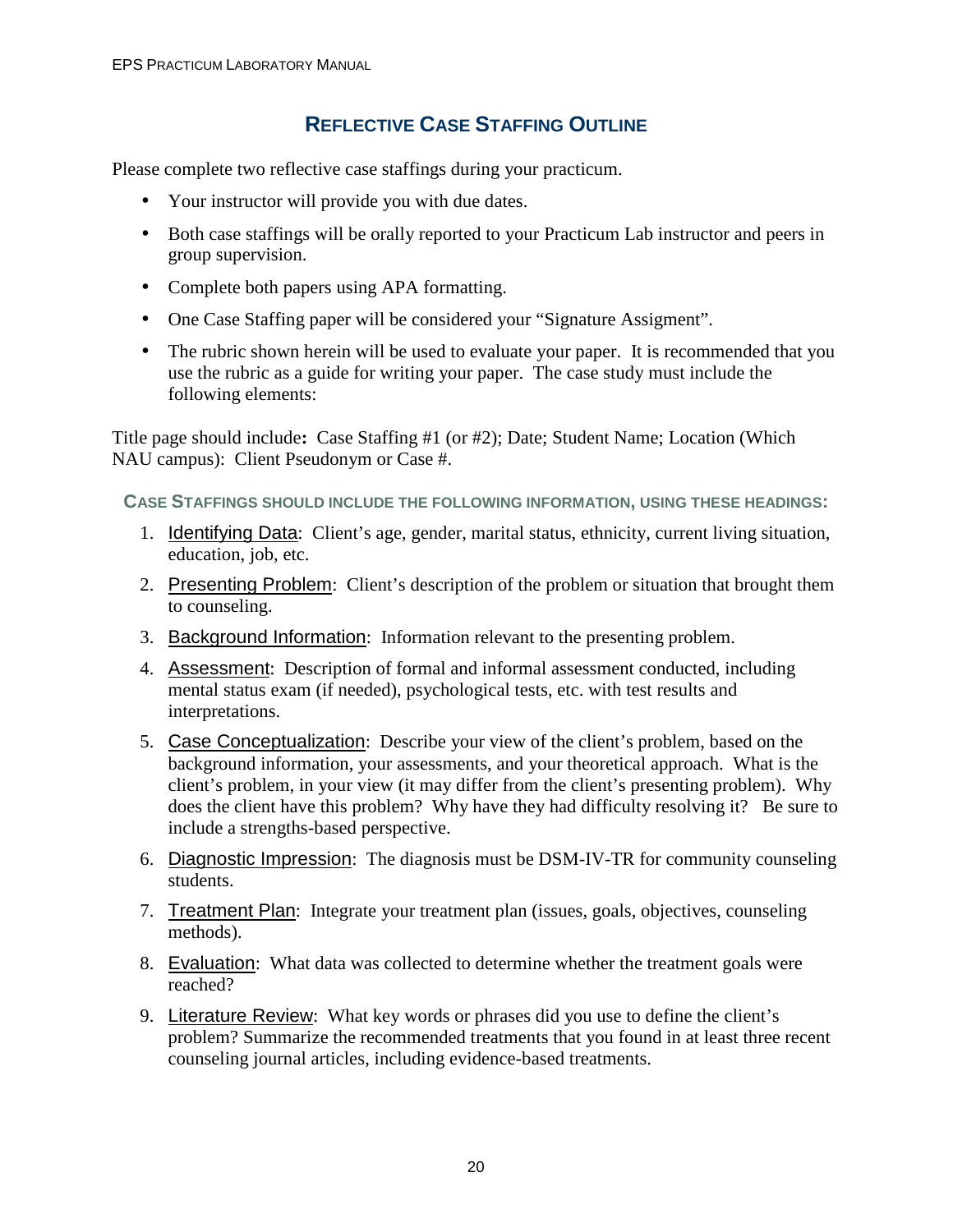- 10. Intervention: Describe your treatment approach in detail. What counseling theories/approaches and techniques did you use? What techniques do you intend to use in upcoming sessions? If you modified techniques for this client, describe how.
- 11. Rationale: Why did you use the treatment approach you used?
- 12. Outcome: To what extent did the client improve? What changes occurred?
- 13. Consultations: With whom did you consult regarding this case?
- 14. Diversity Issues: How did you deal with diversity issues in this case? Address the ways that you have used ACA multicultural competencies in order to adapt your approach to this particular client.
- 15. Technology: Describe your use of video equipment, computers, e-mail, etc.
- 16. Ethical and Legal Standards: Describe ethical or legal issues that were relevant to this case, the relevant ACA standards, and how the issues were resolved.
- 17. Summary: Provide a brief summary of your conceptualization of the client's problem, the diagnosis and prognosis, the treatment plan, and the outcome of counseling.
- 18. References: in APA style.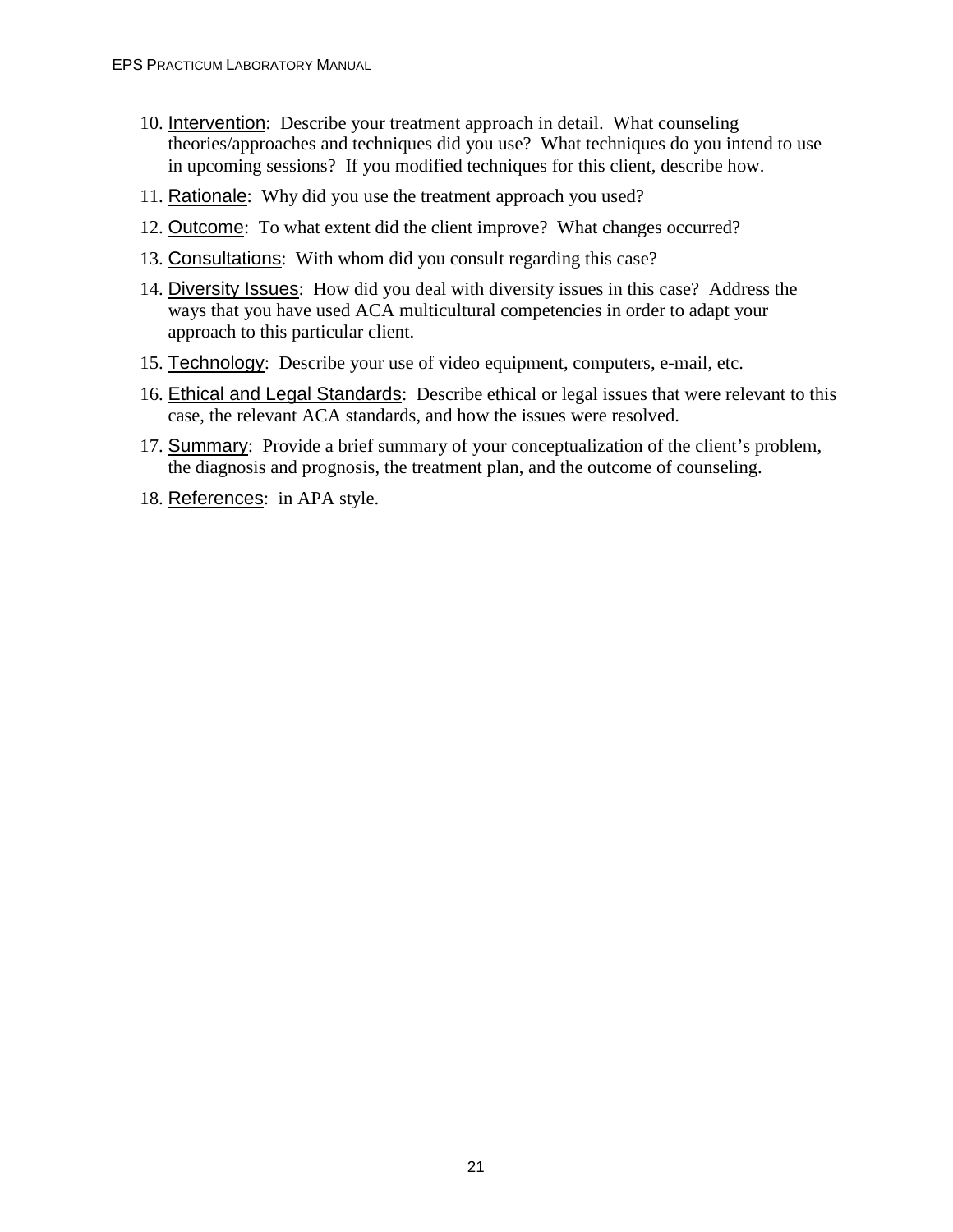|                                                                                                                                        | Inadequate                                                                                                            | Satisfactory                                                                                                         | Good                                                                                                                                 | Excellent                                                                                                                                                            | Score/ |
|----------------------------------------------------------------------------------------------------------------------------------------|-----------------------------------------------------------------------------------------------------------------------|----------------------------------------------------------------------------------------------------------------------|--------------------------------------------------------------------------------------------------------------------------------------|----------------------------------------------------------------------------------------------------------------------------------------------------------------------|--------|
|                                                                                                                                        | Value: 1                                                                                                              | Value: 2                                                                                                             | Value: 3                                                                                                                             | Value: 4                                                                                                                                                             | Level  |
| Reflective thinking &<br>professional maturity<br><b>CAEP Unit Level Standard</b><br>1, 3                                              | Demonstrates little<br>to no awareness of<br>problems, and used<br>some skills to<br>increase client<br>effectiveness | Demonstrates basic<br>awareness of<br>problems, and used<br>skills appropriately<br>increase client<br>effectiveness | Demonstrates<br>thoughtful<br>awareness of<br>problems and used<br>relevant counseling<br>skills to increase<br>client effectiveness | Demonstrates<br>exceptional insightful<br>and a thorough<br>understanding and<br>exceptional use of<br>counseling skills<br>used to increase<br>client effectiveness |        |
| Integration of Counseling<br>Theory in Case<br>Conceptualization<br><b>CAEP Unit Level Standard</b><br>1, 3                            | Link to theory<br>incomplete or vague<br>with little or no<br>supporting details or<br>link to presenting<br>problem  | Discusses at least<br>one theoretical<br>construct and makes<br>some link to<br>presenting problem                   | Discusses two or<br>more theoretical<br>constructs and clear<br>link to presenting<br>problem                                        | Discusses two or<br>more related<br>theoretical<br>constructs<br>exceptionally well<br>and strong links<br>made to presenting<br>problem                             |        |
| Diagnosis/ Assessment of<br><b>Presenting Problem</b><br><b>CAEP Unit Level Standard</b><br>3                                          | Inaccurate and<br>based on minimal<br>evidence; poorly<br>presented                                                   | Adequate and based<br>on some evidence:<br>presentation is weak                                                      | Adequate and based<br>on some evidence;<br>well presented                                                                            | Accurate and based<br>on considerable<br>evidence; well<br>presented                                                                                                 |        |
| Literature Search<br><b>CAEP Unit Level Standard</b><br>1                                                                              | No evidence of<br>literature search                                                                                   | Three sources<br>included; but not<br>relevant or recent                                                             | Sources included<br>are relevant and<br>recent                                                                                       | Sources included<br>are relevant, recent,<br>and related to<br>evidence-based<br>practice                                                                            |        |
| Use of data in decision-<br>making<br>(e.g., treatment,<br>assessment,<br>evaluation, etc.)<br><b>CAEP Unit Level Standard</b><br>1, 3 | Does not use data in<br>decision-making                                                                               | Uses data but may<br>not be related to<br>decision-making                                                            | Good use of data in<br>decision-making                                                                                               | Uses data effectively<br>in decision-making                                                                                                                          |        |
| <b>Treatment Goals</b><br><b>CAEP Unit Level Standard</b><br>3                                                                         | No treatment goals<br>identified                                                                                      | Few if any goals<br>identified; some<br>connection to<br>presenting problem<br>and evidence based<br>treatment       | Short and long-term<br>goals; vaguely tied<br>to evidence based<br>treatment                                                         | Short and Long-term<br>goals clearly tied to<br>presenting problem,<br>and evidence based<br>treatment                                                               |        |
| Ethical and Legal Issues<br>and Professional<br><b>Standards</b><br><b>CAEP Unit Level Standard</b><br>1                               | Little or no<br>understanding and<br>awareness of<br>ethical/legal issues<br>and professional<br>standards            | Some understanding<br>and awareness of<br>ethical/legal issues<br>and professional<br>standards                      | Demonstrates<br>understanding and<br>awareness of ethical<br>/legal issues and<br>professional<br>standards                          | Demonstrates<br>excellent knowledge<br>and awareness of<br>ethical/legal issues<br>and professional<br>standards                                                     |        |

#### **CASE STAFFING REFLECTION PAPER RUBRIC**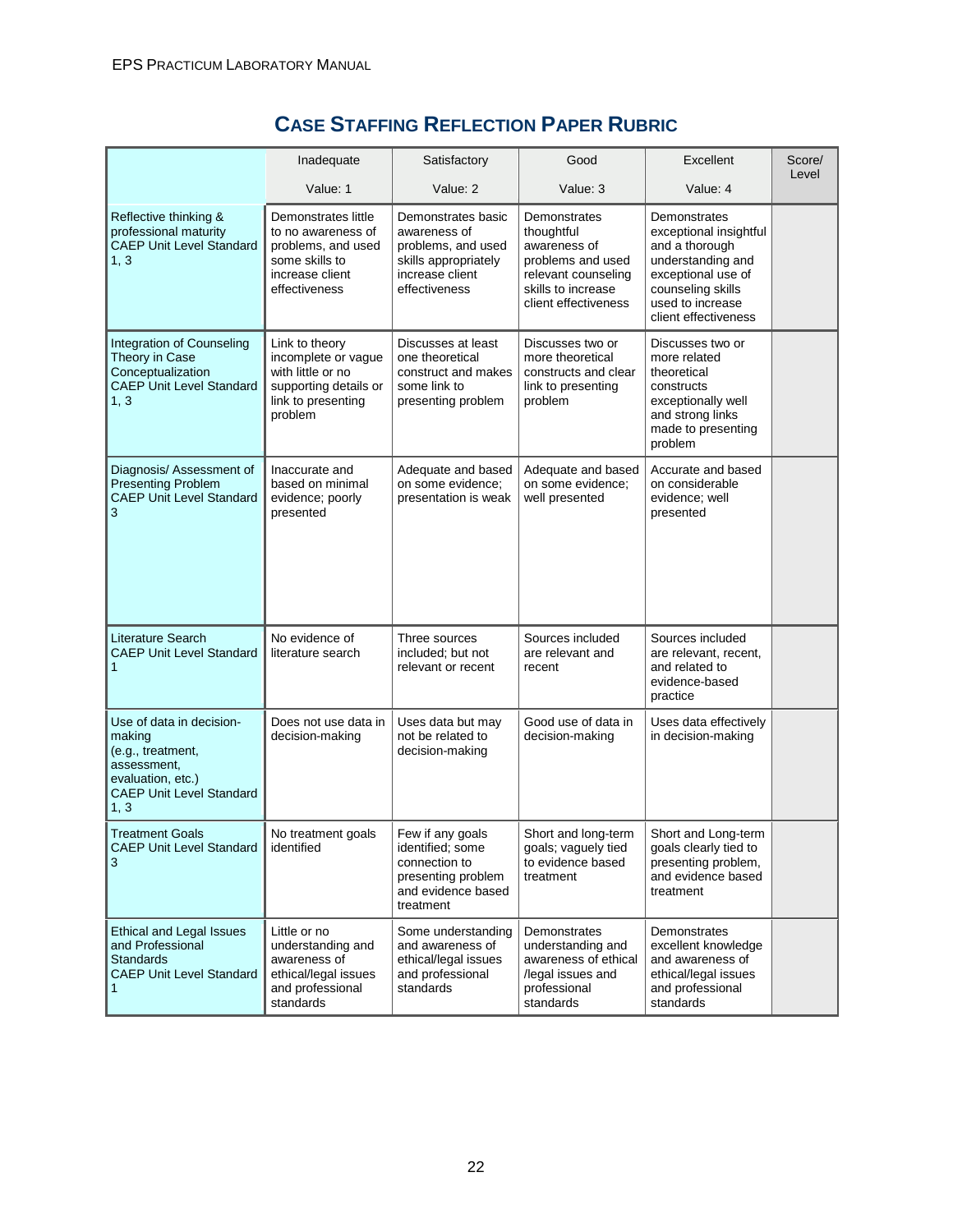|                                                                                                                               | Inadequate                                                                                                                      | Satisfactory                                                                                                                                   | Good                                                                                                                                   | Excellent                                                                                                                                                      | Score/<br>Level |
|-------------------------------------------------------------------------------------------------------------------------------|---------------------------------------------------------------------------------------------------------------------------------|------------------------------------------------------------------------------------------------------------------------------------------------|----------------------------------------------------------------------------------------------------------------------------------------|----------------------------------------------------------------------------------------------------------------------------------------------------------------|-----------------|
|                                                                                                                               | Value: 1                                                                                                                        | Value: 2                                                                                                                                       | Value: 3                                                                                                                               | Value: 4                                                                                                                                                       |                 |
| <b>Openness to Diversity</b><br>Issue and Ability to Work<br>with Diverse Populations<br><b>CAEP Unit Level Standard</b><br>4 | No evidence of<br>openness,<br>understanding and<br>ability to work with<br>diverse populations                                 | Limited evidence of<br>openness,<br>understanding and<br>ability to work with<br>diverse populations                                           | Some evidence of<br>openness and/or<br>understanding and<br>ability to work with<br>diverse populations                                | Strong evidence of<br>openness,<br>understanding and<br>ability to work with<br>diverse populations                                                            |                 |
| <b>Technological Skills</b><br><b>CAPE Unit Level Standard</b>                                                                | Limited or no<br>evidence of ability<br>and experience with<br>technological skills                                             | Some evidence of<br>ability and<br>experience with<br>technological skills                                                                     | Provides good<br>evidence of ability<br>and experience with<br>technology                                                              | Strong evidence of<br>ability and<br>experience with<br>technology                                                                                             |                 |
| <b>Writing Skills</b>                                                                                                         | References do not<br>follow the proper<br>format (APA style)<br>and Frequent errors<br>in spelling, grammar,<br>and punctuation | References do not<br>follow the proper<br>format (APA style) or<br>Errors in grammar<br>and punctuation, but<br>spelling has been<br>proofread | References are<br>prepared in the<br>proper format (APA<br>style); Occasional<br>grammatical errors<br>and questionable<br>word choice | References are<br>prepared in the<br>proper format (APA<br>style); Nearly error-<br>free which reflects<br>clear understanding<br>and thorough<br>proofreading |                 |

## **CASE STAFFING REFLECTION PAPER RUBRIC, CONTINUED**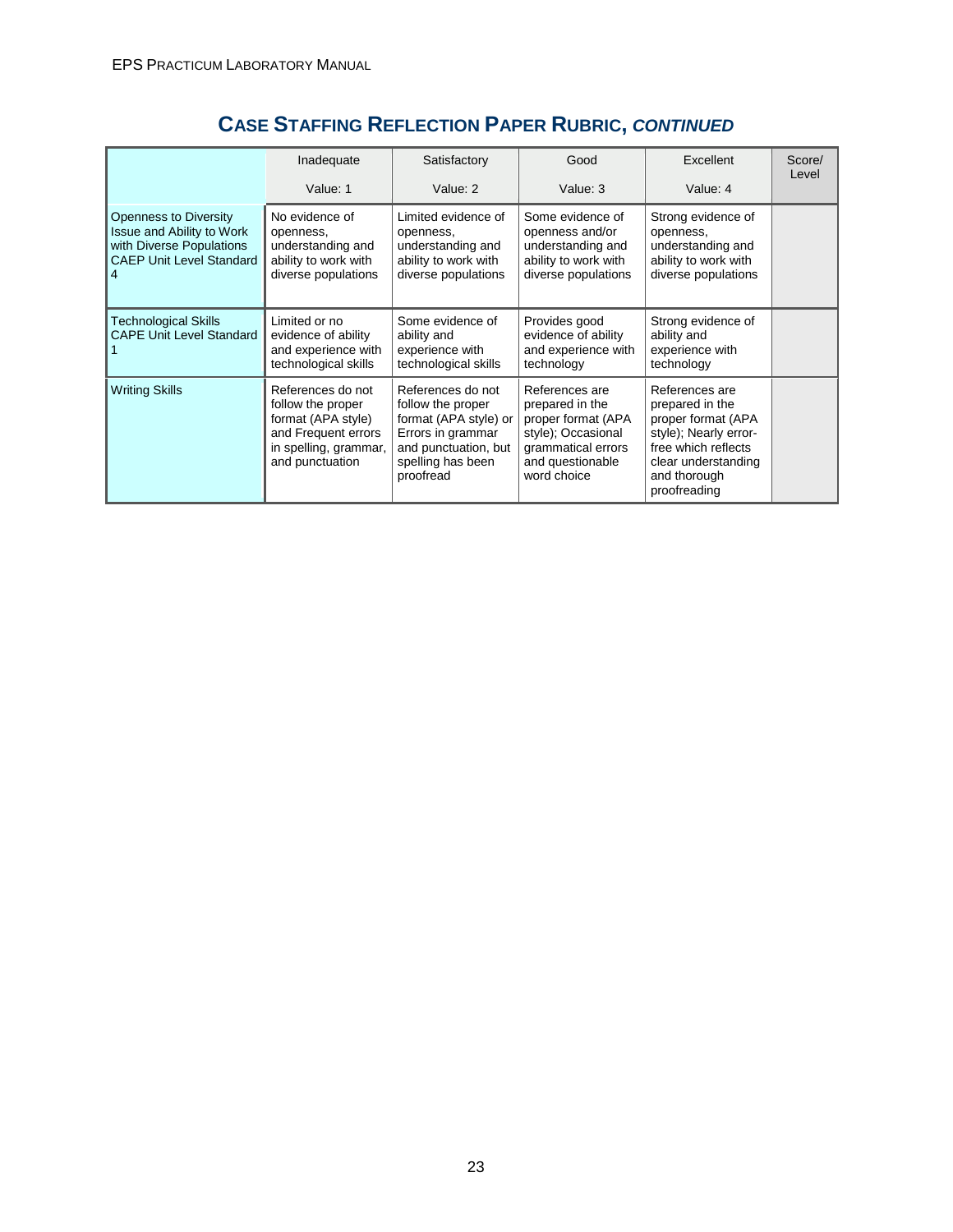#### **HOMEWORK AFTER THE FIRST CLASS MEETING**

**Read the Practicum Manual.** Make notes about any questions you may have and bring your questions to the second class meeting. At the second class meeting you will have a chance to have your questions answered.

**Take some flyers** and some referral forms from the practicum office before you leave.

**Begin recruiting clients** by helping to advertise that free counseling is available.

- Post some flyers on bulletin boards in buildings on campus and off campus.
- Note that some places require that you get permission to post flyers.
- Visit two or three classes in the Education building to recruit clients.
- Visit two or three classes in other NAU classroom buildings to recruit clients.
- Find at least one student group or dorm or school you can visit to recruit clients.
- Do not post flyers at other counseling centers (we don't want to steal their clients).

You can begin seeing clients as soon as you have a referral. Contact the client to set up an appointment. Review the procedure for the first session in the Manual.

**Order your professional liability insurance** by mail, phone, or on-line.

**Label a file holder** in the top drawer of the filing cabinet in the office with your name.

**Memorize** the contribution of the lock on the filing cabinet in the office.

**Read the Code of Ethics** (2005) of the American Counseling Association (available at www.counseling.org). You must follow all the ACA ethical standards.

You may want to buy an appointment book to keep track of your appointments.

Review the fundamentals of counseling processes to prepare for your first session.

Start thinking about what kind of group you want to lead this semester.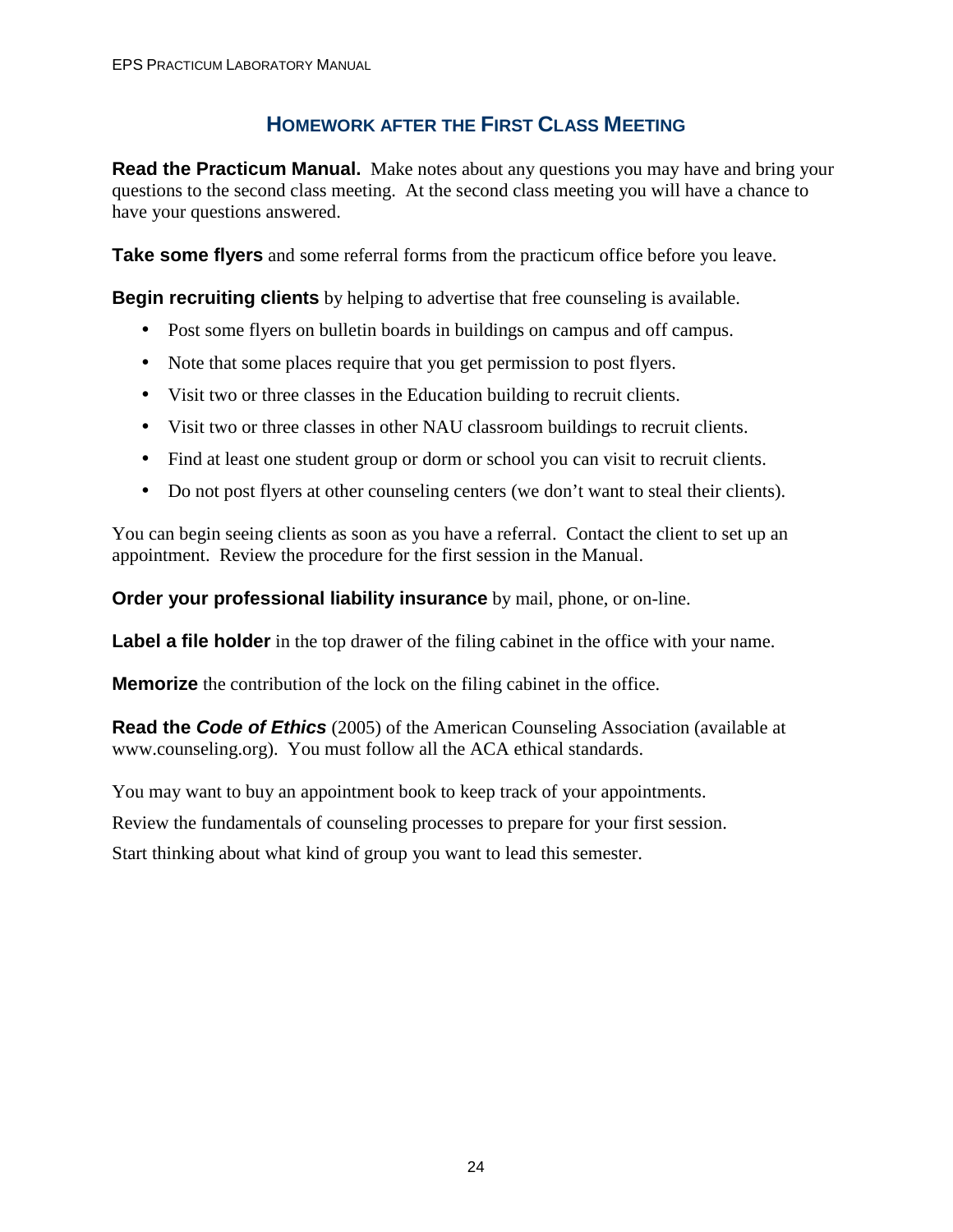#### **IDEAS FOR RECRUITING CLIENTS FOR THE COUNSELING PRACTICUM LAB**

- 1. Go to classes where the teachers offer extra credit for counseling (NAU 100, and several counseling courses such as Theories of Counseling).
- 2. Go to other counseling courses, starting with the largest courses. When recruiting at a class, always contact the teacher to ask permission first.
- 3. Go to any large courses in the College of Education (ask the teacher for permission to make the announcement).
- 4. Go to any large courses in the Psychology Department on south campus (ask the teacher for permission to make the announcement).
- 5. Go to any large courses anywhere on the NAU campus (ask the teacher for permission to make the announcement).
- 6. Go to NAU student organizations and groups such as multicultural students, Disabled Students Services, Panhellenic Council, IFC Council, Prism, Associated Women Students, Residence hall councils, Career Services, NAU's Campus Health Services, etc.
- 7. Post flyers or brochures on campus on bulletin boards in any campus buildings, dorms, family housing, Note that you may need to get permission to post flyers on some bulletin boards.
- 8. Post brochures at community agencies, clinics, hospitals, Northland Health Center, Alternatives Center, Native Americans for Community Action, elementary and high schools, etc. Do not post flyers at community agencies that offer counseling services. Post flyers at grocery stores, laundromats, the public library, and anywhere there is a bulletin board for public notices.
- 9. Go to recruit at social or recreational clubs or groups in the community.
- 10. Remember to revisit bulletin boards to post new brochures periodically during the semester.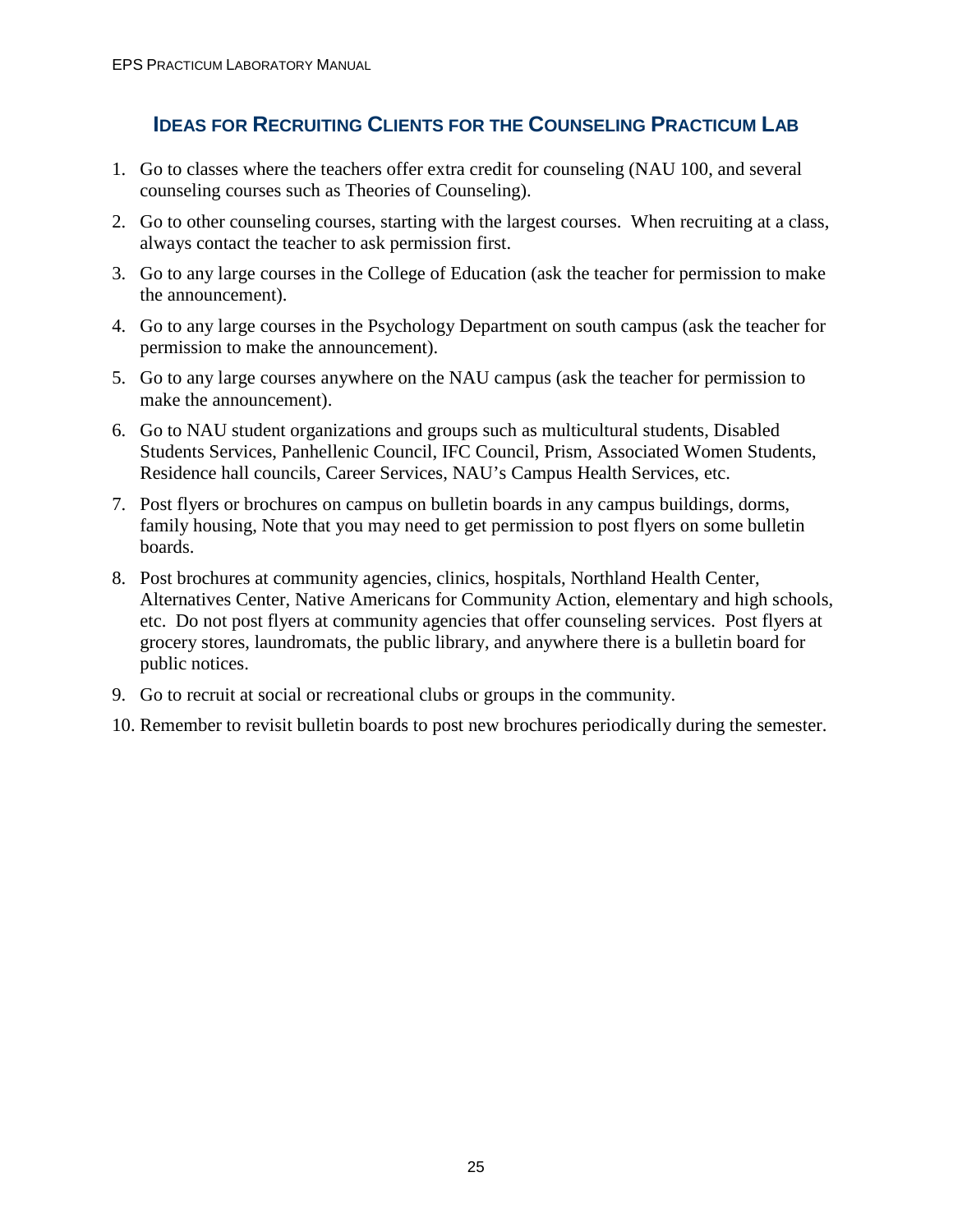#### **EPS 692: MASTER'S COUNSELING PRACTICUM PROPOSAL FOR A GROUP**

#### **RATIONALE**

- What is the name of the group?
- For whom is the group intended?
- Why is this group needed?
- What is the cultural mix of the group (or, how will you ensure a mix)?
- Describe your experience and/or skills in the content area of the group.
- What are the goals and purposes of the group?
- What topics will be explored in the group?

#### **PRACTICAL CONSIDERATIONS**

- How will group members be recruited?
- What screening and selection procedures will be used?
- How many members will be in the group?
- Will the group be closed or open?
- Where will the group meet (city, agency, building, room)?
- What is the date of the first group meeting?
- How often will the group meet, and for how long each time?
- Who will be doing the documentation for the group?

#### **STRUCTURE**

- What ground rules will be established for the group?
- Describe the structure of the entire group and techniques to be used.
- Describe the structure of each group meeting.
- What are the policies regarding confidentiality?
- What evaluation procedures do you plan to use?

#### **SUPERVISION**

- If you will be co-leading a group, who is your co-leader?
- Who will be your supervisor for the group?
- List the counseling credentials of the supervisor (if not at NAU).
- Will supervision be provided live, by videotape, or both?
- How often will you meet with your supervisor for supervision?

#### For information on group leadership see the books *Theory and Practice of Group Counseling* by Corey and *Groups: Process and Practice* by Corey & Corey.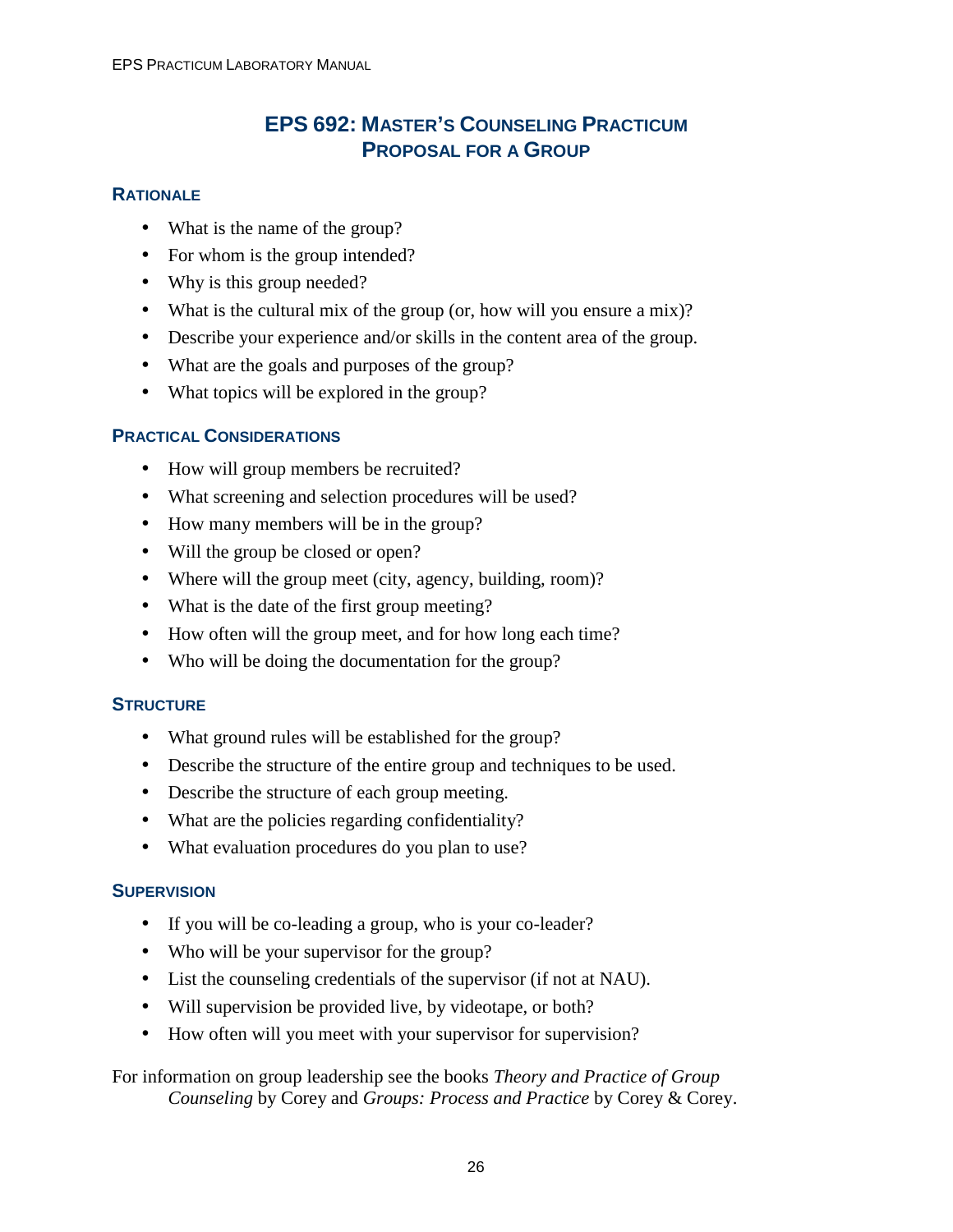#### **EPS 692: MASTER'S COUNSELING PRACTICUM**

#### **HOW TO RESEARCH CLIENT PROBLEMS**

It is essential for counselors to understand their clients' problems and know what treatments or approaches work best for various problems. The following are suggestions for where to look for information. These sources can be used for the literature review required to write the case studies in the counseling practicum.

#### **HOW TO USE THE LIBRARY**

Before you begin your search, you need to select some terms to concisely describe your client's problem. For example, you might use "test anxiety," "bulimia," or "dysthymia." If too many results are returned, add words to refine the search, such as "math test anxiety" or "bulimia college students." To find ideas on how best to counsel clients with specific problems, you could search for (for example) "bulimia treatment" or "bulimia treatment college students."

The single best source of information is the current counseling literature. Journal articles are usually better than books, since they tend to be more recent, but books should also be considered. Go to the Cline Library website and type in the keywords you have chosen to see if any recent books are available on the topic. If so you can read the books or book chapters at the library.

To search for journal articles, go to the Cline Library web page. Click on Find Articles; then, in the box, scroll down and click on Psychology. Click on PsycARTICLES and/or PsyINFO. Type in your keywords and see if any relevant articles are available. Read the abstracts to help you find the best articles, and then read them.

Avoid using articles from journals outside the field of counseling unless there is little available in the counseling literature. For example, articles in psychiatry and social work journals may have good information, but their treatment recommendations may not be appropriate for counselors.

#### **HOW TO USE PROFESSIONAL WEB SITES**

Avoid using web sites except those associated with professional psychology organizations or universities. The American Psychological Association website (www.apa.org/topics) has information on about 40 common client problems. Articles and resources for some client problems are available at the web site of the American Counseling Association (www.counseling.org). Type your keywords into the search box. The Internet Mental Health web site (www.mentalhealth.com) has information on many common mental health problems and concerns.

NAU's Counseling Services web site (nau.edu/counseling-services/) has links to several sources of information on common problems of college students. Some universities have sites with information on many common problems of college students (for example, try www.counseling.cam.ac.uk/leaflets.html or http://counseling.uchicago.edu/vpc/virtulets.html or www.ulifeline.com/main/factsheets

A couple of other web sites have generally reliable information on psychological problems: www.psychcentral.com and www.mentalhelp.net. However, be very cautious in using information from any non-professional web site.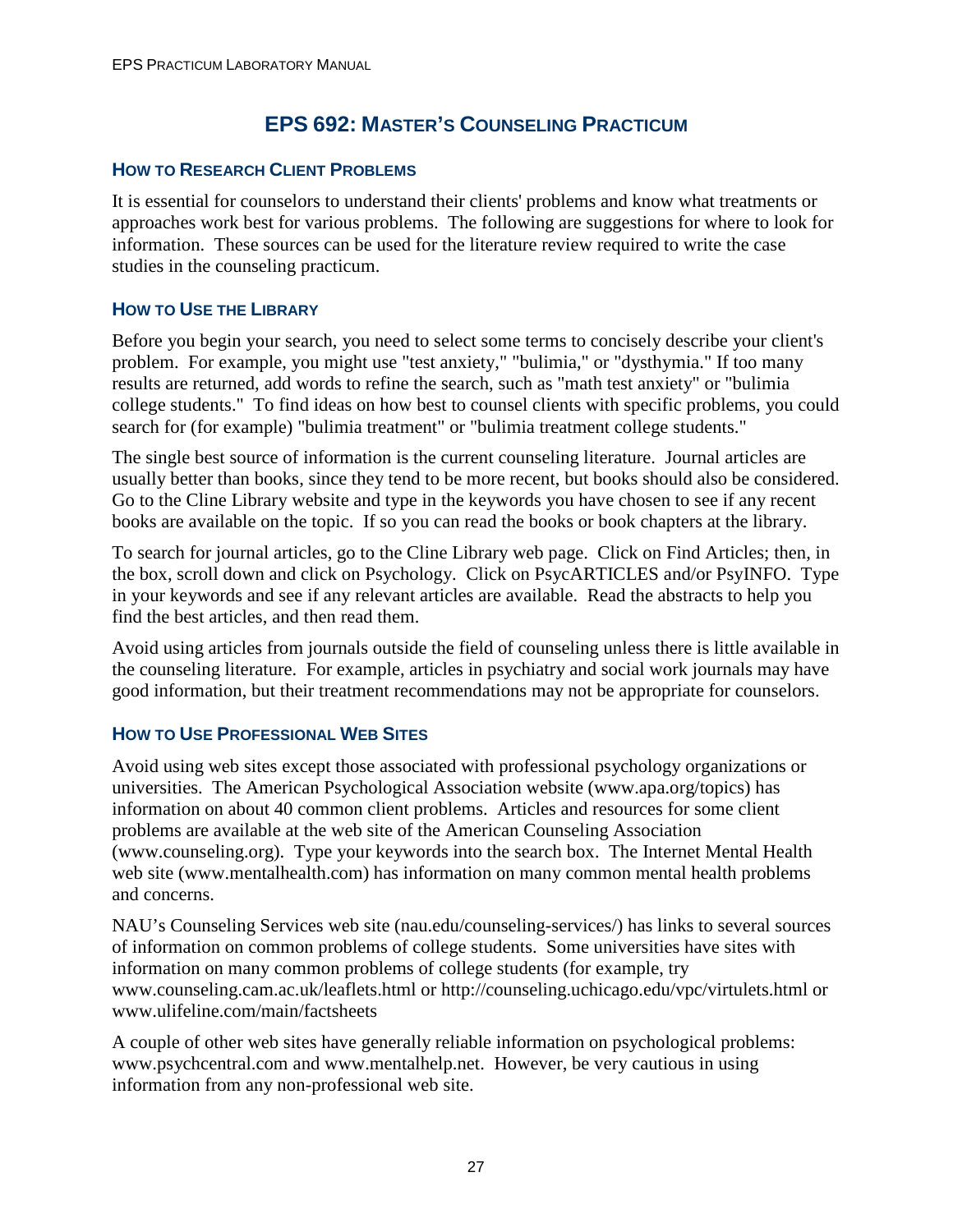#### **DSM- 5 is on line at: "psychiatry online".**

#### **HOW TO FIND EMPIRICALLY SUPPORTED TREATMENTS**

- The following web site by APA Division 12 has guides to empirically supported treatments for 12 disorders, including anxiety, depression, childhood disorders, drug and alcohol abuse, eating disorders, and marital distress: www.apa.org/divisions/div12/rev%5Fest
- The following article has the most recent APA Division 12 list of empirically validated treatments: Chambless, et al. (1998). An update on empirically validated therapies. *Clinical Psychologist, 49*, 5-18. It is available online at www.apa.org/divisions/div12/est/newrpt.pdf/ The list is on the last page of the article.
- The following APA Division 12 web site has a list of treatment guides and manuals for empirically validated treatments: http://div12.org/est/MANUALSforevt.html Several good articles on est's are available at www.div12.org/est-publications/
- The following 2006 web site by the American Psychiatric Association has practice guidelines on 15 disorders, including stress and PTSD, bipolar disorder, eating disorders, depression, OCD, panic disorder, substance use disorders, and suicidal behaviors: www.psych.org/psych\_pract/treatg/pg/prac\_guide.cfm/
- The following article lists and evaluates many empirically supported treatments: Chambless, D. L. & Ollendick, T. H. (2001). Empirically supported psychological interventions. *Annual Review of Psychology, 52*, 685-716.
- Expert consensus guidelines for the treatment of many psychiatric and psychological disorders are available at www.psychguides.com
- Note that if any of these web addresses do not work, you can find many articles and guides on evidence-based treatments by searching "empirically supported treatments," "evidence-based treatments," and "empirically validated treatments."
- Hogrefe & Huber is publishing a series of books called Advances in Psychotherapy Evidence Based Practice. So far, ten books have been published and more are forthcoming, including books on OCD, ADHD, gambling, alcohol abuse, social anxiety, eating disorders, suicidal behavior, and depression. For more information see the publisher's web site www.hhpub.com
- New Harbinger has a series of books on best practices for therapy based on research, including the books *Overcoming Depression, Overcoming Generalized Anxiety Disorder, Overcoming OCD, Overcoming PTSD, Overcoming Specific Phobia*, etc.
- Psychiatry online.
- Jongsma Treatment Planners are also available on-line as E-books: library.nau.edu

#### **BOOKS ON EMPIRICALLY SUPPORTED TREATMENTS**

- *Empirically Supported Therapies: Best Practice in Professional Psychology* by Dobson
- *A Guide to Treatments that Work* by Nathan & Gorman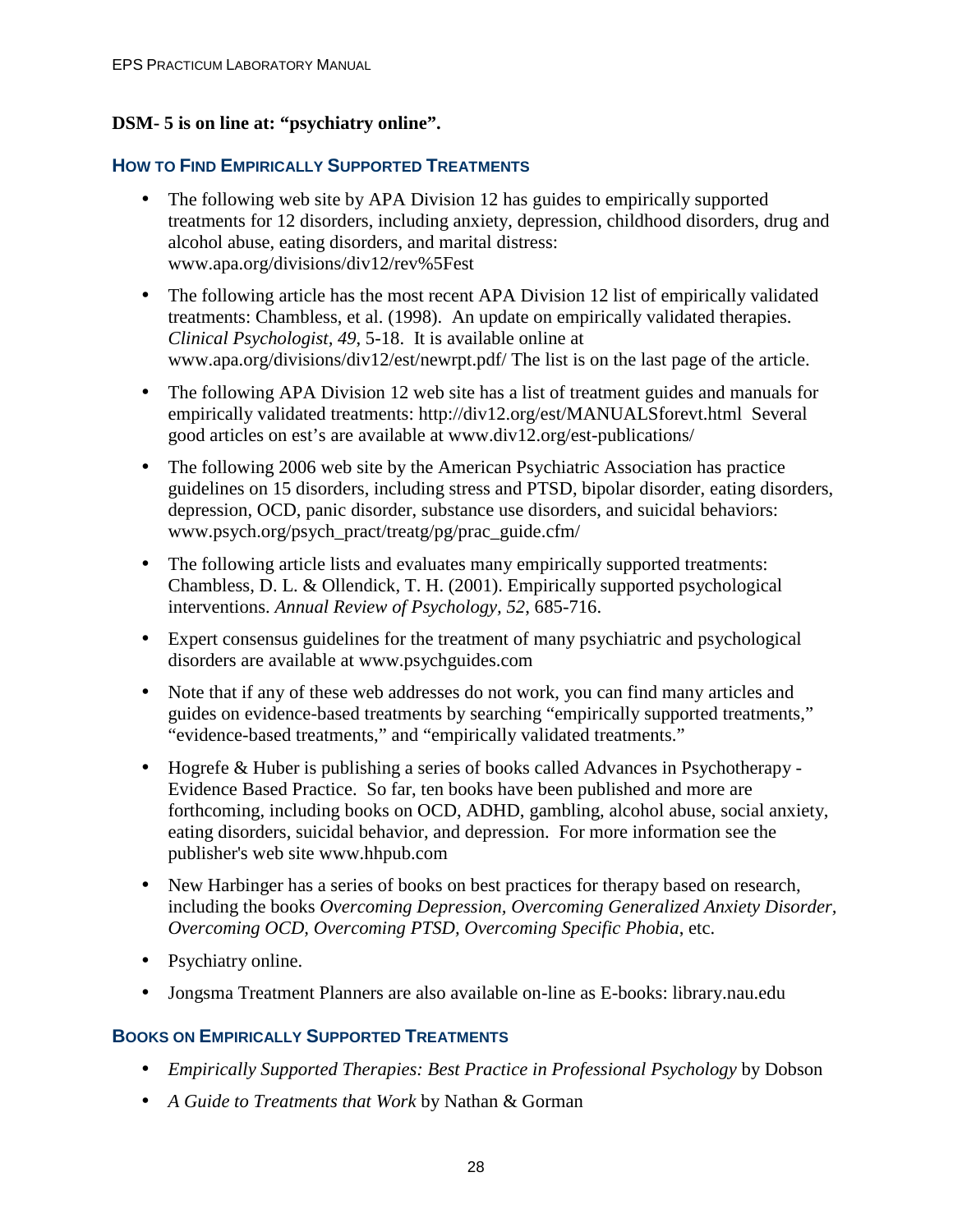- *Treatments that Work with Children: Empirically Supported Strategies* by Christophersen
- *Counseling Strategies That Work: Evidence-Based Interventions for School Counselors*  by R. Parsons
- *Comparative Treatments of Depression* by Reinecke & Davison
- *Clinical Handbook of Psychological Disorders* by D. H. Barlow
- *Practitioner's Guide to Evidence Based Psychotherapy* by J. Fisher & W. O'Donohue
- *Evidence-Based Treatment* with Larry Beutler: DVD 2792 at Cline Library

#### **TREATMENT PLANNING RESOURCES**

- *Therapist's Guide to Clinical Intervention* by Sharon Johnson
- *Complete Psychotherapy Treatment Planner* by Jongsma and Peterson
- *College Student Counseling Treatment Planner* by Helkowski, Stout & Jongsma
- *Brief Therapy Homework Planner* by Schultheis
- *Complete Anxiety Treatment and Homework Planner* by Jongsma
- *Treatment Companion to the DSM-IV-TR Casebook* by Spitzer, First, & Gibbon
- *Essentials of Treatment Planning* by Mark Maruish
- *Diagnosis and Treatment Planning in Counseling* by Linda Seligman
- *Selecting Effective Treatments* by Linda Seligman
- *Case Conceptualization and Treatment Planning* by P. S. Berman
- *Treatment Planning in Psychotherapy* by Sheila Woody
- *Clinical Handbook of Psychological Disorders* by David Barlow
- *Child and Adolescent Psychotherapy Treatment Planner* by Jongsma, Peterson, & McInnis
- *School Counseling and School Social Work Treatment Planner* by Knapp & Jongsma
- *Play Therapy: Treatment Planning and Interventions* by O'Connor & Ammen
- *Child Psychotherapy Treatment Planner* by Jongsma, Peterson & McInnis

#### **TREATMENT GUIDES AND WORKBOOKS ON SPECIFIC PROBLEMS**

- *Anxiety and Phobia Workbook* by Edmund Bourne
- *Complete Anxiety Treatment and Homework Planner* by Jongsma
- *Complete Depression Treatment and Homework Planner* by Jongsma
- *Overcoming Depression: A Cognitive-Behavioral Protocol* by Gary Emery
- *The Feeling Good Handbook* by David Burns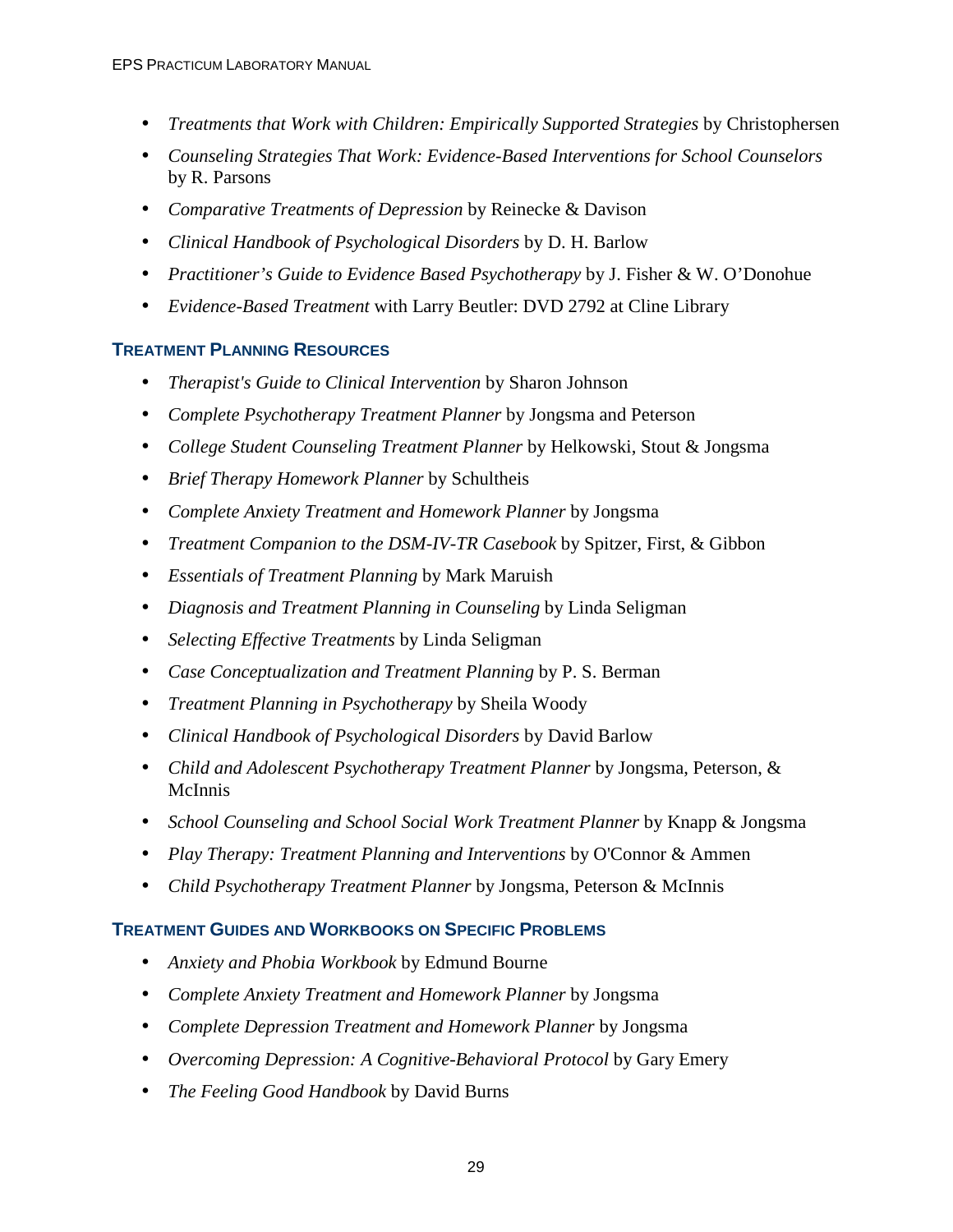- *Mind Over Mood* by Greenberger & Padesky
- *Thoughts and Feelings: Workbook of Cognitive Behavioral Techniques* by McKay, Davis & Fanning
- *Overcoming Depression* by Chris Williams
- *The OCD Workbook* by Hyman & Pedrick
- *The Habit Control Workbook* by N. Birkedahl
- *The Addiction Workbook* by Fanning & ONeil
- *The LEARN Program for Weight Management* by Kelly Brownell
- *Get Out of Your Mind & Into Your Life: The New Acceptance and Commitment*
- *Therapy* by Steven Hayes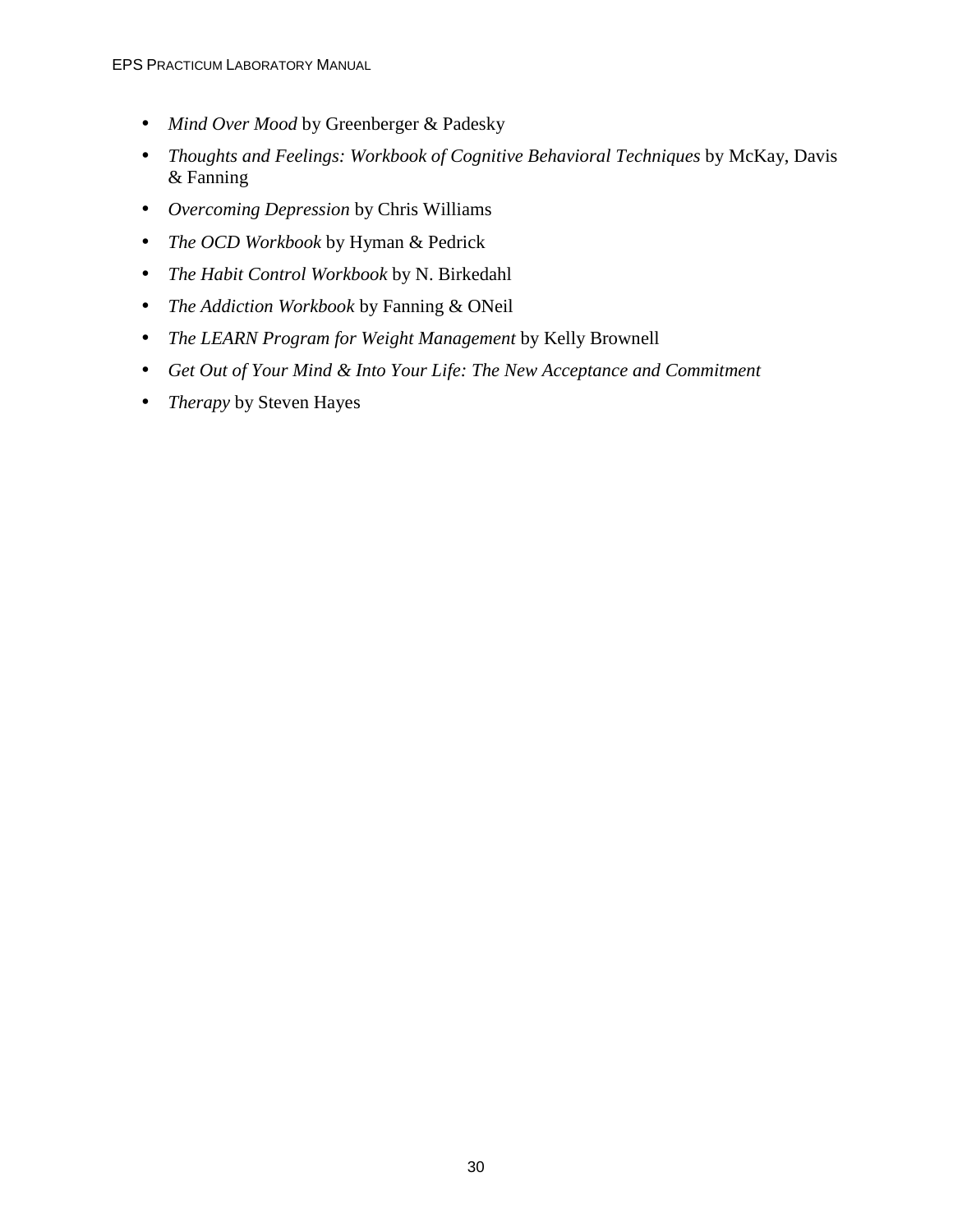#### **EPS 692: MASTER'S COUNSELING PRACTICUM SUGGESTIONS FOR BEING SUCCESSFUL IN PRACTICUM**

- 1. Practicum is a time-consuming experience, requiring a minimum of 100 hours. You will need to be available for the weekly class meeting, the weekly supervision meeting, seeing your clients, leading your group, and doing all necessary paperwork. You will probably need to be on campus at least three days a week. Do not over-commit yourself with other classes or work during the semester you take Practicum.
- 2. Keep your case documentation up to date. Note that you must write your session notes within 24 hours of the session. Remember to make a note in the client's file for every client contact, including telephone and e-mail. For example, if a client e-mails you to cancel a session, note that in the progress notes. If you call a client and leave a message to remind them of an upcoming appointment, note that in the progress notes.
- 3. Turn your cell phone off whenever you are in the Practicum Lab, including the reception area, the office, the classroom, and the counseling rooms. In the first meeting with clients, tell them cell phones must be turned off, and you may need to remind them at each appointment. Clients should not take phone calls during counseling sessions.
- 4. During classes do not work on your case notes or other paperwork while the instructor is talking or while classmates are presenting their cases.
- 5. Do not bring meals to class, since it can be quite distracting. There will always be a break mid-way through the class if you need to grab a quick snack outside the Lab.
- 6. Please keep your voice down whenever you are in the Lab, since counselors in the counseling rooms sometimes complain of loud talking or laughing in the halls and reception area.
- 7. Please schedule your counseling sessions in the rooms around the central observation room (so your sessions can be observed). Use the other rooms (E or L) only if the main rooms are booked.
- 8. Do not put off seeing clients too long. If you have not seen your first client by the third week of class, increase your recruitment efforts. Plan your group early and start it by the fifth or sixth week of class. If you are having any difficulties talk to your instructor.
- 9. When writing the case reports on your clients, be sure to do a Cline Library literature search on the client's problem and how best to treat it in counseling. Be sure to select your search terms carefully. Your references should mainly be articles from counseling journals from the past five years. In the report you need to write a short (one to three pages) review of what the literature says on how best to treat the client's problem.
- 10. If at any time during the course you feel that you are not getting enough supervision contact your instructor. Additional supervision is available on request.
- *To be turned in to practicum instructor at conclusion of practicum experience.*
	- Include intake interviews, individual counseling, group counseling, career counseling, testing and psychoeducational/skill building activities. Each 50-60 minute session is approximately one hour of contact. If you are conducting a group session for one and a half hour, that will be recorded as 1.5 sessions.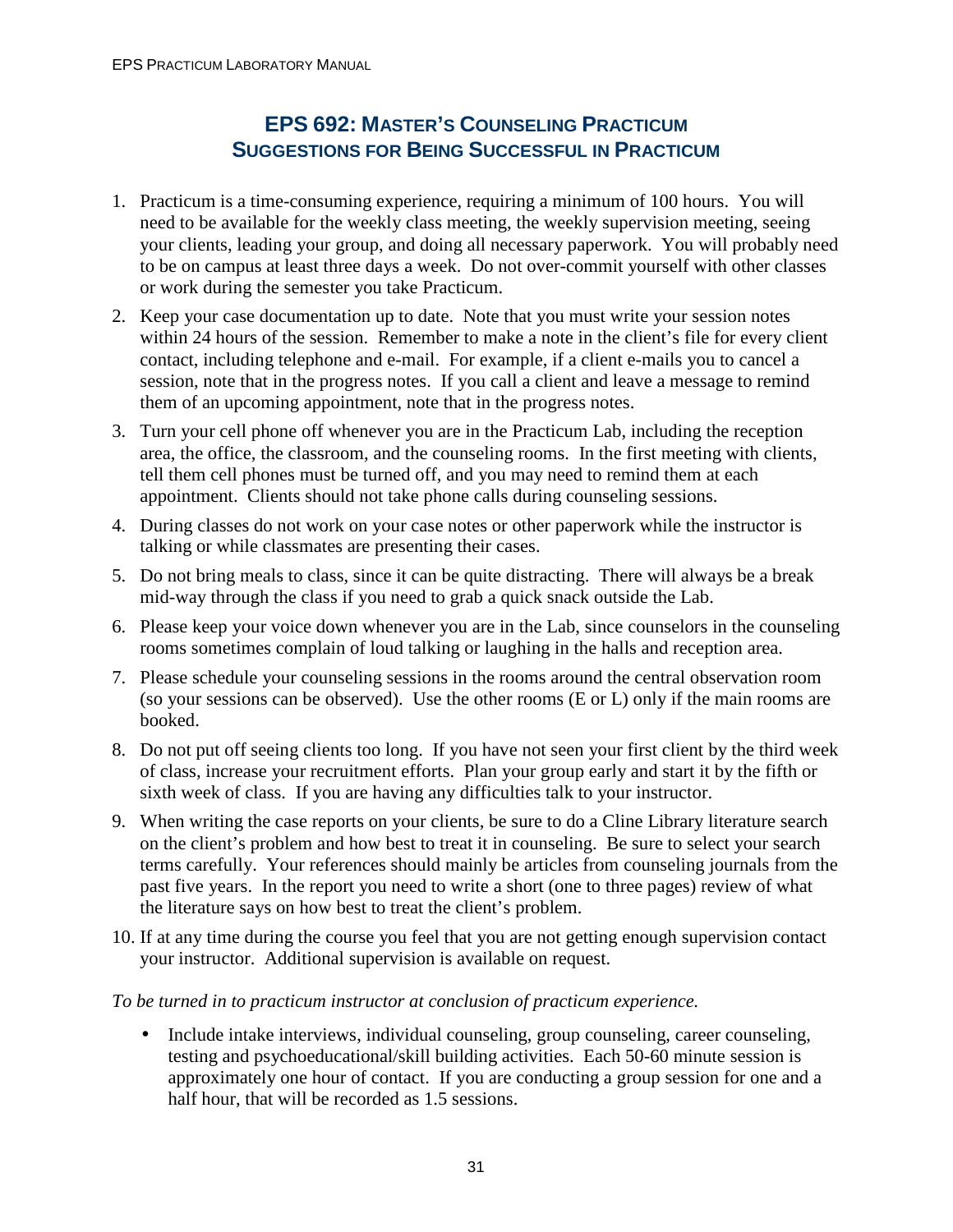# **AMCD MULTICULTURAL COUNSELING COMPETENCIES**

## **I. COUNSELOR AWARENESS OF OWN CULTURAL VALUES AND BIASES**

#### **A. ATTITUDES AND BELIEFS**

- 1. Culturally skilled counselors believe that cultural self-awareness and sensitivity to one's own cultural heritage is essential.
- 2. Culturally skilled counselors are aware of how their own cultural background and experiences have influenced attitudes, values, and biases about psychological processes.
- 3. Culturally skilled counselors are able to recognize the limits of their multicultural competency and expertise.
- 4. Culturally skilled counselors recognize their sources of discomfort with differences that exist between themselves and clients in terms of race, ethnicity and culture.

### **B. KNOWLEDGE**

- 1. Culturally skilled counselors have specific knowledge about their own racial and cultural heritage and how it personally and professionally affects their definitions and biases of normality/abnormality and the process of counseling.
- 2. Culturally skilled counselors possess knowledge and understanding about how oppression, racism, discrimination, and stereotyping affect them personally and in their work. This allows individuals to acknowledge their own racist attitudes, beliefs, and feelings. Although this standard applies to all groups, for White counselors it may mean that they understand how they may have directly or indirectly benefited from individual, institutional, and cultural racism as outlined in White identity development models.
- 3. Culturally skilled counselors possess knowledge about their social impact upon others. They are knowledgeable about communication style differences, how their style may clash with or foster the counseling process with persons of color or others different from themselves based on the A, B and C, Dimensions ,and how to anticipate the impact it may have on others.

## **C. SKILLS**

- 1. Culturally skilled counselors seek out educational, consultative, and training experiences to improve their understanding and effectiveness in working with culturally different populations. Being able to recognize the limits of their competencies, they (a) seek consultation, (b) seek further training or education, (c) refer out to more qualified individuals or resources, or (d) engage in a combination of these.
- 2. Culturally skilled counselors are constantly seeking to understand themselves as racial and cultural beings and are actively seeking a non-racist identity.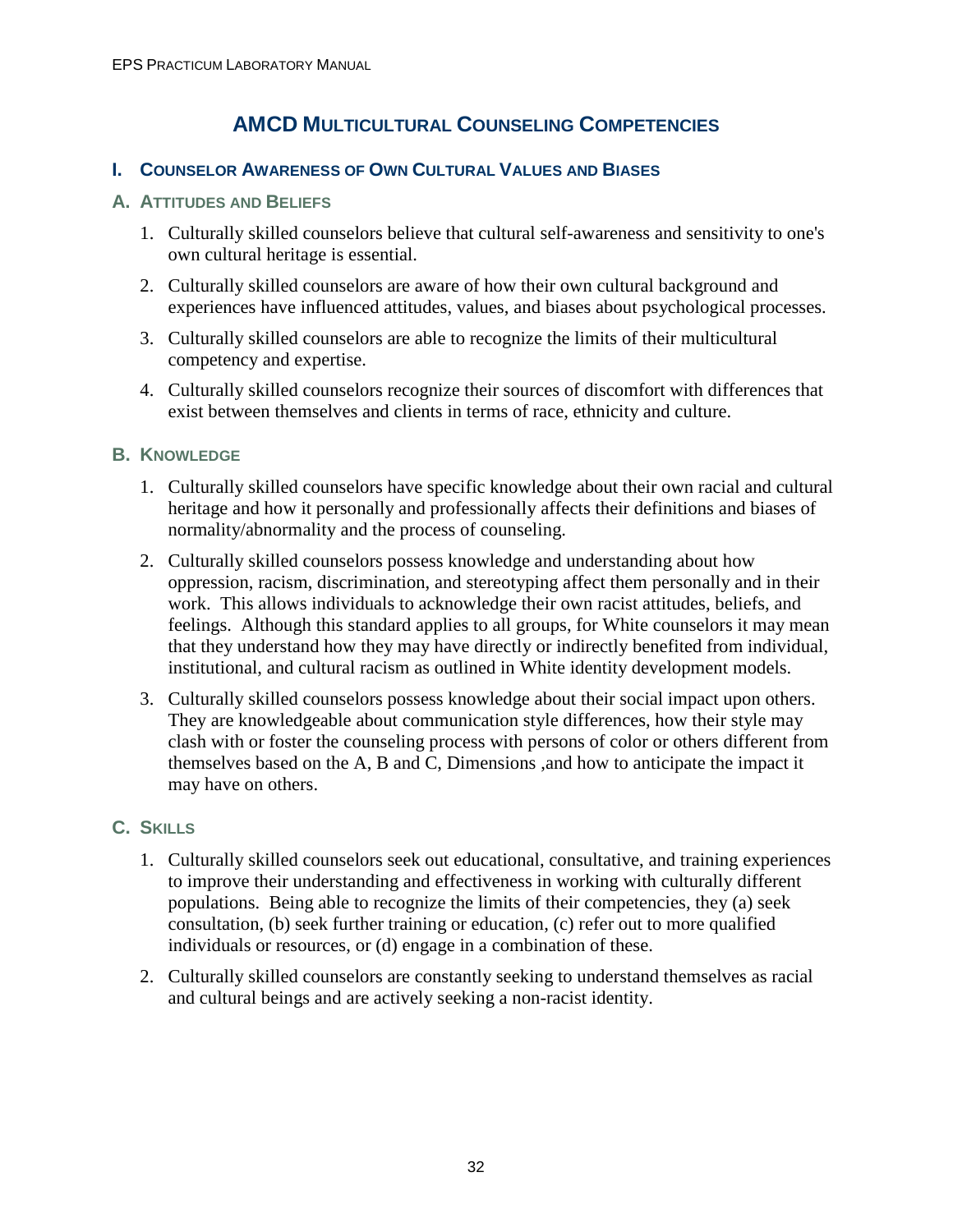### **II. COUNSELOR AWARENESS OF CLIENT'S WORLDVIEW**

#### **A. ATTITUDES AND BELIEFS**

1. Culturally skilled counselors are aware of their negative and positive emotional reactions toward other racial and ethnic groups that may prove detrimental to the counseling relationship.

They are willing to contrast their own beliefs and attitudes with those of their culturally different clients in a nonjudgmental fashion.

2. Culturally skilled counselors are aware of their stereotypes and preconceived notions that they may hold toward other racial and ethnic minority groups.

#### **B. KNOWLEDGE**

- 1. Culturally skilled counselors possess specific knowledge and information about the particular group with which they are working. They are aware of the life experiences, cultural heritage, and historical background of their culturally different clients. This particular competency is strongly linked to the "minority identity development models" available in the literature.
- 2. Culturally skilled counselors understand how race, culture, ethnicity, and so forth may affect personality formation, vocational choices, manifestation of psychological disorders, help seeking behavior, and the appropriateness or inappropriateness of counseling approaches.
- 3. Culturally skilled counselors understand and have knowledge about sociopolitical influences that impinge upon the life of racial and ethnic minorities. Immigration issues, poverty, racism, stereotyping, and powerlessness may impact self-esteem and selfconcept in the counseling process.

### **C. SKILLS**

- 1. Culturally skilled counselors should familiarize themselves with relevant research and the latest findings regarding mental health and mental disorders that affect various ethnic and racial groups. They should actively seek out educational experiences that enrich their knowledge, understanding, and cross-cultural skills for more effective counseling behavior.
- 2. Culturally skilled counselors become actively involved with minority individuals outside the counseling setting (e.g., community events, social and political functions, celebrations, friendships, neighborhood groups, and so forth) so that their perspective of minorities is more than an academic or helping exercise.

## **III. CULTURALLY APPROPRIATE INTERVENTION STRATEGIES**

#### **A. BELIEFS AND ATTITUDES**

1. Culturally skilled counselors respect clients' religious and/ or spiritual beliefs and values, including attributions and taboos, because they affect worldview, psychosocial functioning, and expressions of distress.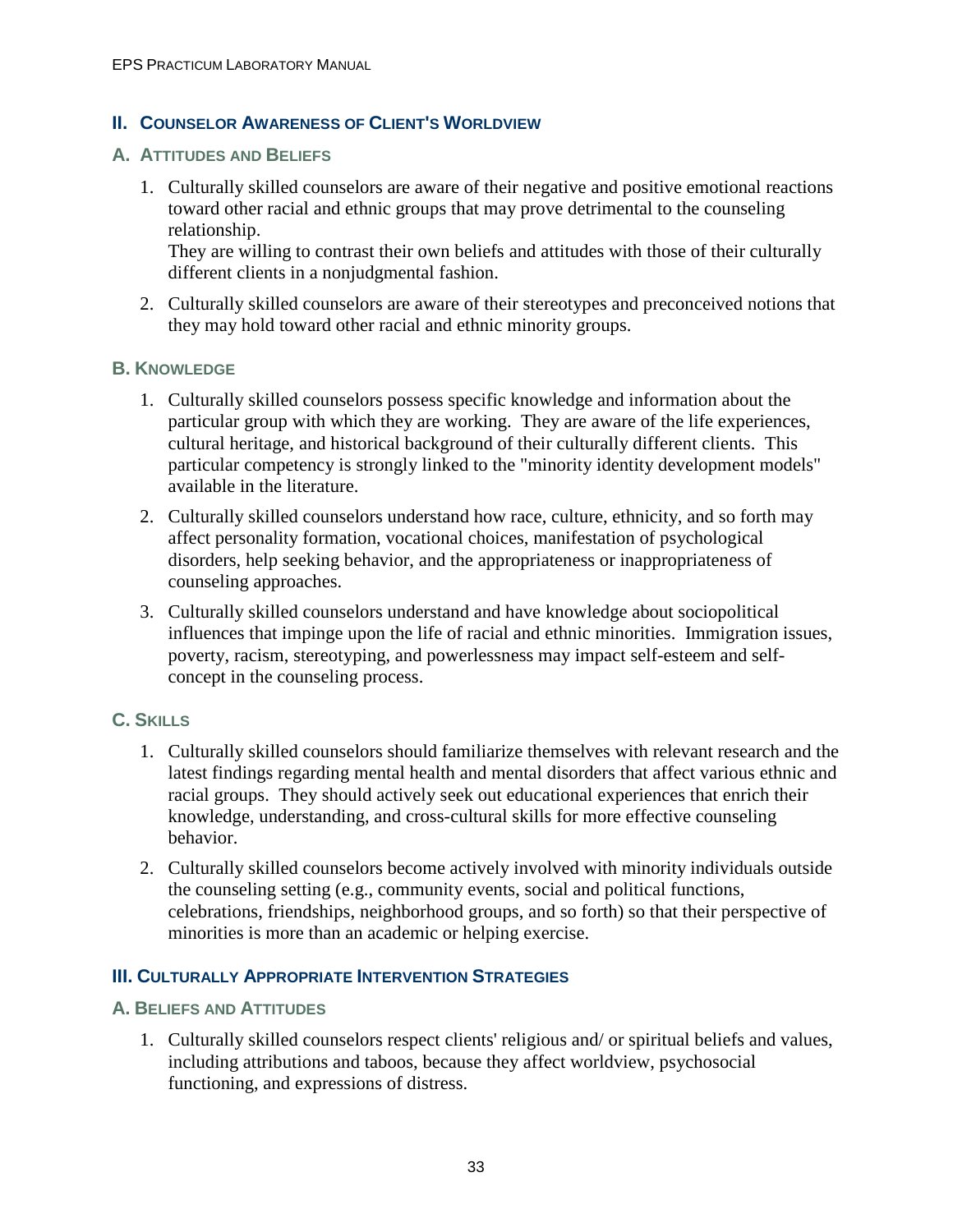- 2. Culturally skilled counselors respect indigenous helping practices and respect help~iving networks among communities of color.
- 3. Culturally skilled counselors value bilingualism and do not view another language as an impediment to counseling (monolingualism may be the culprit).

## **B. KNOWLEDGE**

- 1. Culturally skilled counselors have a clear and explicit knowledge and understanding of the generic characteristics of counseling and therapy (culture bound, class bound, and monolingual) and how they may clash with the cultural values of various cultural groups.
- 2. Culturally skilled counselors are aware of institutional barriers that prevent minorities from using mental health services.
- 3. Culturally skilled counselors have knowledge of the potential bias in assessment instruments and use procedures and interpret findings keeping in mind the cultural and linguistic characteristics of the clients.
- 4. Culturally skilled counselors have knowledge of family structures, hierarchies, values, and beliefs from various cultural perspectives. They are knowledgeable about the community where a particular cultural group may reside and the resources in the community.
- 5. Culturally skilled counselors should be aware of relevant discriminatory practices at the social and community level that may be affecting the psychological welfare of the population being served.

## **C. SKILLS**

- 1. Culturally skilled counselors are able to engage in a variety of verbal and nonverbal helping responses. They are able to send and receive both verbal and nonverbal messages accurately and appropriately. They are not tied down to only one method or approach to helping, but recognize that helping styles and approaches may be culture bound. When they sense that their helping style is limited and potentially inappropriate, they can anticipate and modify it.
- 2. Culturally skilled counselors are able to exercise institutional intervention skills on behalf of their clients. They can help clients determine whether a "problem" stems from racism or bias in others (the concept of healthy paranoia) so that clients do not inappropriately personalize problems.
- 3. Culturally skilled counselors are not averse to seeking consultation with traditional healers or religious and spiritual leaders and practitioners in the treatment of culturally different clients when appropriate.
- 4. Culturally skilled counselors take responsibility for interacting in the language requested by the client and, if not feasible, make appropriate referrals. A serious problem arises when the linguistic skills of the counselor do not match the language of the client. This being the case, counselors should (a) seek a translator with cultural knowledge and appropriate professional background or (b) refer to a knowledgeable and competent bilingual counselor.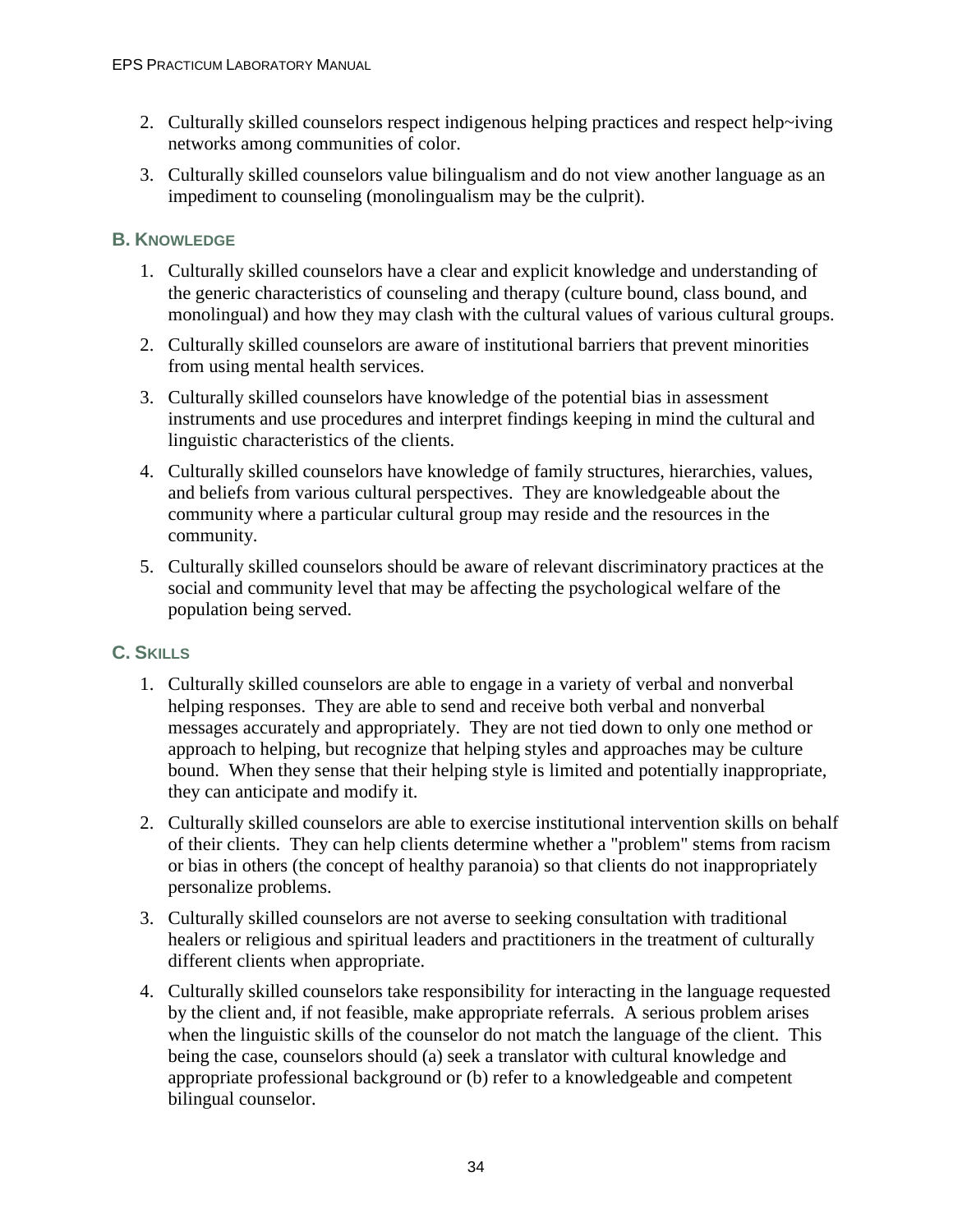- 5. Culturally skilled counselors have training and expertise in the use of traditional assessment and testing instruments. They not only understand the technical aspects of the instruments but are also aware of the cultural limitations. This allows them to use test instruments for the welfare of culturally different clients.
- 6. Culturally skilled counselors should attend to as well as work to eliminate biases, prejudices, and discriminatory contexts in conducting evaluations and providing interventions, and should develop sensitivity to issues of oppression, sexism, heterosexism, elitism and racism.
- 7. Culturally skilled counselors take responsibility for educating their clients to the processes of psychological intervention, such as goals, expectations, legal rights, and the counselor's orientation.

*Arredondo, P., Toporek, M. S., Brown, S., Jones, J., Locke, D. C., Sanchez, J. and Stadler, H. (1996) Operationalization of the Multicultural Counseling Competencies. AMCD: Alexandria, VA*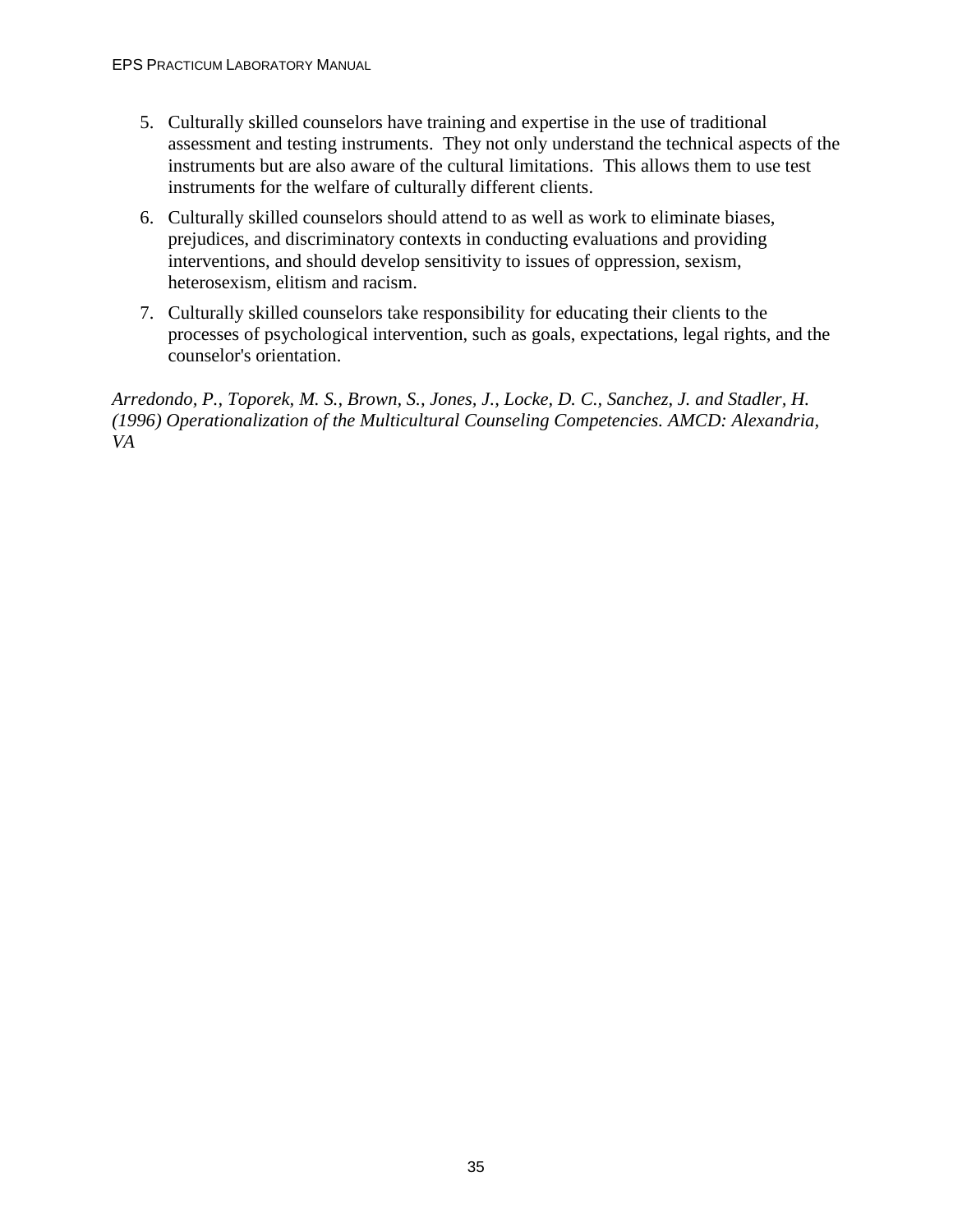# **GUIDE TO OBTAIN VOLUNTEER CLIENTS FROM NAU CLASSES**

To help you know what to say when you visit NAU classes, you may want to refer to the follow script/outline. You don't have to follow it exactly, but it does cover many of the important points you need to cover. You must contact the instructor prior to your visit.

| $My$ name is<br>program here at NAU.                                             | and I'm a graduate student in the counseling |  |  |
|----------------------------------------------------------------------------------|----------------------------------------------|--|--|
| Let me tell you a little about myself. I completed a BA degree in<br>$from$ $in$ |                                              |  |  |
| I got interested in the field of counseling because                              |                                              |  |  |
| When I'm finished with my program I'd like to                                    |                                              |  |  |

*One of our requirements is that we complete a counseling practicum.* 

*A practicum is an experience in which we provide actual counseling experiences to members of the campus community and the greater Flagstaff community under supervision.* 

*If you've never experienced counseling you may already be saying to yourself, "No thanks!" Before you decide that counseling isn't for you, let me tell you a little more about how I see the counseling process. Counseling can be beneficial for almost anyone at almost any time. You can learn more about yourself and about others....about what makes you tick....about what motivates you...about what you goals are and how to reach them. . . etc.* 

*If you do have a specific concern or problem you want to work on, your concerns will be kept confidential...including from your instructor. That means you can speak freely without being concerned that what you share with your counselor is going to be repeated outside the Practicum Lab. There are some legal limits to the confidentiality, which will be explained.* 

*All client sessions are recorded. Recordings are help the practicum students like me to improve our skills. Only other practicum students, supervisors, and instructors will see these recordings and all recordings will be erased at the end of the semester.* 

*Let me also mention that while you don't have to have a problem before you come to see us, it is helpful if you have some idea of what you would like to talk about, because the sessions need to have a focus.* 

*Please indicate on the forms whether you wish to receive counseling or not. If you wish to receive counseling, please complete all the information requested on the form and we will contact you as soon as possible.* 

*Occasionally, we may have more students signing up for counseling than the number of counselors available to provide counseling, so be patient. We will contact first those who have more pressing concerns and then go down the list. You may not be called for a few weeks. We will also have options for group counseling that we will announce as the semester progresses. We appreciate your willingness to work with us. Thank you.*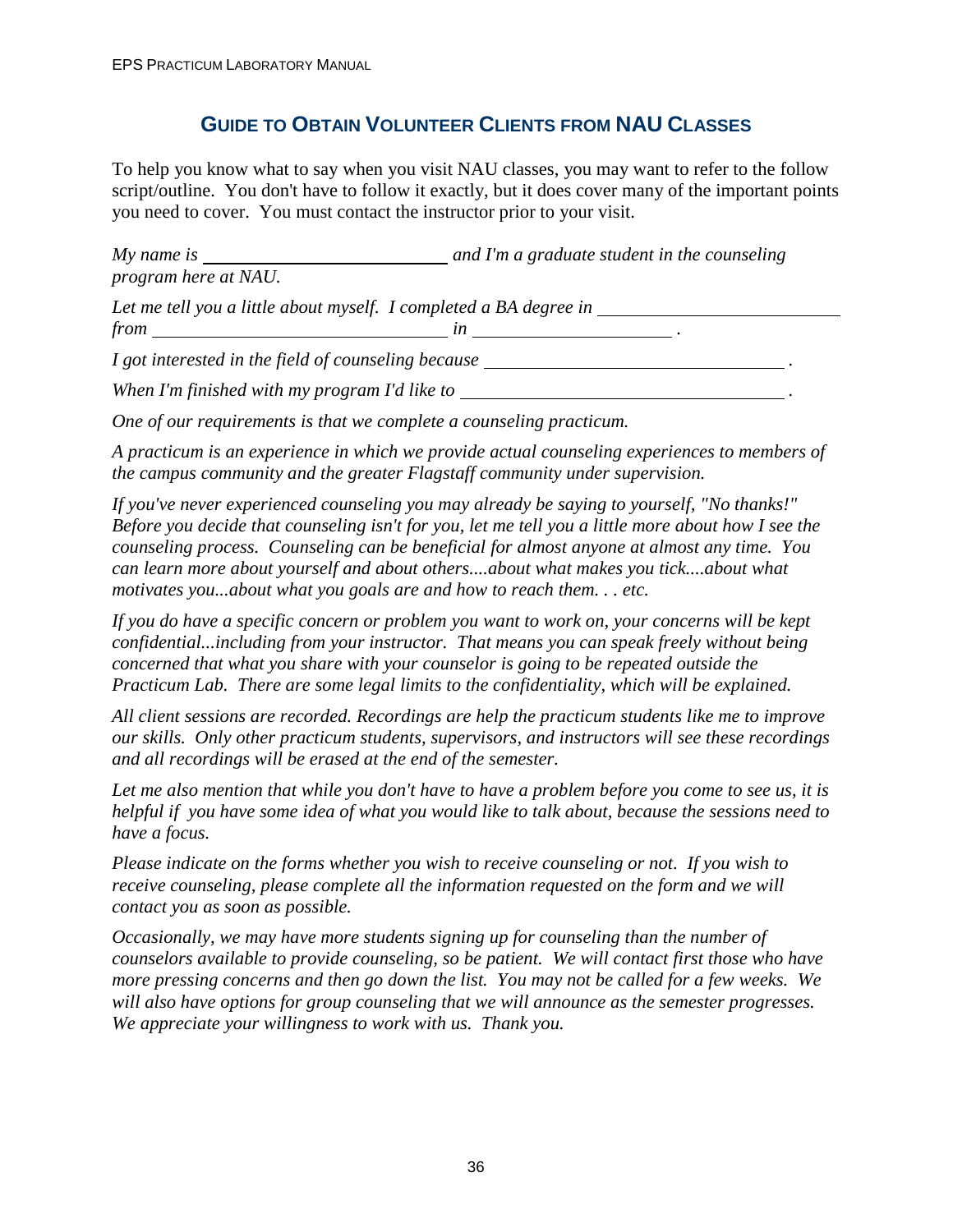# **INITIAL STEPS FOR NEW CLIENTS**

- 1. These forms are to be filled out for each new client who request services at the Practicum Laboratory.
- 2. Select the appropriate form for your client. Generally, if it an individual or a child, use the individual form. If services are being requested for a family or a couple, use the family/couples form.
- 3. The client completes the forms in the Waiting Area. Following completion of the forms, the student counselor reads them and signs both forms. Be sure to date the forms.
- 5. The student counselor then escorts the client back to the counseling room which has already been set up for the session and begins to discuss confidentiality and its limits. Once the client understands the limits to confidentiality and the necessity of recording sessions, and signs the informed consent of treatment form, the student counselor closes the door and begins the recorded session.
- 6. If the student is an incoming freshman at NAU and has completed the College Student Inventory (CSI) and is requesting services as part of the program to facilitate their success at NAU, **please have them complete the special authorization for release of information form**. Please inform students that if they give us permission, we will release only information regarding the number of sessions and type of sessions (for group counseling only) that he/she attended using NAU ID to the NAU Office of Orientation, Transition, and Retention Services.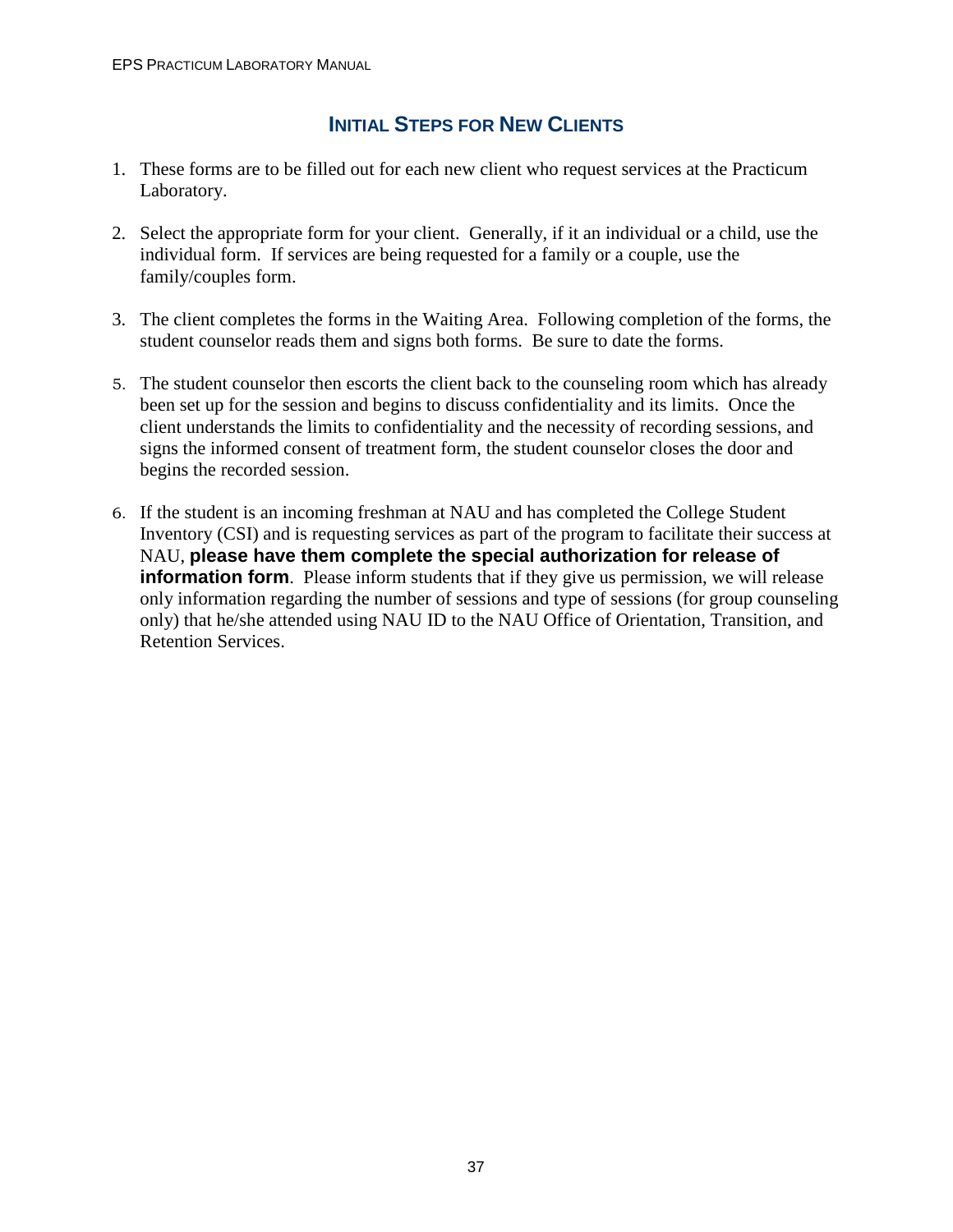# **PROFESSIONAL DISCLOSURE STATEMENT**

**Counselor's Qualifications:** Your counselor is a graduate student in the Educational Psychology department at Northern Arizona University, and is working toward completion of a Master's degree in community counseling, school counseling, or student affairs, or a doctoral degree in counseling psychology. Your counselor provides counseling under the supervision of a faculty member who is a doctoral-level licensed mental health professional. Your counselor has completed courses in counseling theories, counseling processes, professional ethics and problems, and many other courses.

**Counseling Relationship:** During the time you get counseling, you will meet with the counselor for 45-minute sessions. Counseling is a professional relationship rather than a social one, so counseling sessions will focus on you and your concerns. Please do not invite your counselor to social gatherings, offer gifts, or request letters of recommendation. Counseling will only be available until the end of the semester. If you wish to continue counseling after that, you will be provided with some referral options, such as the NAU Counseling and Testing Center or your local mental health center.

**Effects of Counseling:** While benefits are expected from counseling, specific results are not guaranteed. Counseling may lead to changes in your view of your life, which may affect your relationships, your job, and your understanding of yourself. At any time, you may ask your counselor about the potential positive or negative effects of counseling.

**Counselor's Rights and Responsibilities: Your** counselor will be on time to sessions and will work with you in a professional manner consistent with accepted legal and ethical standards. Your counselor will describe his or her approach to counseling and will work with you to write a treatment plan by the end of your second session. If your counselor decides that he or she cannot help you, you will be referred to another counselor. Your counselor may recommend that you take a career or psychological inventory if the information is needed in order to help you. Your counselor may give you tasks to do between counseling sessions based on your particular needs.

**Client's Rights and Responsibilities:** You will be expected to present concerns or problems to address in counseling. You are responsible for being on time to sessions. If you cannot keep an appointment please call us to cancel at least 24 hours in advance, if possible. If you are absent two weeks in a row your appointment time will be released to new clients and your file will be closed. If you and your counselor agree on homework, you will be expected to complete it by the next session. You will be asked to fill out an anonymous evaluation form after each counseling session to assist your counselor in improving his or her skills.

You have the right to refuse any counseling suggestions or techniques that you think may be harmful. You have the right to receive services that respect your privacy and dignity and that respect your cultural and ethnic identity, religion, disability, gender, age, marital status, and sexual orientation. You have the right to participate in developing a treatment plan to meet your needs. You have the right to examine your records and have them explained to you. If at any time for any reason you are dissatisfied with the counselor's services, please discuss the issue with your counselor. If the counselor is not able to resolve your concern, ask to talk to the counselor's supervisor. You have the right to stop counseling at any time or to request a different counselor.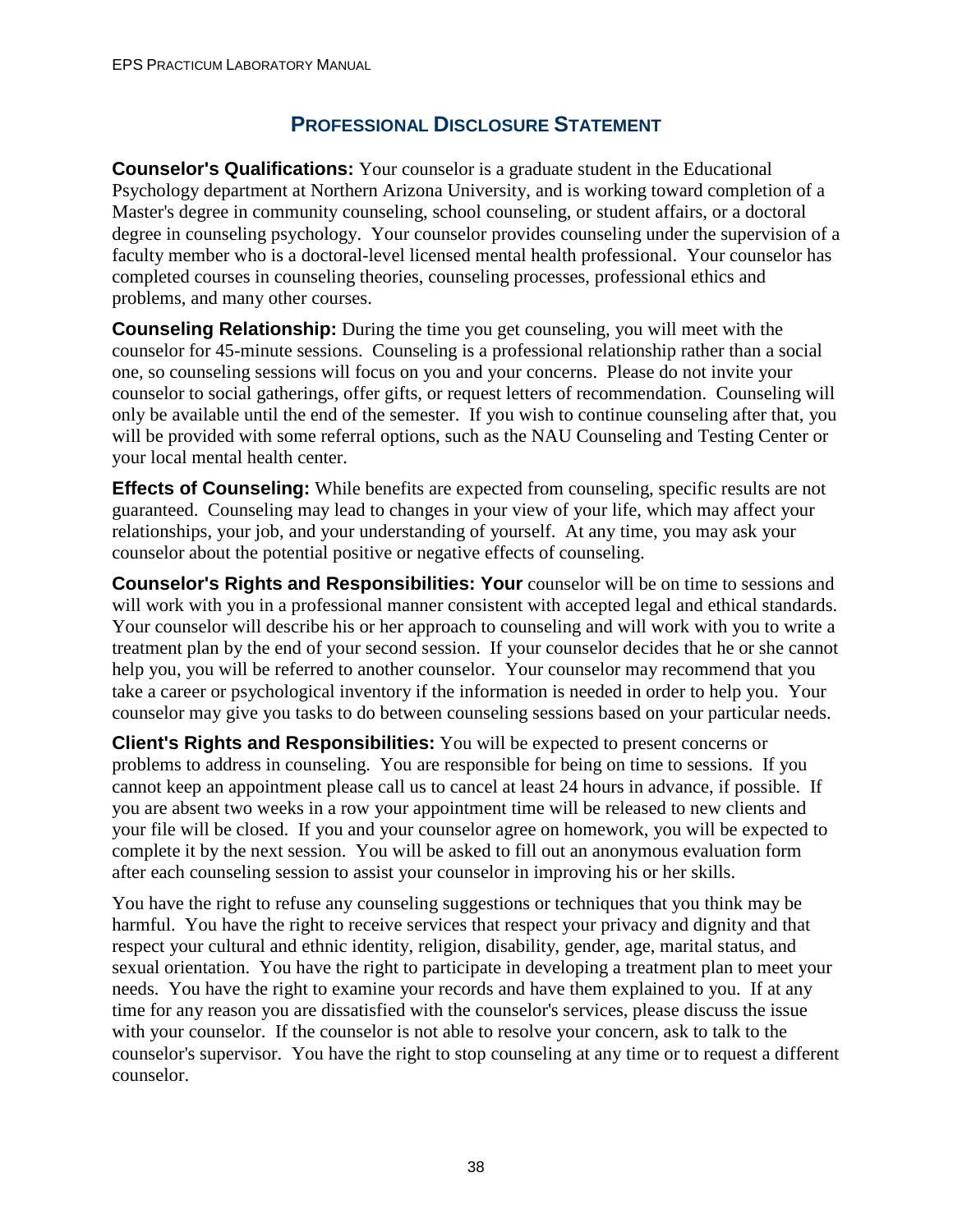**Postponement and Termination:** The Practicum Lab reserves the right to postpone and/or terminate counseling of clients who come to their session under the influence of alcohol or drugs, and of clients who do not comply with the medication recommendations of their physician or psychiatrist.

**Records and Confidentiality:** All communications become part of the counseling record. Records are the property of the Practicum Lab. Adult client records are destroyed seven years after the file is closed. Client records of minors are destroyed seven years after the client's 18th birthday. All counseling sessions are recorded (or audio taped if videotaping is not possible). The recordings are used only for supervision and training purposes and are erased at the end of the semester. The limits of confidentiality of counseling are described in detail on the Informed Consent Agreement, which you must sign to participate in counseling. If you have any concerns about any aspect of counseling, your counselor will be happy to answer your questions.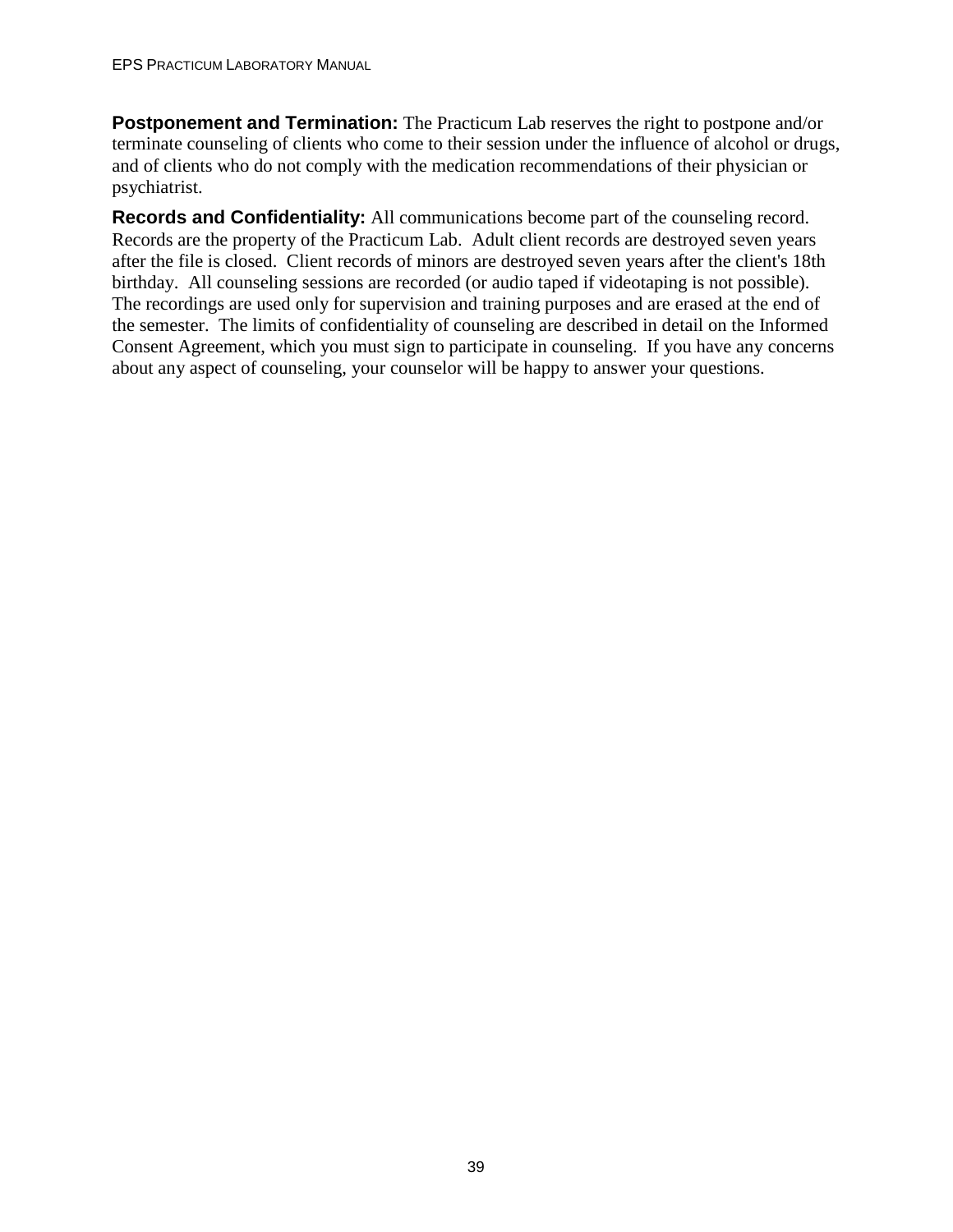## **INTAKE INTERVIEW REPORT**

Instructions for Completing Intake Interview Report:

- 1. You can take this form along with you to the first session. It may be distracting to your client, if you continually glance at the form during the session, so familiarize yourself with the questions on the form. The counselor fills out this form, not the client. Even if the client came to counseling in a previous semester, it is a good idea to complete this form as presenting problems may change over time.
- 2. Complete the form immediately after the first session to ensure the accuracy of information recorded. If you are unsure about certain information, go back and review the videotape.
- 3. On all forms, be sure to indicate whether this person is referred for individual and/or group counseling.
- 4. All students, especially doctoral and 60-hour Master's Community Counseling students are encouraged to make a diagnosis. Many clients may not get a clinical diagnosis per se, however, you can give V codes. Giving a diagnosis will help you get some practice using the DSM - 5. If you need assistance with diagnosis, consult with your supervisor.
- 5. Sign and date all forms.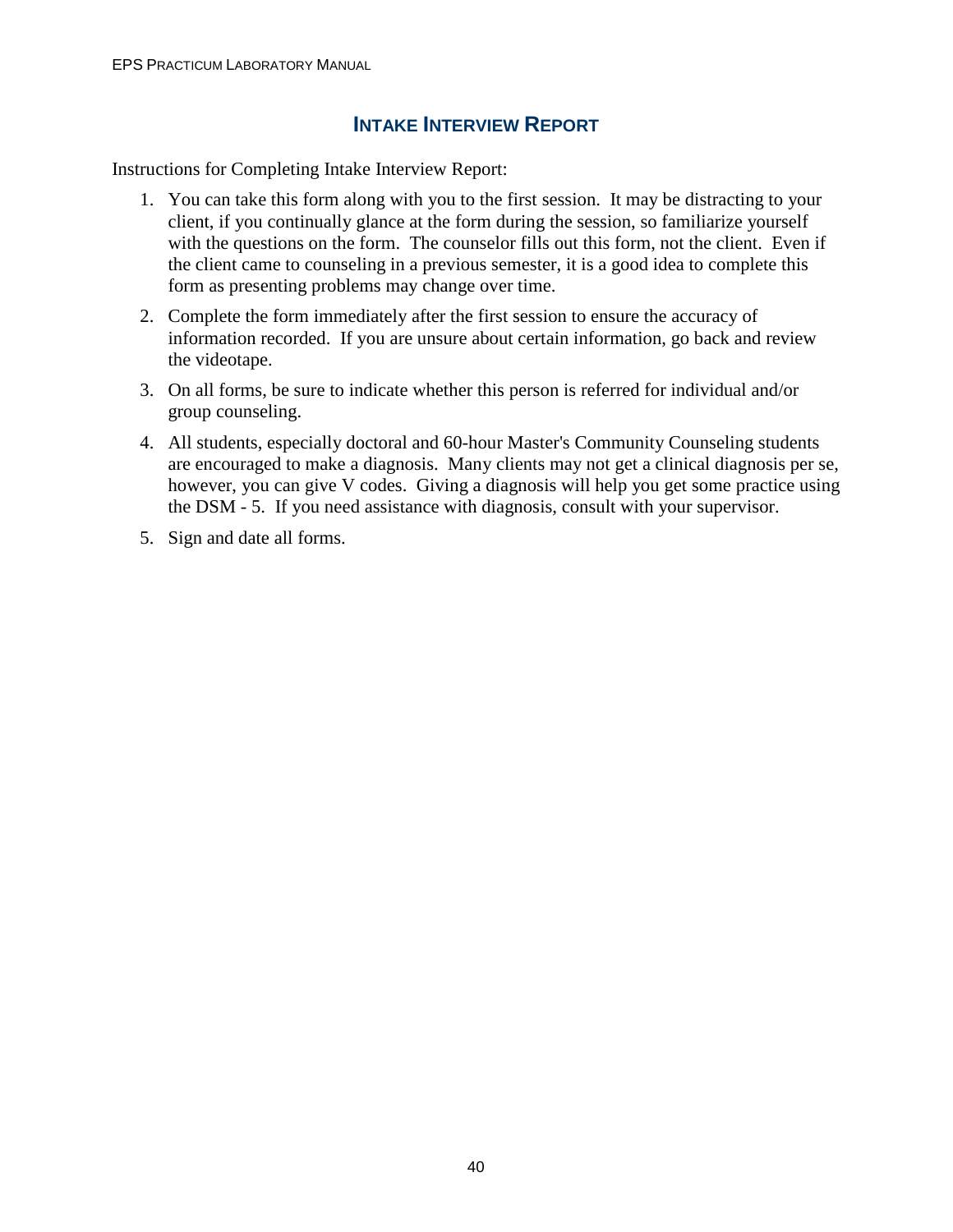# **SUGGESTED PROCEDURE FOR THE FIRST COUNSELING INTERVIEW**

- 1. Before the session: The counselor should arrive at least five minutes early for the appointment. Get a new case file from the top of the stack on top of the filing cabinet. Get a pen and a clipboard. You may want to have a copy of this sheet and your own clipboard with paper for note taking and copies of any guidelines you may need in the session (e.g., Brief Guide for Initial Interview; Decision Tree for Suicidal Threats; MSE).
- 2. Remove the Client Consent Agreement and the Request for Services Form from the new file and put them on a clipboard. Mentally relax and prepare yourself to meet the client.
- 3. Greet the client; for example, "Are you Joe? Great, I'm John Doe, and I'll be meeting with you today. Would you mind filling out these forms before we start? You can sit here. Thanks, I'll come back in a couple of minutes." While the client completes the forms, turn on the recording equipment. Give the client a few minutes to complete the paperwork.
- 4. Collect the forms from the client, return the office clipboard and pen to the office, and lead the client to the room. For example, "All done? O.K., we'll use this room right back here."
- 5. Sit down with the client and say words to the effect of "This consent form says that we have record our sessions, and that what you say will be confidential, except for the special situations and people listed here on the form. Do you have any questions?" Discuss the client's concerns, if any. Check to be sure the client signed the form and then sign and date the form.
- 6. Regarding the Request for Services form, say "This other form is for background information." Look over the form quickly for any important information, and check to make sure the client signed it. Then sign and date the form yourself.
- 7. Begin the interview with an open-ended question such as "What would you like to work on?" or "What brings you in today?" or "Maybe you could tell me something about what's going on with you." If the client seems reluctant to talk, you can build rapport by asking if the client would like to know more about you, or you might describe what counseling is and how it works. Try to make the client feel as comfortable as possible.
- 8. In the middle phase of the session use mainly reflective responses and open-ended questions to get to know the client and understand the concern. Negotiate a solvable problem and help the client set a goal for counseling. If possible, begin work on the goal. Toward the end, think about assigning homework.
- 9. At the end of the session, summarize the client's concern and the goal for counseling. If you cannot help the client, make a referral. Otherwise provide some encouragement that the problem can be solved. Discuss whether the client would like to return for another session. The client may be willing to contract for a certain number of weekly sessions. It is simplest to have the session at the same time each week. If the client is agreeable, set the appointment. Leave the room with the client, write the appointment in the book in the office, and give the client an appointment card with the date and time of the next appointment. "O.K., bye, have a good week."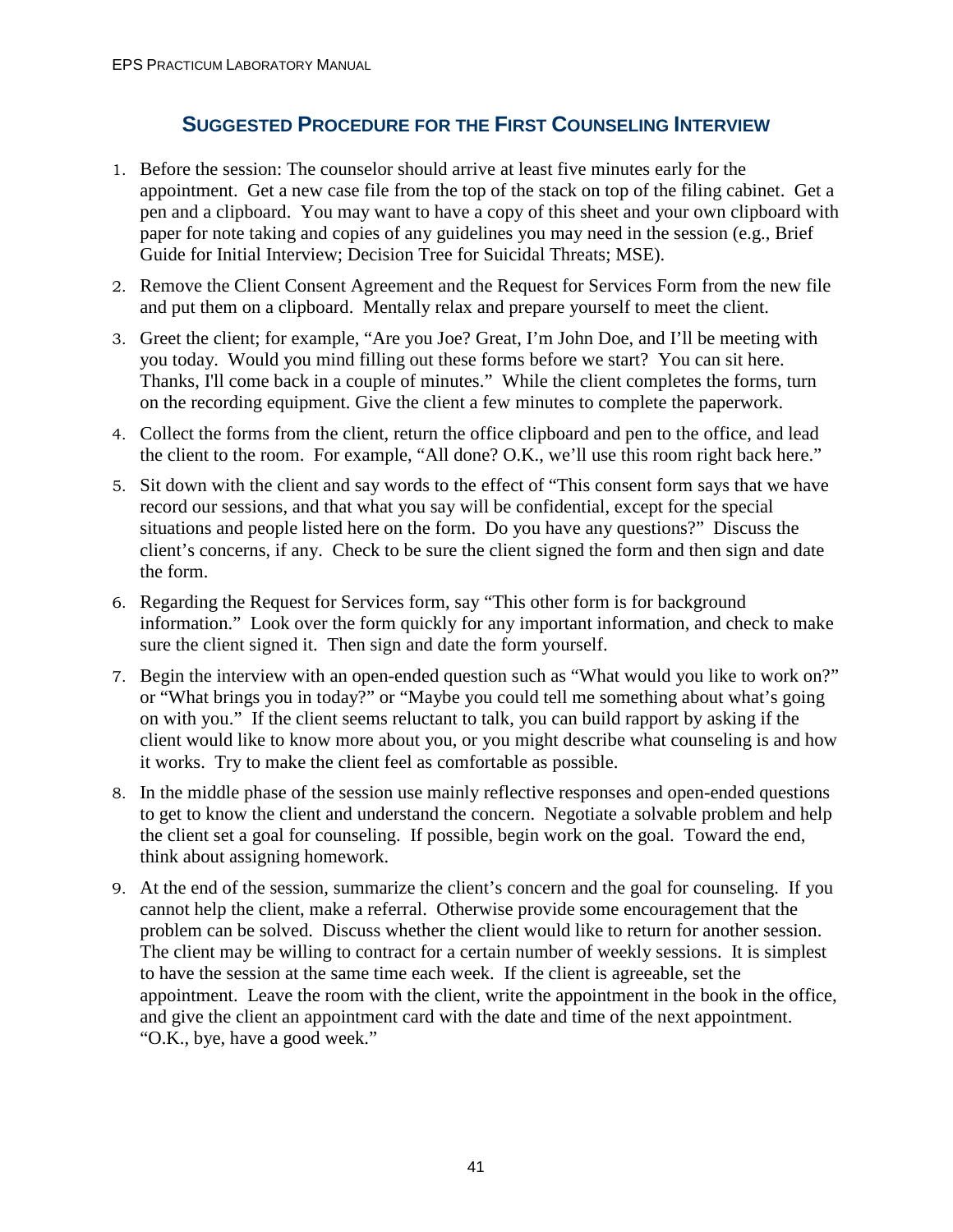EPS PRACTICUM LABORATORY MANUAL

10. Clip the Client Consent Agreement and the Request for Services forms into the client file. Find an empty room in the Lab and write the Intake Interview Report and then put the file in the cabinet. Client files may not leave the Lab. You have 24 hours to write the report, but it is best to do it immediately while the information is fresh. Lock the file cabinet. Be sure to note the next appointment in your personal date book or calendar.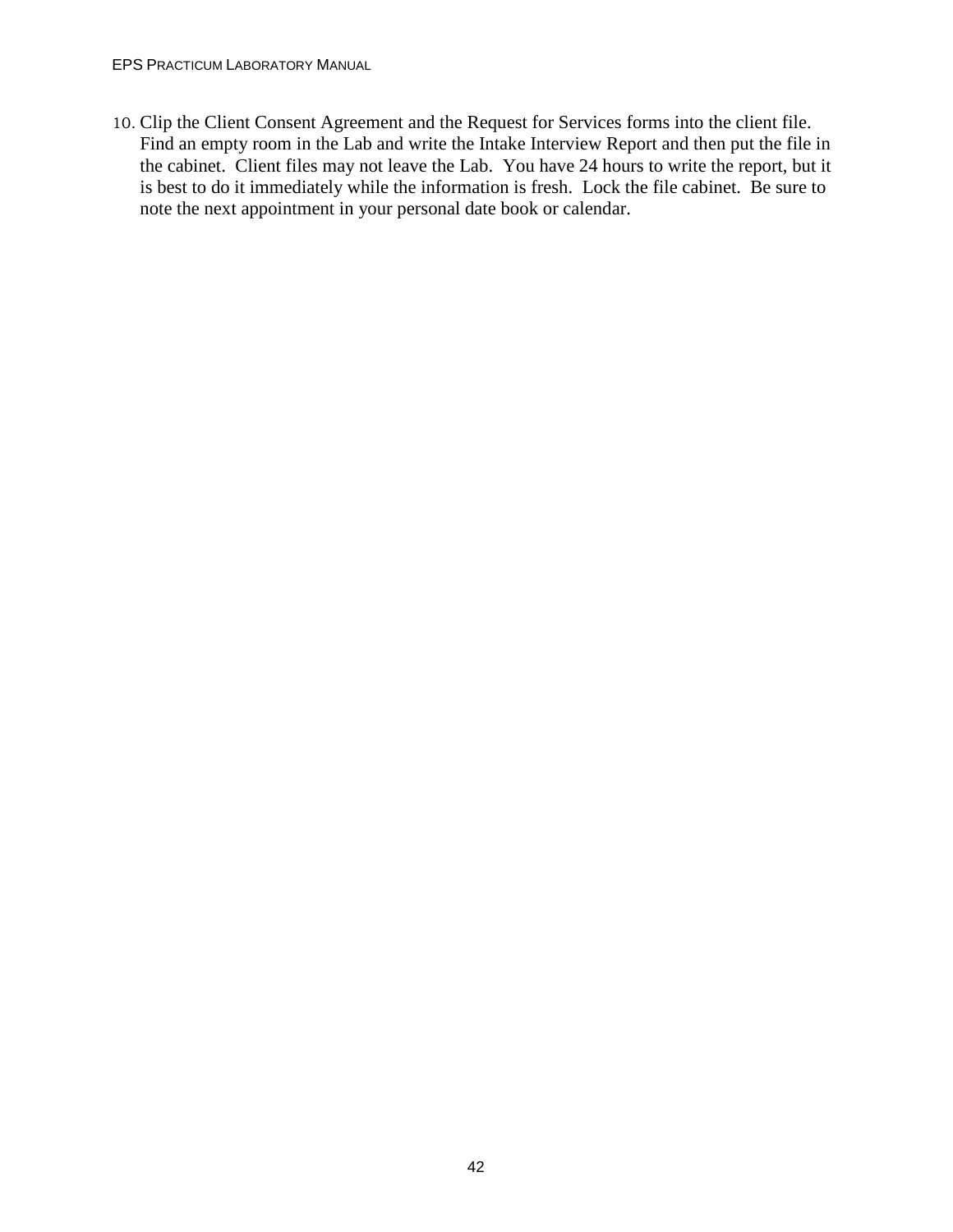# **POTENTIAL TOPICS FOR THE INTAKE INTERVIEW**

### **The problem: what is the client's problem, concern, or issue?**

- History of the problem.
- Time of onset; duration; frequency; symptoms; precipitating stress.
- What, when, where, how, and with whom the problem occurs.
- What has the client done to try to solve the problem?
- Exceptions to the problem: where or when does the problem not occur?
- Why is the client seeking help now rather than some other time?

## **Personal information**

- Marital status
- Children
- Living situation
- Year in school
- Employment
- Social life
- Health status

## **Background information**

- Family history
- Marital or dating history
- Educational history
- Employment history
- Medical history
- Current medications
- Past counseling
- Substance use and abuse

### **Mental Status Examination**

- Appearance: manner, grooming, posture, dress, speech, etc.
- Emotions: mood, affect, liability, inhibition, appropriateness.
- Intellect: thought process and content, orientation, memory, intelligence, judgment, insight.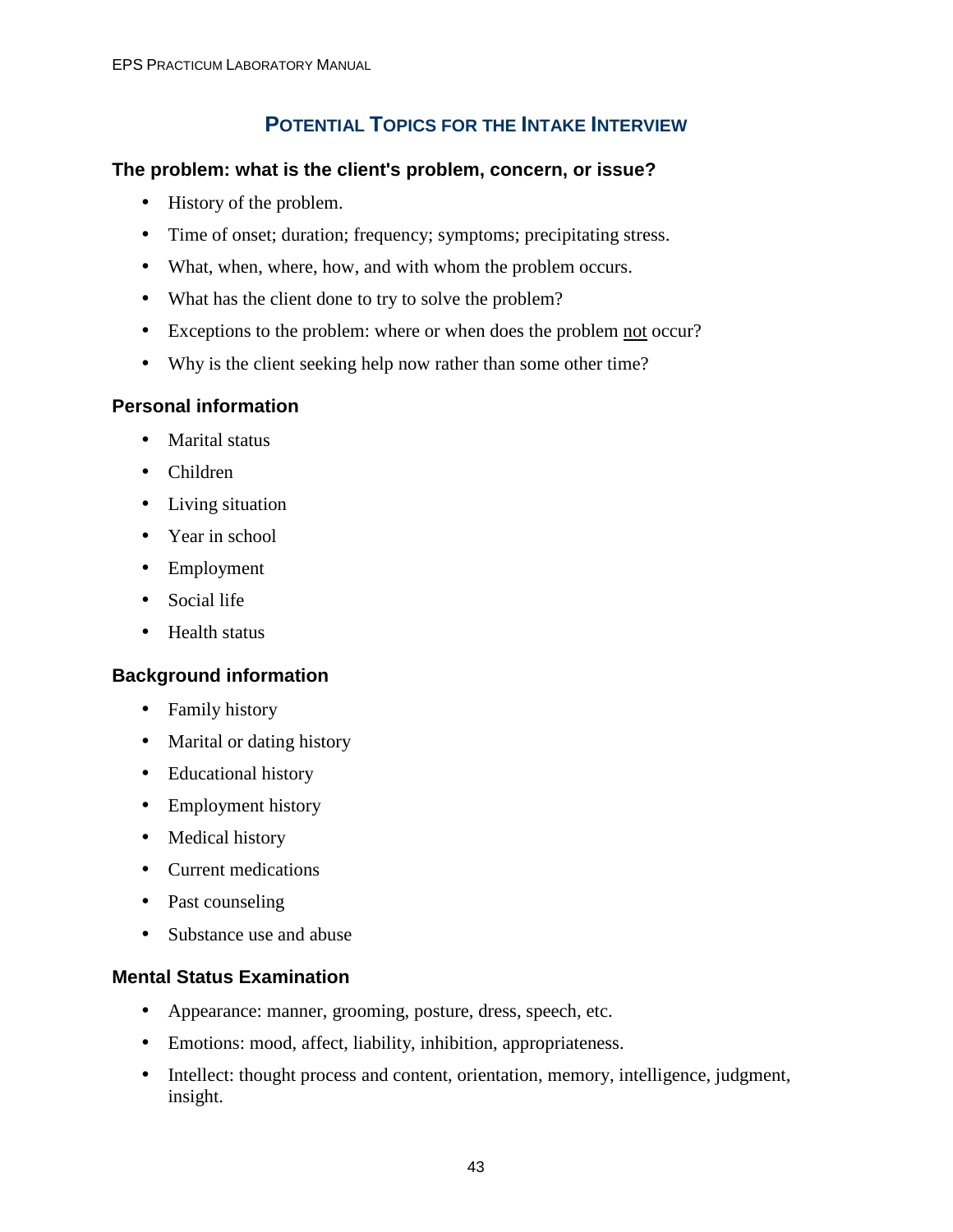• Any evidence of delusions, hallucinations, psychotic thinking?

## **Orienting the Client to Counseling**

- Describe how you define counseling and what the responsibilities of both the client and the counselor are.
- Discuss reasonable expectations for counseling.
- Explain that counseling is goal-directed and discuss how progress will be measured.
- Describe the structure of counseling (for example, how often to meet, how to cancel appointments, homework).
- Describe the limits of confidentiality.
- Ask the client for a verbal commitment to counseling.
- See if the client has any questions.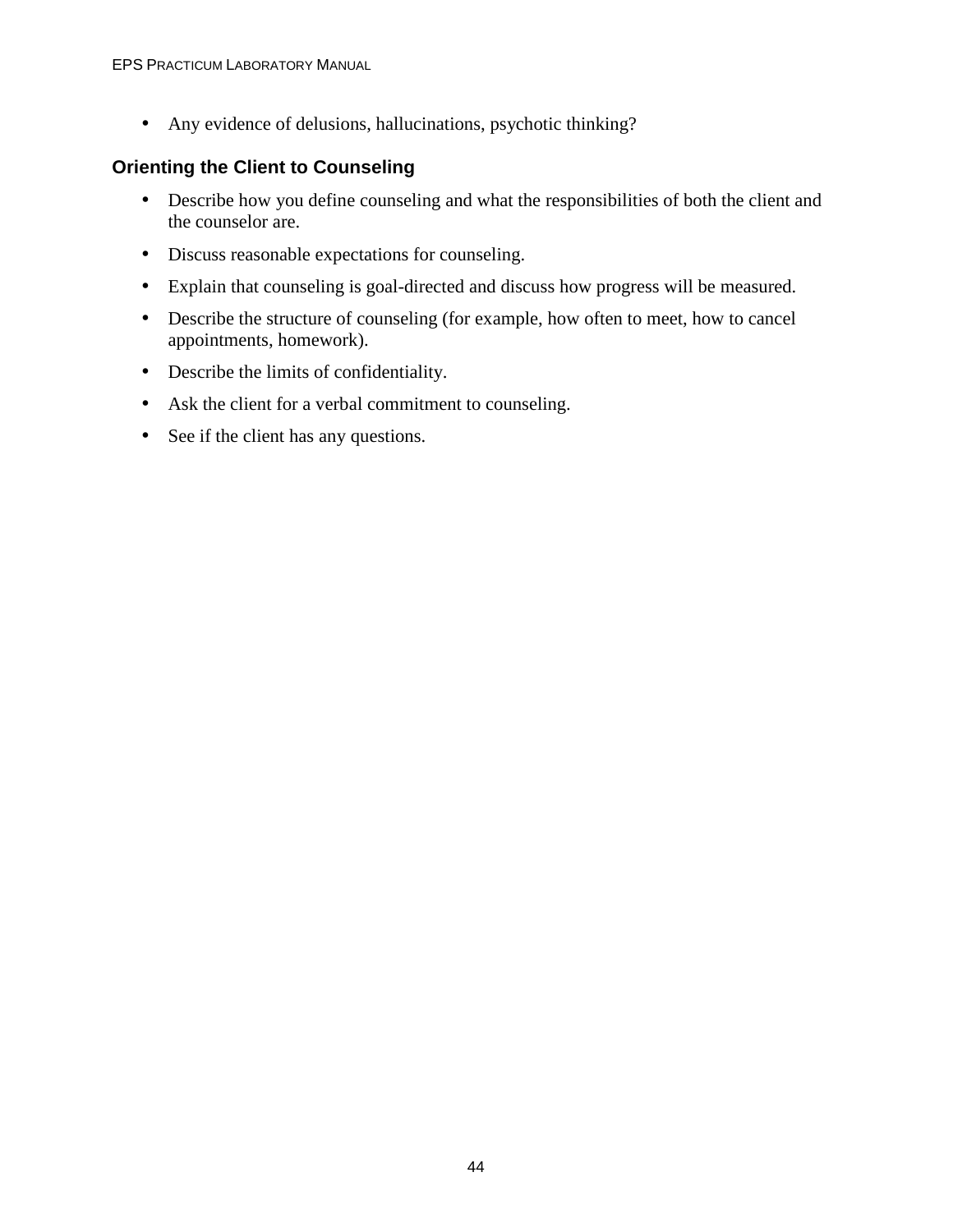# **BRIEF GUIDE FOR INTAKE INTERVIEW**

Name:

| Complaint<br><b>History</b><br>Details<br>Attempted solutions<br>Exceptions | Family history<br>Nuclear family?<br>Brothers/sisters<br>Parents<br>Abuse?                                                                                 |  |
|-----------------------------------------------------------------------------|------------------------------------------------------------------------------------------------------------------------------------------------------------|--|
| Why now?                                                                    | School history                                                                                                                                             |  |
| Residence                                                                   | Work history                                                                                                                                               |  |
| Work or school                                                              | Social history                                                                                                                                             |  |
| Living situation<br>Marital status<br>Significant other                     | Military                                                                                                                                                   |  |
| Children                                                                    | Recreation                                                                                                                                                 |  |
| Culture                                                                     | Religion                                                                                                                                                   |  |
| <b>Health status</b>                                                        | Typical day                                                                                                                                                |  |
| General health<br><b>Illnesses</b><br>Medications                           | <b>Stressors</b>                                                                                                                                           |  |
| Appetite<br>Sleep                                                           | Worries                                                                                                                                                    |  |
| Substance use<br>Caffeine<br>Tobacco<br>Alcohol<br>Drugs                    | Moods<br>Anxiety<br>Phobias<br>Loneliness<br>Depression<br>Suicidal?                                                                                       |  |
| Litigation                                                                  | Goals                                                                                                                                                      |  |
| Past counseling                                                             | Motivation                                                                                                                                                 |  |
| Resources<br>Social support<br>Financial<br>Physical<br>Mental<br>Spiritual | Orientation to counseling<br>Responsibilities<br>Expectations<br>Structure<br>Confidentiality<br>Do something helpful<br>Give inspiration<br>Give homework |  |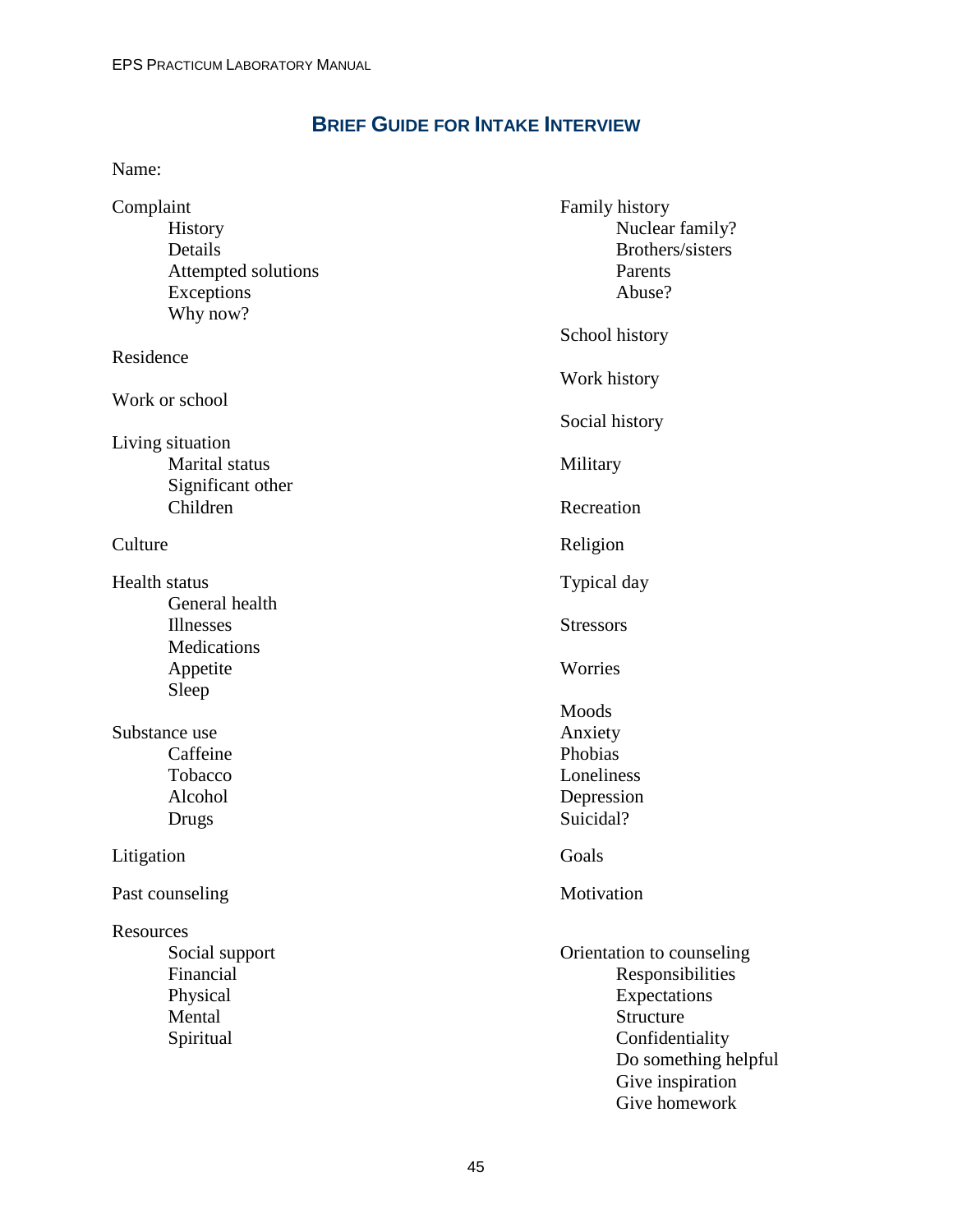# **FLOW CHART FOR THE FIRST INTERVIEW**

| Client presents a problem. |                                                                                                                                                                                                                                                                               |
|----------------------------|-------------------------------------------------------------------------------------------------------------------------------------------------------------------------------------------------------------------------------------------------------------------------------|
|                            |                                                                                                                                                                                                                                                                               |
|                            | Is the problem appropriate for counseling?                                                                                                                                                                                                                                    |
| Yes                        | N <sub>0</sub><br>Client may need a physician, lawyer, financial counselor, etc.<br>Client may need the services of a center on campus (Academic<br>Retention, Veterans Services, disabilities office, study skills,<br>counseling groups at NAU's Counseling Services, etc.) |
|                            | Refer to appropriate professional                                                                                                                                                                                                                                             |
|                            | Do you feel capable of helping the client with the presenting problem and qualified to do                                                                                                                                                                                     |
| so?                        |                                                                                                                                                                                                                                                                               |
| Yes                        | If No:<br>Consult with supervisor; consider referral to another practicum<br>counselor, or for example, the NAU Counseling Center,<br>another mental health professional, a local mental health<br>center, hospital, etc.                                                     |
|                            | Explore the presenting problem with the client; determine whether it is the real problem the                                                                                                                                                                                  |

client wishes to address; whether it is the highest priority problem the client has, etc. Cover all the basic topics in the Brief Guide for the Initial Interview.

If you decide to work with the client on the presenting problem or another problem, negotiate how to define the problem with the client and set the goals and a timeline. Make sure the problem is stated in a solvable way and that progress can be measured. Suggest a certain number of sessions to address the problem and get a commitment from the client for counseling. Try to do something therapeutic to address the problem before the first session ends, or at least suggest some homework the client can do to get started on dealing with the problem. Set the appointment for the next session.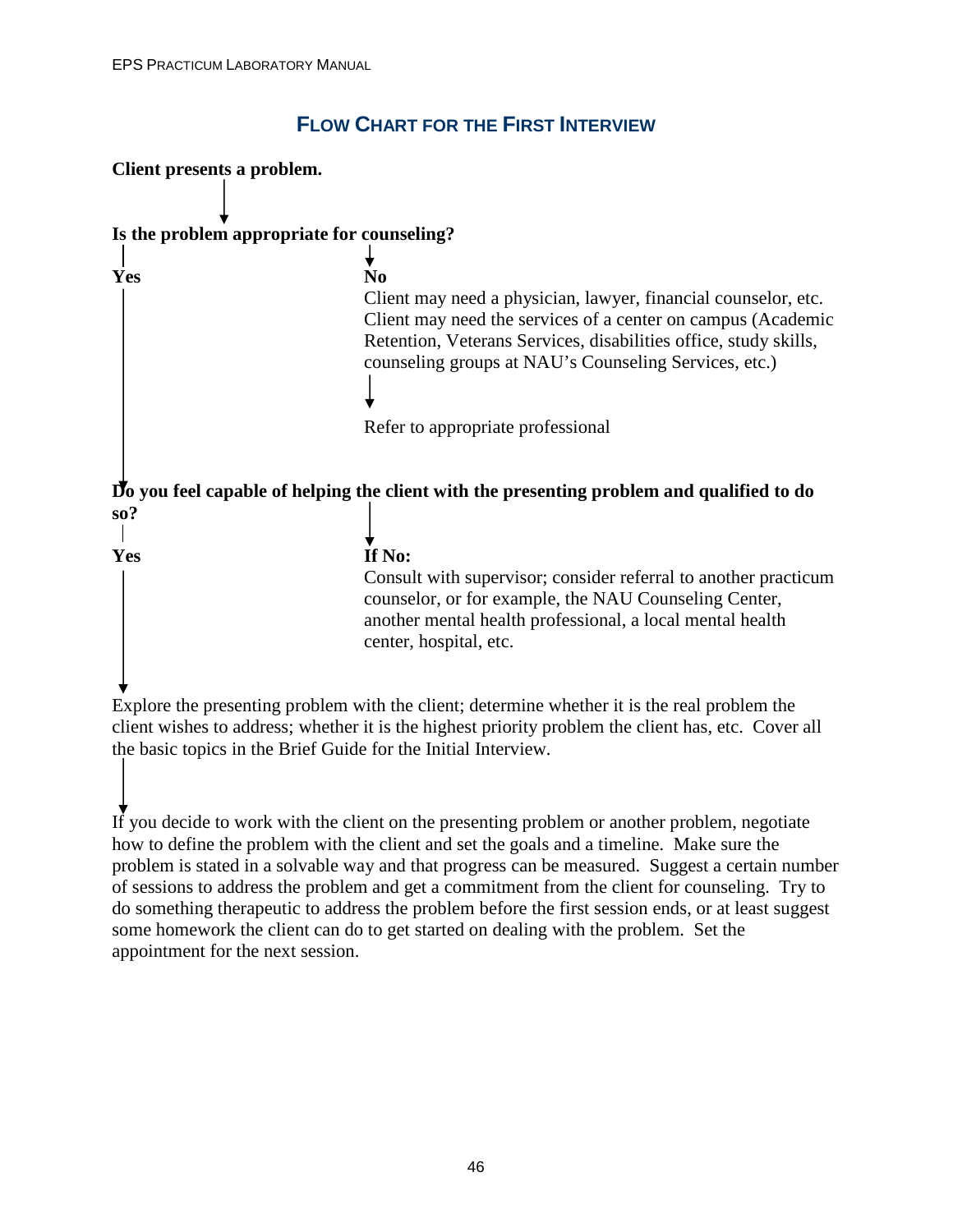## **GUIDE FOR A BRIEF MENTAL STATUS EXAMINATION**

1. Can you name the last four presidents?

(Obama, Bush, Clinton, Bush, Reagan, Carter, Ford, Nixon, Johnson, Kennedy)

- 2. Count backwards from 100 by sevens. (93, 86, 79, 72, 65, 58, 51)
- 3. Spell the word "world" backwards. d-l-r-o-w
- 4. What is 8 plus 5? (13) 8 minus 5? (3) 8 times 5? (40)
- 5. I'll say some numbers, and you say them back to me.

| 582  | 6439 | 42731 | 619473 |
|------|------|-------|--------|
| -694 | 7286 | 75836 | 392487 |

6. Now I'll say some numbers, and you say them back to me backwards. For example, if I say "7, 3" you would say "3, 7."

| 24 | 629 | 3279 | 15286 |  |
|----|-----|------|-------|--|
| 58 | 415 | 4968 | 61843 |  |

- 7. How is an orange and a banana alike? (both are fruits) How is a boat and a car alike? (means of transportation) How is north and west alike? (directions) How is a table and a chair alike? (furniture) How is a poem and a statue alike? (forms of art)
- 8. What do these proverbs mean? Strike while the iron is hot. (take action when it is likely to succeed) Shallow brooks are noisy. (People who don't have much to say talk a lot.)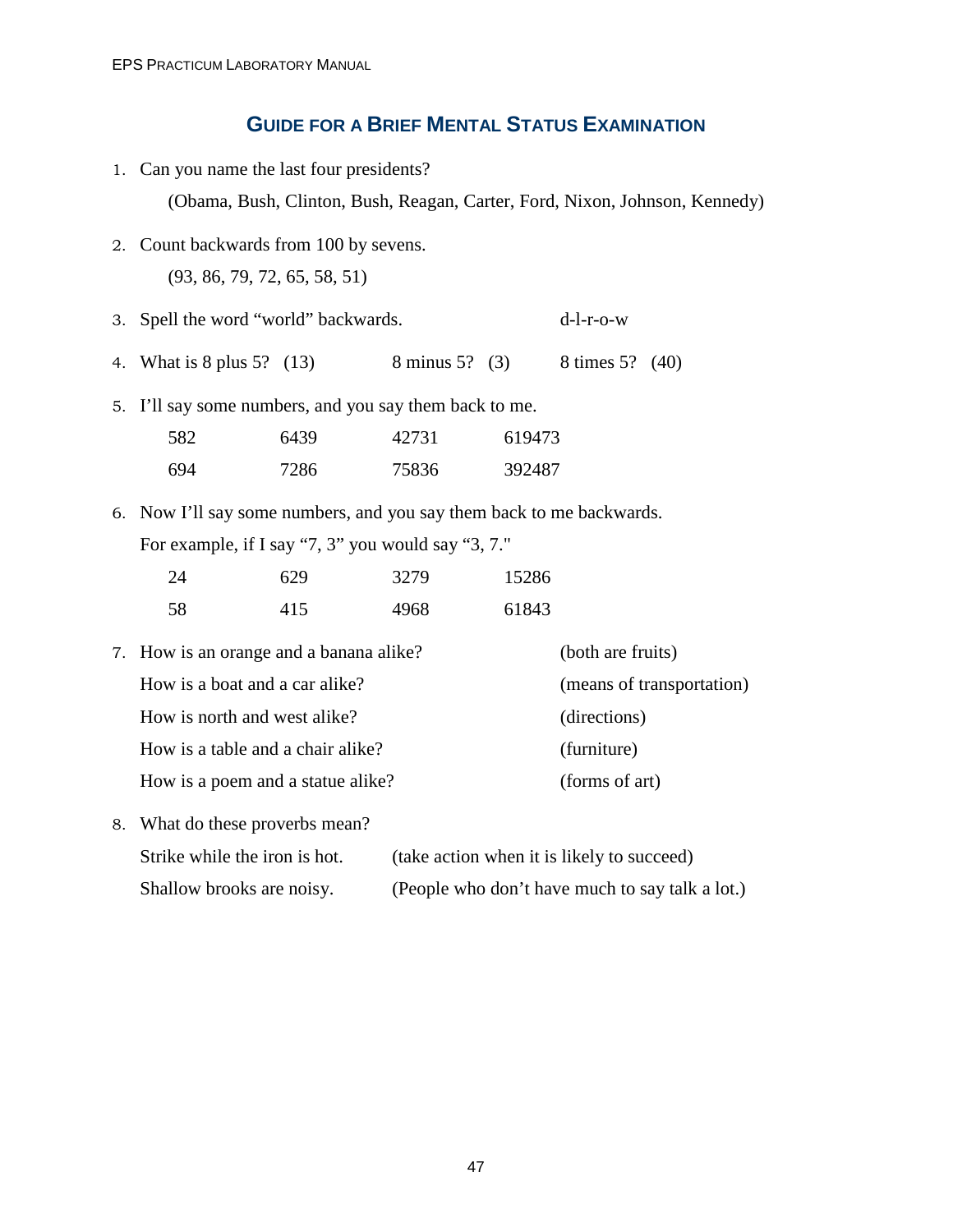# **WORKING WITH CLIENTS WHO DO NOT IDENTIFY SPECIFIC PROBLEMS**

In practicum, we sometimes have clients who present themselves for counseling but do not present specific problems or concerns to work on. Some are students who plan to become counselors, and they just want to see what counseling is like. Others are students who want to get extra credit in one of their classes. The following are some suggestions for how to help these clients become more specific about what they want from counseling.

At NAU, the counseling program includes a course on Theories of Counseling and a Counseling Processes course, which focuses on acquiring skills using an eclectic/integrative model. In practicum, you are expected to use the eclectic/integrative model which you learned in the processes class, although you are encouraged to experiment with additional methods as appropriate.

Most counseling is focused on specific concerns or problems because most clients are suffering and want relief as quickly as possible. A few traditional forms of counseling are appropriate for clients who wish to do self-exploration and focus on their own personal growth, such as personcentered counseling, gestalt therapy, and multi-modal therapy. Cognitive therapy methods are also useful to help clients identify habitual ways of thinking which are preventing them from reaching their full potential. You can experiment with these models if you feel familiar enough with them to provide adequate counseling for clients who are interested in self-exploration and development. The first stage of the eclectic/integrative model you learned in Counseling Processes is excellent for helping clients tell their story, clarify their feelings, and identify potential concerns.

It is safe to assume that no human being is perfect, fully self-actualized, or totally happy in all areas of their life. Help the client assess areas for potential improvement, prioritize them, and then get specific about how to make the specific improvements.

All clients complete the Request for Services form, and their answers to some of the questions can provide clues to their potential concerns. Has the client received prior counseling? Did the client identify any concerns? Did the client rate their life satisfaction as a 10? Any rating less than a 10 suggests the possibility of improvement in some area.

Keep in mind that some clients do have a concern, but may not be willing to tell you about it until they get to know you and trust that you will be able to help them. Provide a safe, accepting, and warm atmosphere in the intake interview, and deliberately build rapport with the client. Conduct the intake interview in an informal, non-threatening, and conversational style to get to know the client; orient them to counseling and encourage them to take advantage of counseling as an opportunity to address any areas of concern.

A thorough intake interview can also identify areas for improvement, including social life; living situation; school or work situation; relationships with parents, friends, and significant others; health; smoking; drug or alcohol use; weight management; exercise; stress management; time management, etc. Ask the client about their moods, their worries, their typical day, their goals for the future, etc. Observe their social interaction with you; their social skills; their mood; their appearance, etc. for clues to potential areas for improvement. Other potential areas of concern could include the current effects of past abuse; financial stress; legal problems; choosing a major or planning for employment; roommate conflict; spiritual concerns; appetite or sleeping problems; anxiety; phobias; loneliness; or depression.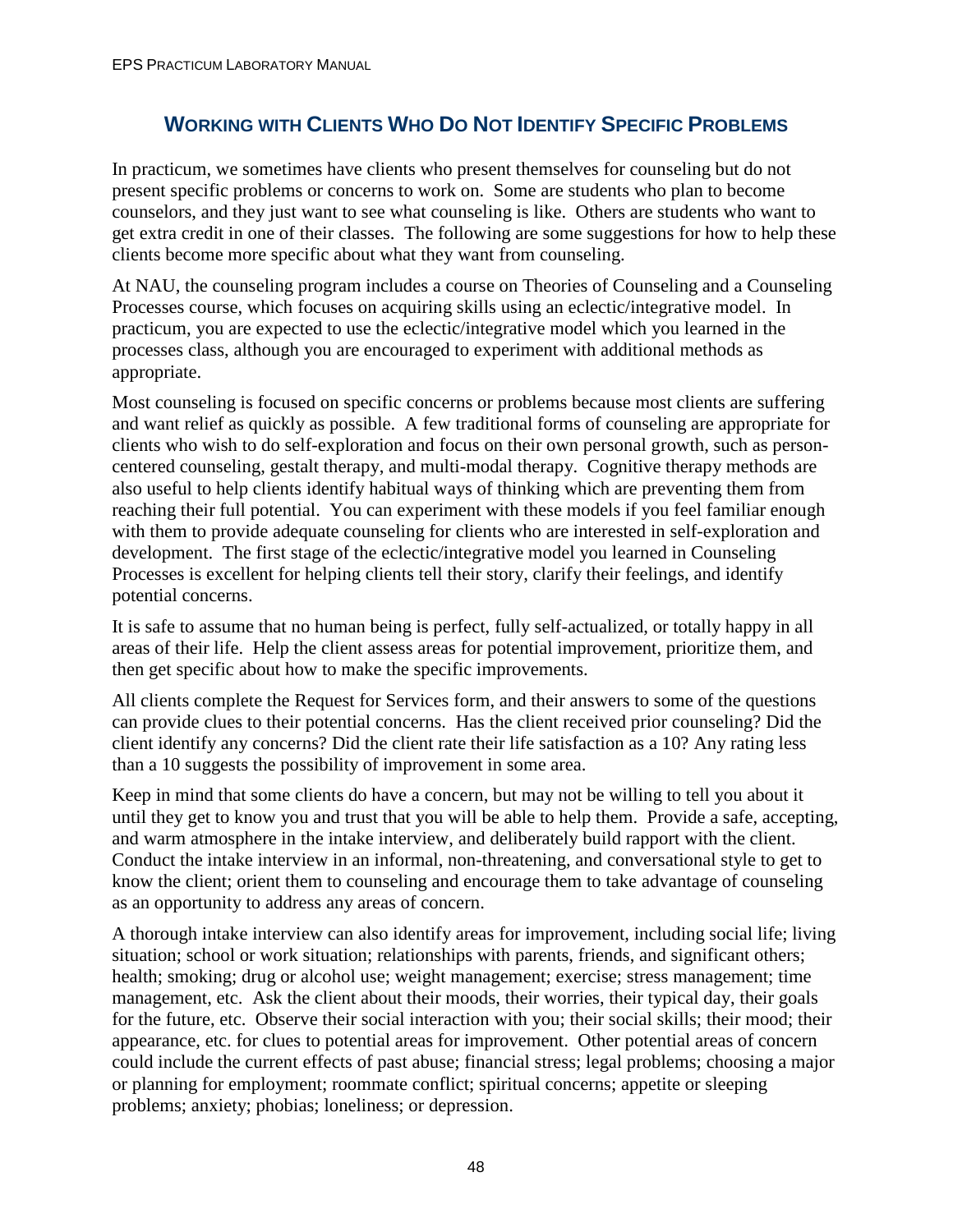In Practicum, we practice brief counseling, since we can only see clients for one semester at most. Many clients will only come for three to five sessions. This means it is important to identify a concern as soon as possible, to have the best chance of helping the client deal with a problem and make a real change in their life. If possible, write the treatment plan by the end of the intake interview, and then give the client a homework assignment based on addressing the highest-priority concern. Otherwise, be sure to complete the treatment plan by the end of the second session. If a client has not been able to identify a concern to work on by the end of the second session, counseling should be terminated. The client should be encouraged to return whenever they do have a concern.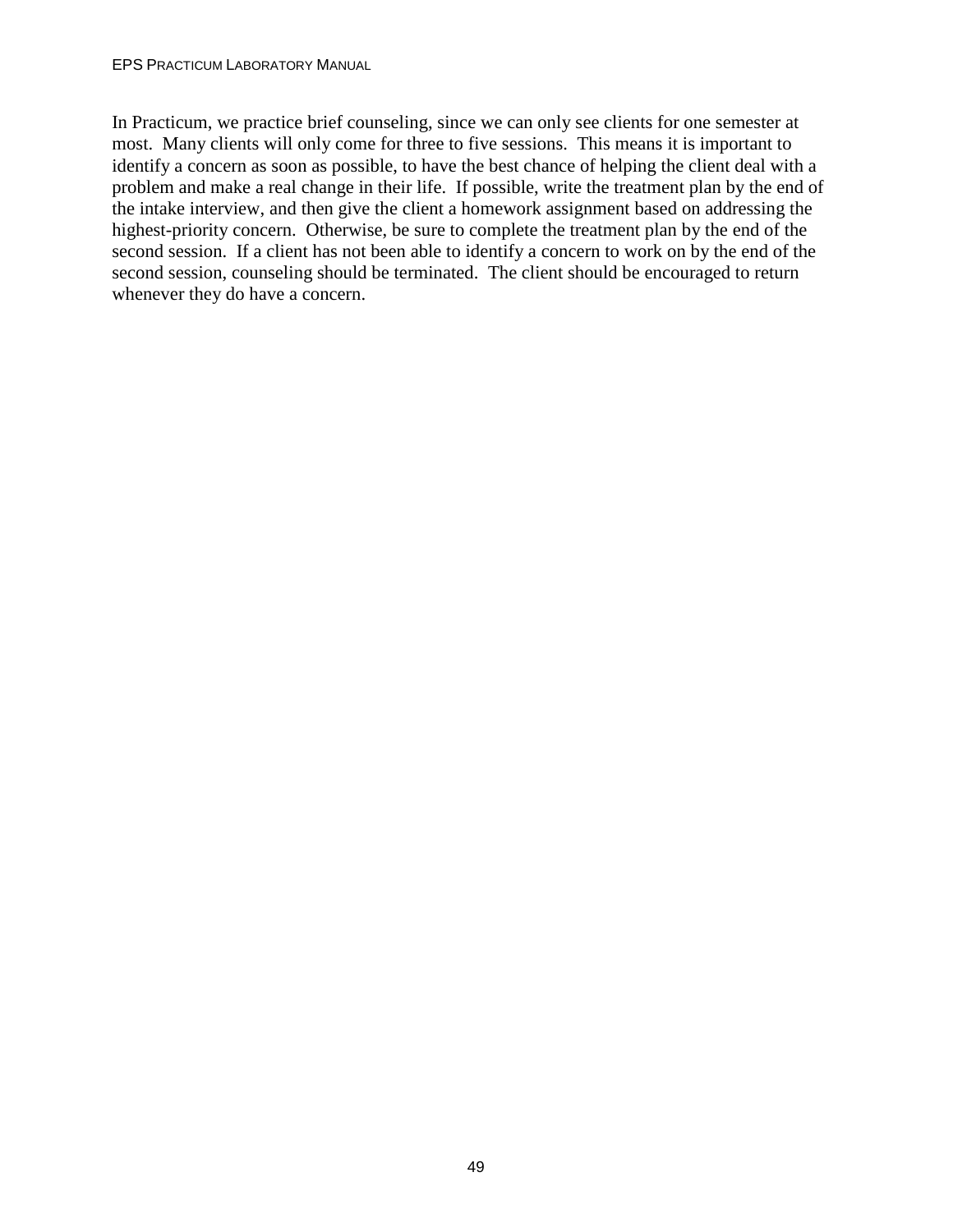# **LEARNING FROM COUNSELING SESSION TRANSCRIPT**

There are several ways to work with a counseling session transcript to learn how to improve your counseling.

- 1. Read the transcript with the following questions in mind and write responses:
	- A. Does the session have a logical progression through the stages of counseling? Standard tasks in a counseling session include the following: building rapport; helping the client tell the story; covering the intake questions; getting enough information about the client's concern to make a diagnosis; helping the client clearly describe the goal; beginning work to help the client get from where he/she is to the goal; assigning homework.
	- B. Does the counselor pick up on the client's concerns and goals, get enough detail on them to write a treatment plan, instill hope in the client that he/she can improve, and do something therapeutic to start the client along the path to the solution?
	- C. How could some counselor statements have been phrased better?
	- D. If the session was an intake, did the counselor cover all the main topics?
	- E. Is a theoretical approach apparent from the counselor's statements? Are any theorybased techniques apparent? Is it possible to characterize the counselor's approach as non-directive or directive; past-focused vs. present-focused vs. future focused? How much of the session was spent discussing the problem vs. discussing the solution, or how the client's future would look without the problem?
	- F. Mark any statements which you think (in retrospect) were clearly inappropriate.
- 2. Another way to analyze the transcript is to classify each counselor comment as one of the following:

|               | MP minimal prompt | R   | reflection/restatement YF "you feel" statement          |              |                 |
|---------------|-------------------|-----|---------------------------------------------------------|--------------|-----------------|
| $\mathcal{C}$ | Clarification     | S   | summarization                                           |              | closed question |
|               | OQ open question  |     | interpretation                                          | $\mathbf{A}$ | advisement      |
| <b>IM</b>     | Immediacy         | SD. | self-disclosure                                         | CN.          | confrontation   |
| T             |                   |     | technique statement IN providing information H homework |              |                 |

Add up the number of times you used each type of comment. What types of comments do you use most often? What kinds of comments do you rarely use? What would you like to do more often? Do you use plenty of "you feels," clarifications, and reflections? Make a note of the kinds of comments you want to use more and those you want to use less.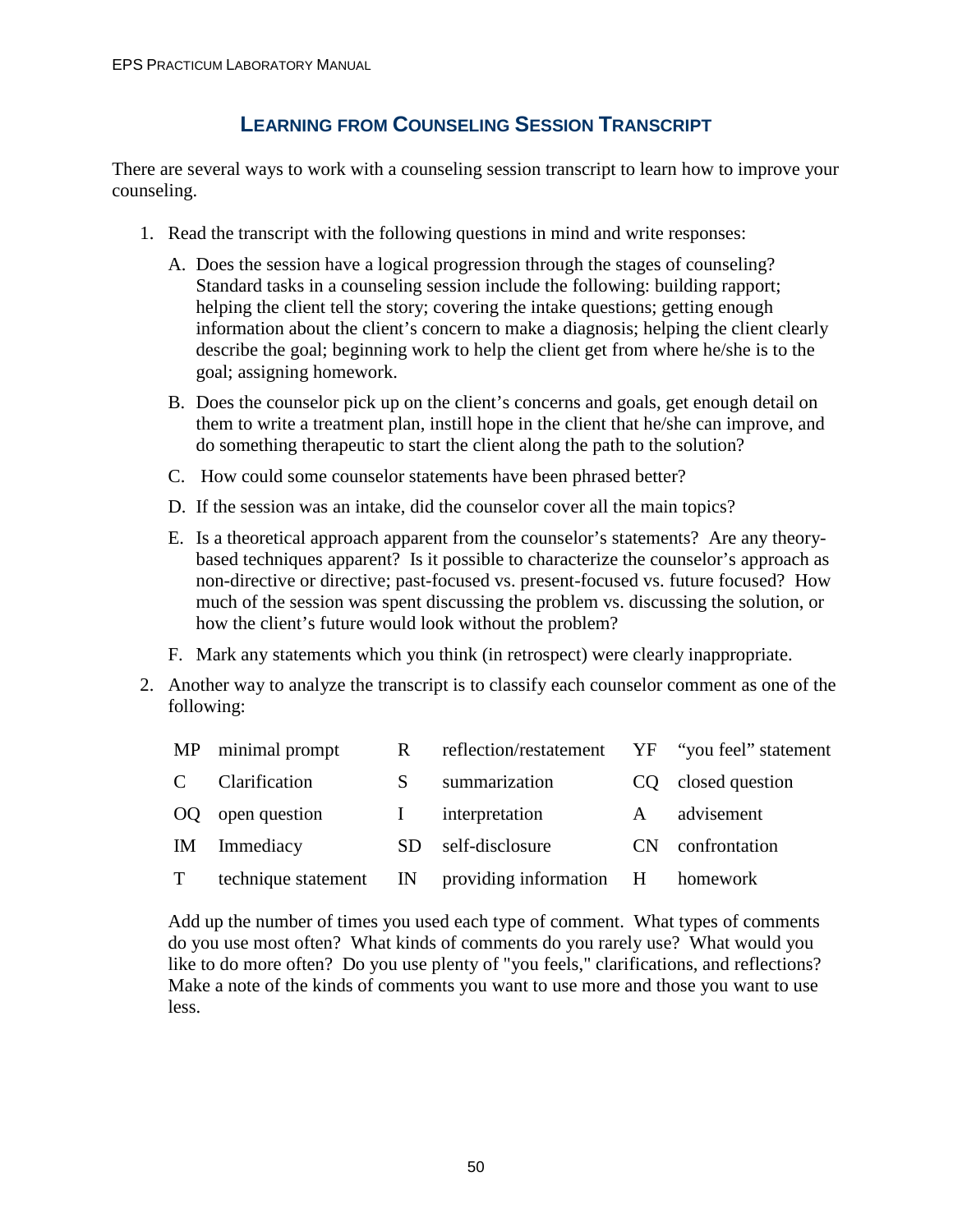# **GUIDELINES FOR FILLING OUT COUNSELING SUPERVISION LOG**

This form (supervision log) is to be used to record supervisors' comments on all types of supervision session must be entered in the Counseling Supervision Log.

Supervision notes must be completed by the student during or immediately after each supervision session. Supervisors/Practicum Instructors can also record their observations and/or comments in this log. This is generally done when conducting live observation or reviewing a video-tape when the student is not present in the room.

| Date    | Type of      | Comments and Initial of Recorder                                                                                                                                                                       | Supervisor's    |
|---------|--------------|--------------------------------------------------------------------------------------------------------------------------------------------------------------------------------------------------------|-----------------|
|         | Supervision* | (completed by supervisor or practicum student)                                                                                                                                                         | <b>Initials</b> |
| 5/21/04 | G            | Continue to focus on current relationships within the<br>group, as well as assessing client John Doe for<br>depression. $JD^c$                                                                         | RM <sup>a</sup> |
| 5/24/04 | $\mathbf I$  | Supervisor Recommendation: Next session, help<br>client explore boundaries. JD                                                                                                                         | $TD^b$          |
| 5/25/04 | I            | Client missed several appt. without calling.<br>Supervisor recommends email follow-up. JD                                                                                                              | TD              |
| 5/27/04 | $\mathbf R$  | I reviewed session on tape, found client and<br>counselor relationship to be therapeutic and<br>progressing well, next session develop a treatment<br>plan to help client with time management. TD     | TD              |
| 5/29/05 | L            | Observed you in session with client. You really<br>helped client stay on track. I especially liked the<br>way you helped client view things from different<br>perspectives. Continue to help client RM | <b>RM</b>       |

Examples for filling out the log are as follows:

G= Group Supervision

 $L=$  Live Supervision, in-vivo, live observation

R= Review of transcripts, videotapes

\*I= Individual/Dyadic <sup>a</sup>RM-Practicum Instructor

TD – Doctoral Student Supervisor

 $\mathrm{^{c}JD}$  – Practicum Student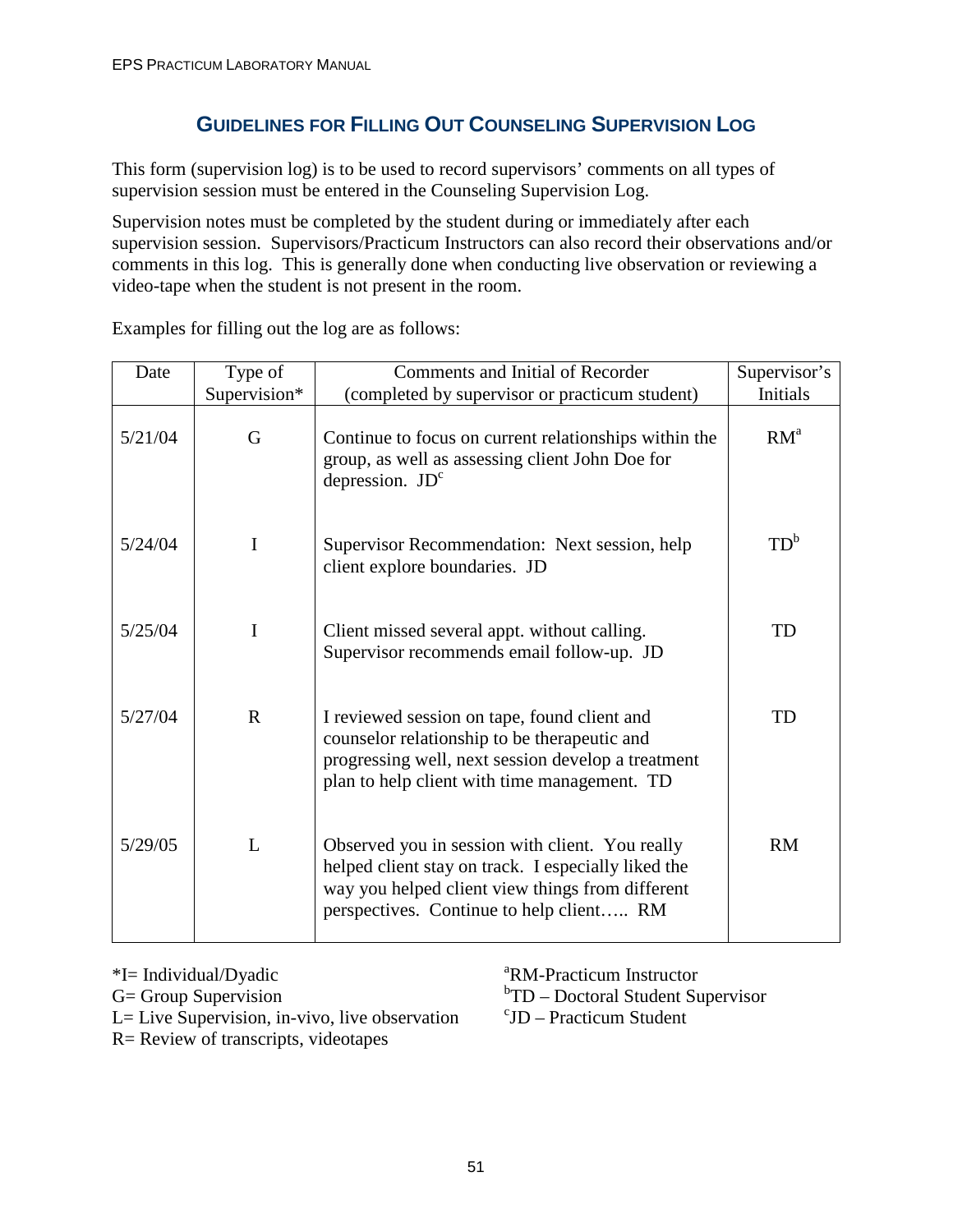# **PROGRESS NOTES**

#### **Minimum Standards for Progress Notes**

A progress note is to be written in the client's chart following each contact. Progress notes written after each counseling session are to include the following elements:

- 1. session number
- 2. date of session
- 3. length of session in minutes
- 4. brief description of what occurred during session
- 5. indication that progress was made/not made toward identifying treatment goals

OR

indication that the client made progress/failed to make progress toward achieving treatment goals

6. plans for future sessions

#### OR

indication that the case was terminated

**NOTE:** Clients must be seen at least every two weeks (with appropriate entries in progress notes) unless less frequent contact is approved by your supervisor. If these requirements are not observed, counselors may receive written feedback to that effect. If a client continually cancels appointments or fails to show up, please document that information in your progress notes. Also, telephone contacts should be documented in progress notes, even those calls where you get no reply or only leave a message. Progress notes must be completed on the tan sheet included in the file. Once both sides of the page are completely filled, additional sheets can be added. These are available in the Practicum Lab office. Do not start each note on a separate sheet. Each session entry should begin on the next line. Write the notes in ink, and do not erase. If you make a mistake, strike through the mistake with one line.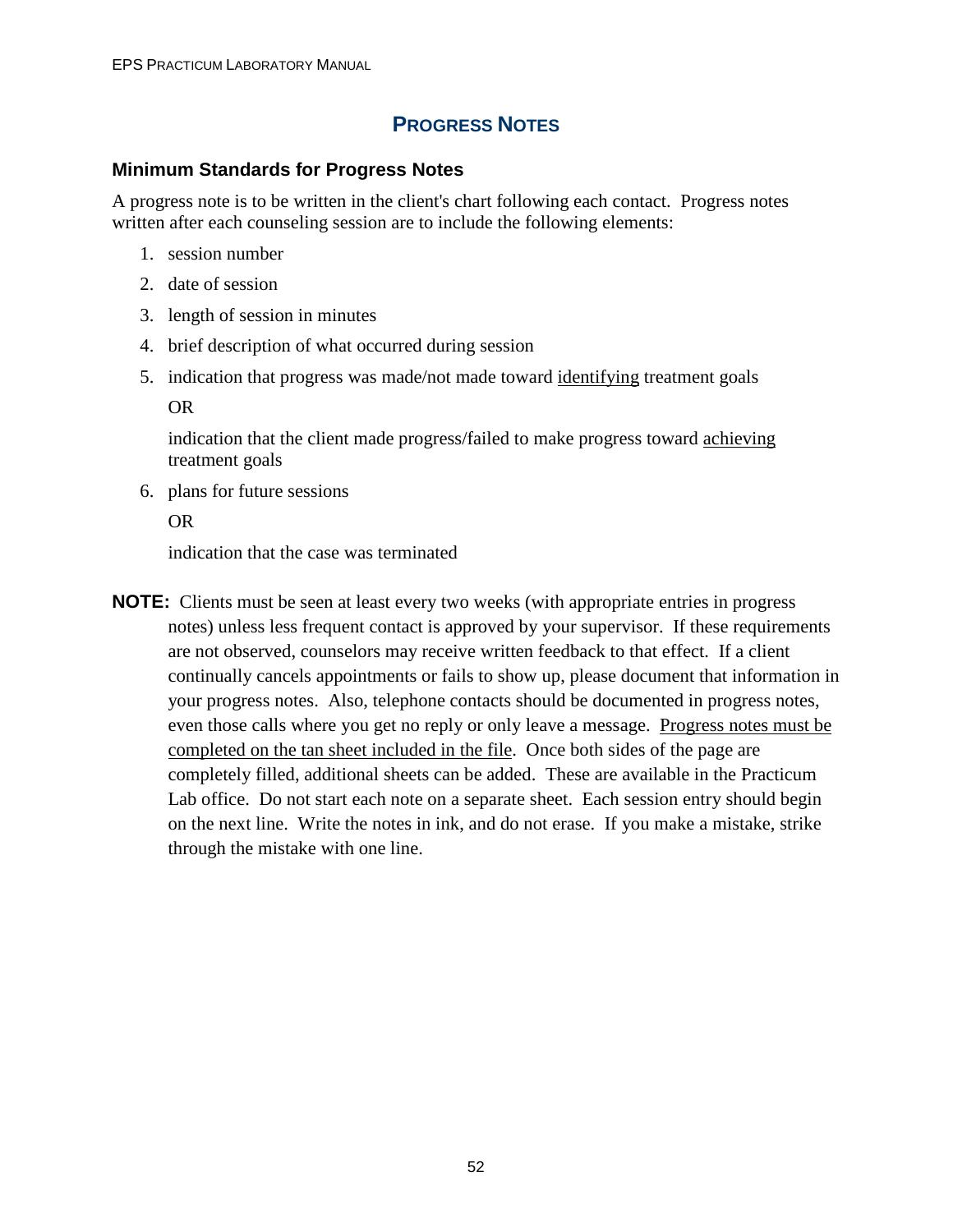# **PROGRESS NOTES FORM**

All progress notes should be written in a standardized format, such as SOAP. The counselor must be certain to include observations about the client's current status, progress of counseling, and the problems that are being addressed. If you use another format for documenting program notes, be sure to include all the relevant information listed above.

- **S** Subjective. Include here any significant statements by the client about how they are doing. Direct statements are especially meaningful. Use quotations if possible.
- **O** Objective. Include any observations you have about the status of the client. Observations might include the client's appearance, non-verbal behavior, indicators of depression, anxiety, and the like.
- **A Assessment.** Include your assessment of progress and treatment; any new impression you might have about the client, and changes in the circumstances of the client which may have altered the situation, etc.
- **P** Plan. The plan should correlate not only with the treatment plan made after the intake, but also with the diagnosis. If the plan diverges significantly from the treatment plan, the rationale for such a diversion should be stated.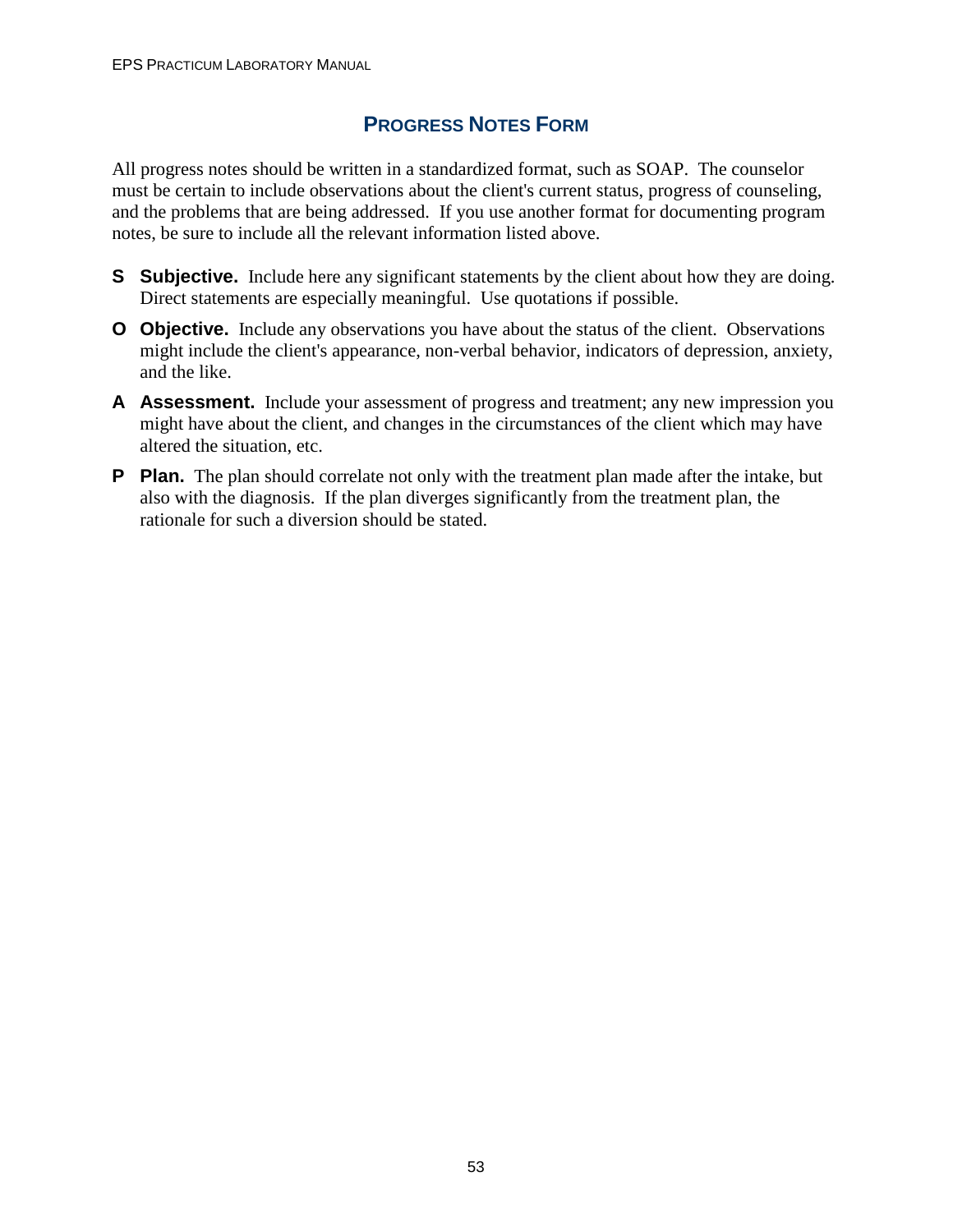# **GUIDELINES FOR FILLING OUT PROGRESS NOTES FORM**

Each progress note should include:

- 1. A brief description of what occurred during the session.
- 2. Indication that progress was made/not made toward identifying treatment goals OR indication that the client made/failed to make progress toward achieving goals.
- 3. Plans for future sessions OR indication that case was terminated.
- 4. Counselor's signature.

| Session #:     | <b>PROGRESS NOTES</b>                                                                     |
|----------------|-------------------------------------------------------------------------------------------|
| Date:          |                                                                                           |
| # of mins.:    | (Examples of Progress Notes)                                                              |
| #1             | This was our first session and an intake form was completed after explaining the          |
| $1 - 18 - 05$  | confidentiality procedures. Client appeared to understand and signed the form willingly.  |
| $9:00 - 9:45$  | Client was well-dressed and spoke freely throughout the session. Main concern that she    |
| 45 minutes     | would like to feel better about school and do well in classes. She appears to be          |
|                | somewhat depressed as indicated by self-report of frequent crying spells. No evidence     |
|                | of suicidal ideation. Next session will focus on obtaining more information on her        |
|                | depressed moods. Will set Tx goals and write Tx Plan next session. John Doe (signature)   |
| 1/20/05        | Discussed case with my supervisor. Supervisor suggested that I administer the BDI and     |
|                | read the DSM-IV criteria for Major Depression and Dysthymia. John Doe (signature)         |
| $#2 - 1/25/05$ | S: Client described her concern about feeling depressed and described her bad moods in    |
| $9:00 - 9:45$  | more detail Said she cries daily since she broke up with her boyfriend last week.         |
| 45 minutes     | O: Client cried when talking about her boyfriend. Client took BDI; scored 18 (mild-mod).  |
|                | A: Client is experiencing depressed mood due to a relationship breakup. She denied        |
|                | suicidal ideation and denied alcohol or drug use and appears to have good social support. |
|                | She is motivated to work on her concern in counseling and her prognosis is good.          |
|                | We wrote the Tx Plan together and agreed to talk about her negative thoughts about        |
|                | Herself and her relationship may contribute to her depressed mood. Gave homework.         |
|                | P: Next session I will facilitate her exploration of the relationship breakup using       |
|                | active listening. We will discuss how the negative thoughts she identifies could be       |
|                | modified. If she is receptive we will work on the objectives in the Tx Plan.              |
|                | John Doe (signature)                                                                      |

Counselor : <u>JD</u> Client #: <u>05-001</u>

**(***please use back of page)*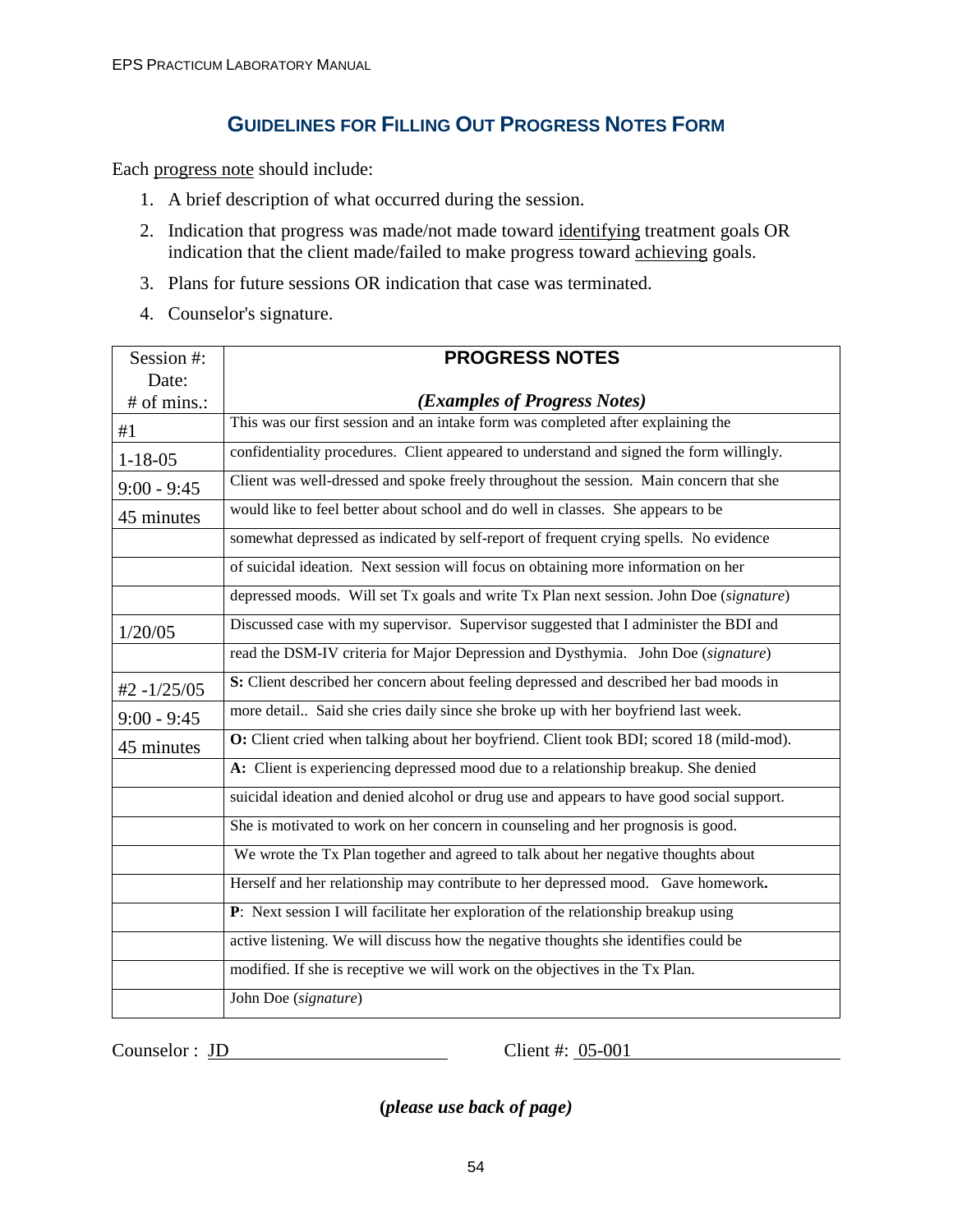# **TREATMENT PLANNING FORM**

Instructions for Completing Treatment Planning Form:

- 1. Treatment planning forms are a common practice in most agencies, so become familiar with the procedure and gain practice in filling out these forms.
- 2. A treatment planning form must be filled out for each client that you see during each semester.
- 3. The goals and objectives section of the form are usually completed during session in the presence of your client and generally at the end of the first session or, at the latest, during the second session. Your client needs to sign the form after you and he/she have discussed it and come up with suitable goals to work on for the rest of the sessions. The section on the methods to be used to accomplish the goals can be completed after the session is over.
- 4. This form is helpful in giving some direction to your session, especially if you have a class credit client who is functioning well or has no admitted problems.
- 5. Goals set should be realistic and attainable by the end of a few sessions.
- 6. You do not have to complete this form for clients in group. However, occasionally you may have goals for the entire group. In that case, complete one form and photocopy it and place a copy in each individual case folder.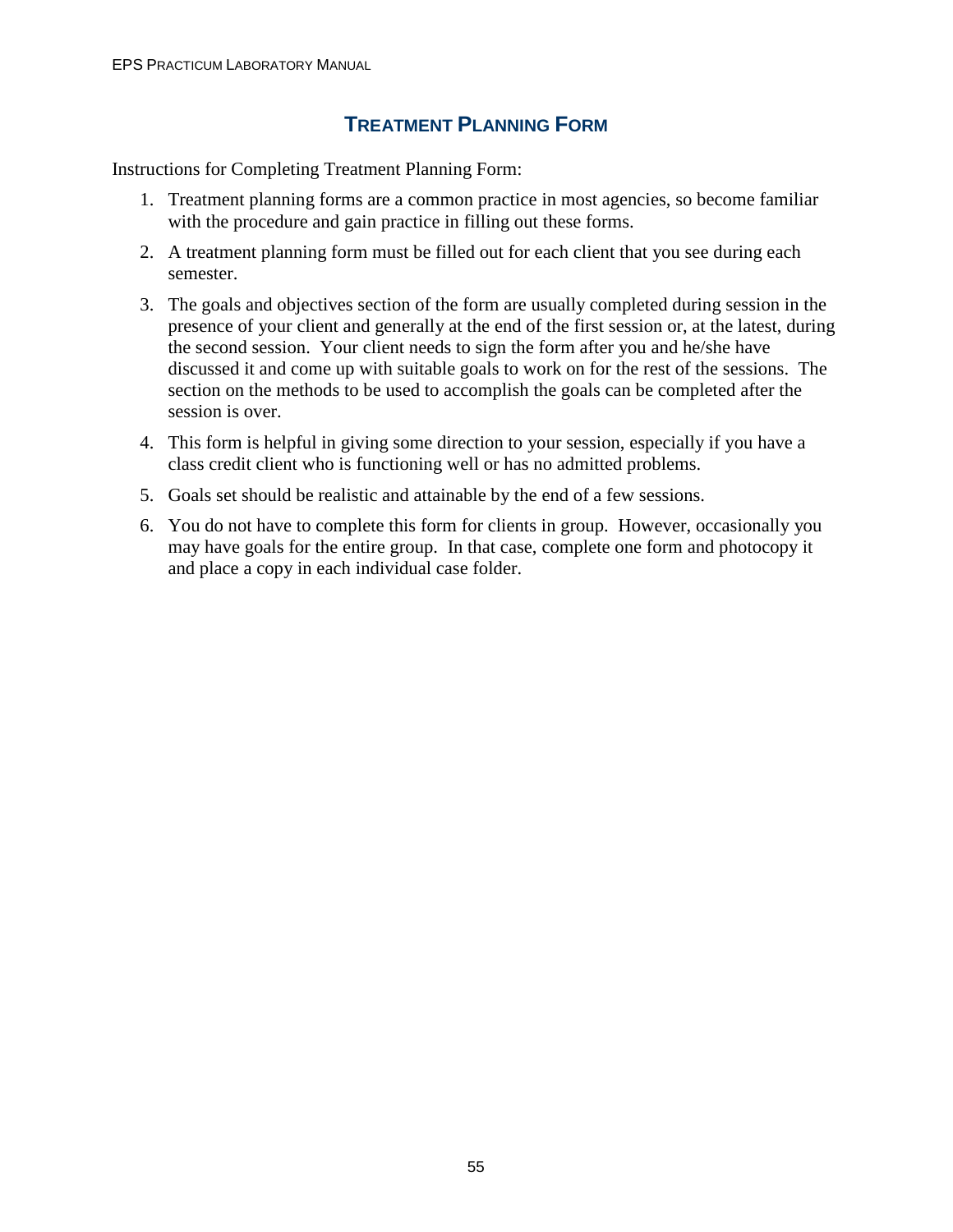# **GUIDELINES FOR FILLING OUT TREATMENT PLANNING FORM**

Client Name: Client Case #: Date: PRESENTING ISSUES | GOAL | OBJECTIVE | METHODS/FREQUENCY Sad, lonely, discouraged 1. Improve mood 2. Increase socialization 1. a. Identify negative thoughts 1. Assess for depression with 1. b. Decrease negative selftalk 1. c. Increase realistic self-talk 1. d. Increase physical activity 2. a. Go places with lots of people 2. b. Hang out at University Union 2. c. Do a group recreational activity 2. d. Build existing friendships BDI and make diagnosis; assess suicidal potential. Explore problem in more detail using active listening. 1. a-c. REBT 1.d. Use behavioral scheduling to increase physical activity. 2. Behavioral contracting and homework. Analyze barriers to making changes. Brainstorm ways to develop social life. Role-play how to start a conversation with a stranger. Projected Course of Treatment (anticipated duration of treatment): 5 sessions.

Client **Date** Date Counselor Date Supervisor Date Date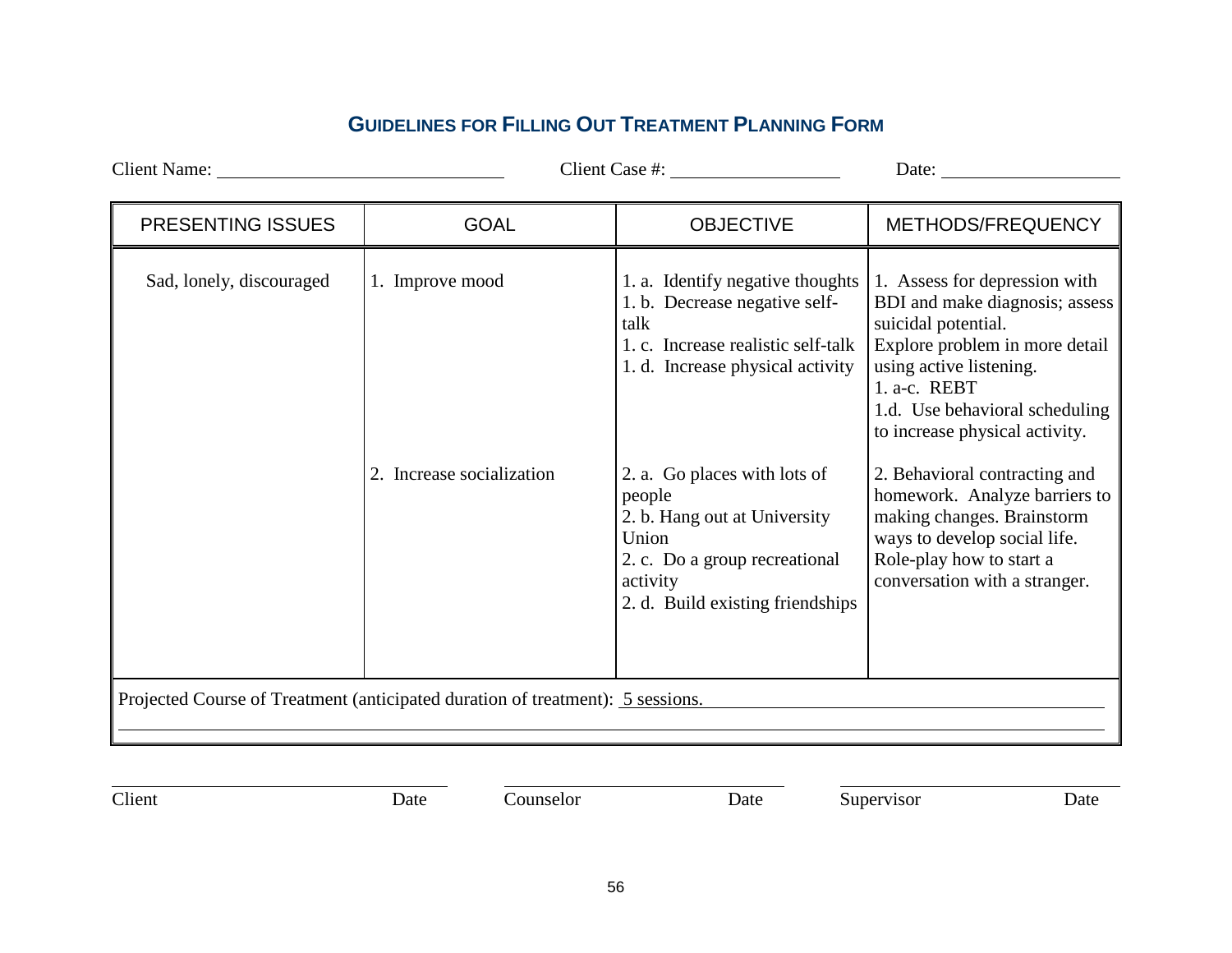## **GUIDELINES FOR TERMINATION SUMMARY FORM**

| Client's Name:<br>John Doe   | Counselor: Ramona Mellott    |
|------------------------------|------------------------------|
| Intake Date: $1/18/12$       | First Appointment: $1/25/12$ |
| Final Appointment: $3/31/12$ | Number of Sessions: 5        |

#### **PRESENTING PROBLEMS AND ADDITIONAL PROBLEMS:**

Sadness and confusion due to the break-up of relationship with boyfriend; lack of appetite; not getting enough sleep; fatigue.

Concern about grades; poor study skills.

#### **COURSE OF COUNSELING**

**(**SPECIFY PROGRESS MADE TOWARDS GOALS AND TREATMENT USED**):** 

Client made considerable progress with her depressed mood. At the time of termination, she was sleeping well at nights, and her appetite was back to normal. She was in a new relationship that appeared to be going well. She responded well to study skills techniques and was incorporating them daily. She did well on all her mid-term tests and made 3 B's and 2 A's.

#### **DISPOSITION**

**(**TYPE OF TERMINATION, RECOMMENDATIONS, REFERRAL, FOLLOW-UP**):** 

Counseling with this client was terminated. There appears to be no need for a referral or followup services at this point. Client was given the number of Counseling Services and was told to contact them if she wants counseling in the future.

 $\overline{a}$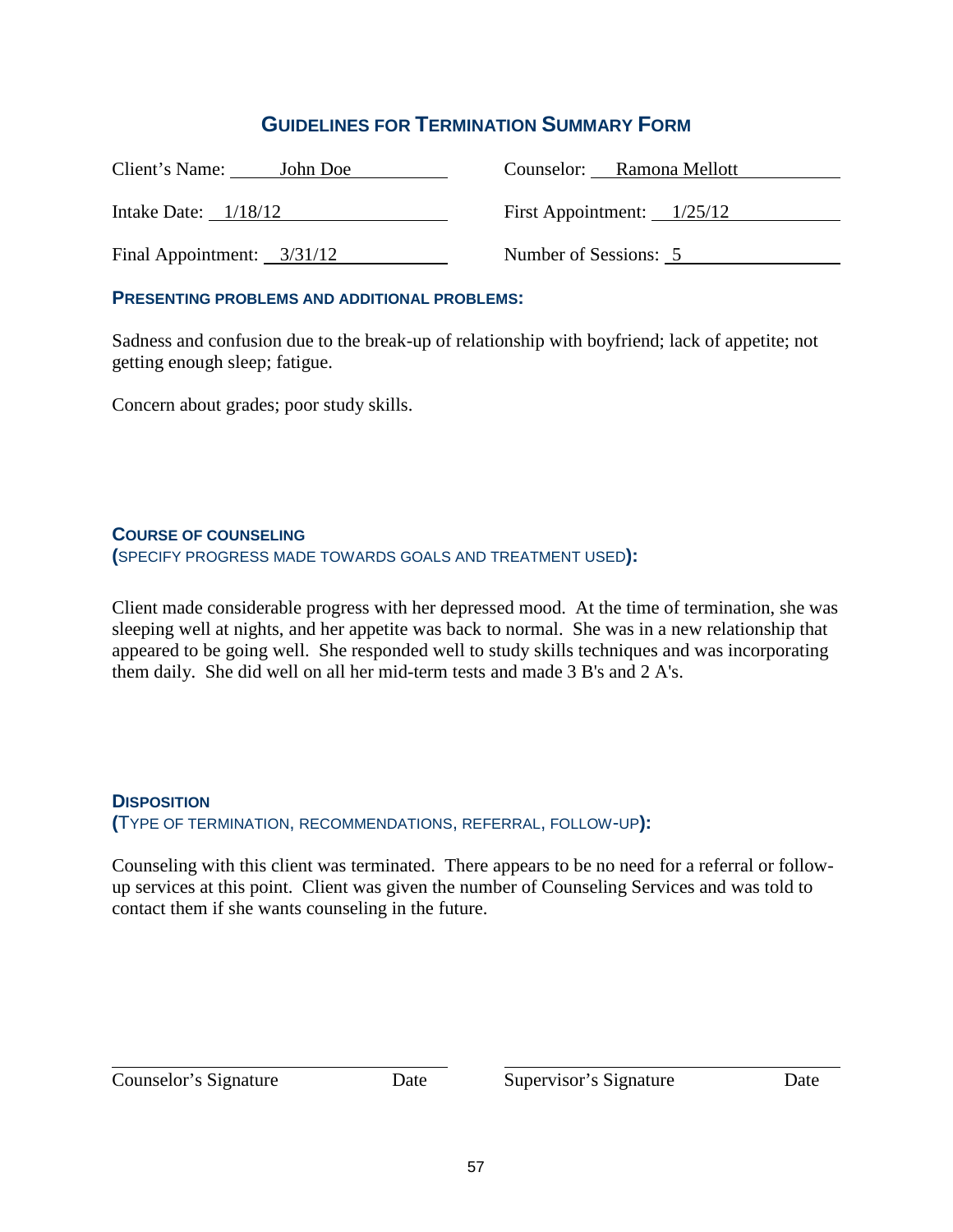# **QUALITY ASSURANCE (QA)**

The goal of Quality Assurance (QA) is to enhance the ability of clinicians and the agencies with which they are affiliated to provide clients with the best possible services available. To assure that this goal is being met in the Counseling Practicum Laboratory; frequent QA audits will be conducted throughout the semester. All QA audits will reflect the minimum standards of client care as defined in the Counseling Practicum Laboratory Manual.

It is the responsibility for all counselors in the laboratory to adhere to these standards. Practicum supervisors will provide training in policies, procedures and proper case records management which are fully explained in the lab manual for all labs. However, it remains the counselor's responsibility to assure that all his/her case records meet those minimum standards.

## **POINTS TO REMEMBER REGARDING QA**

- 1. That QA is a part of clinical training in the Practicum Laboratory.
- 2. That QA is a fact of life. All community agencies, both private and non-private have QA audits.
- 3. That the Practicum Laboratory Manual is considered the policy and procedure manual for the Practicum and answers to questions regarding minimum standards can be found in the current edition.
- 4. That each counselor is responsible for his/her case records and correcting all deficiencies. Additions and corrections are recorded in the case progress notes using the current date and should refer to the item corrected and date of original entry.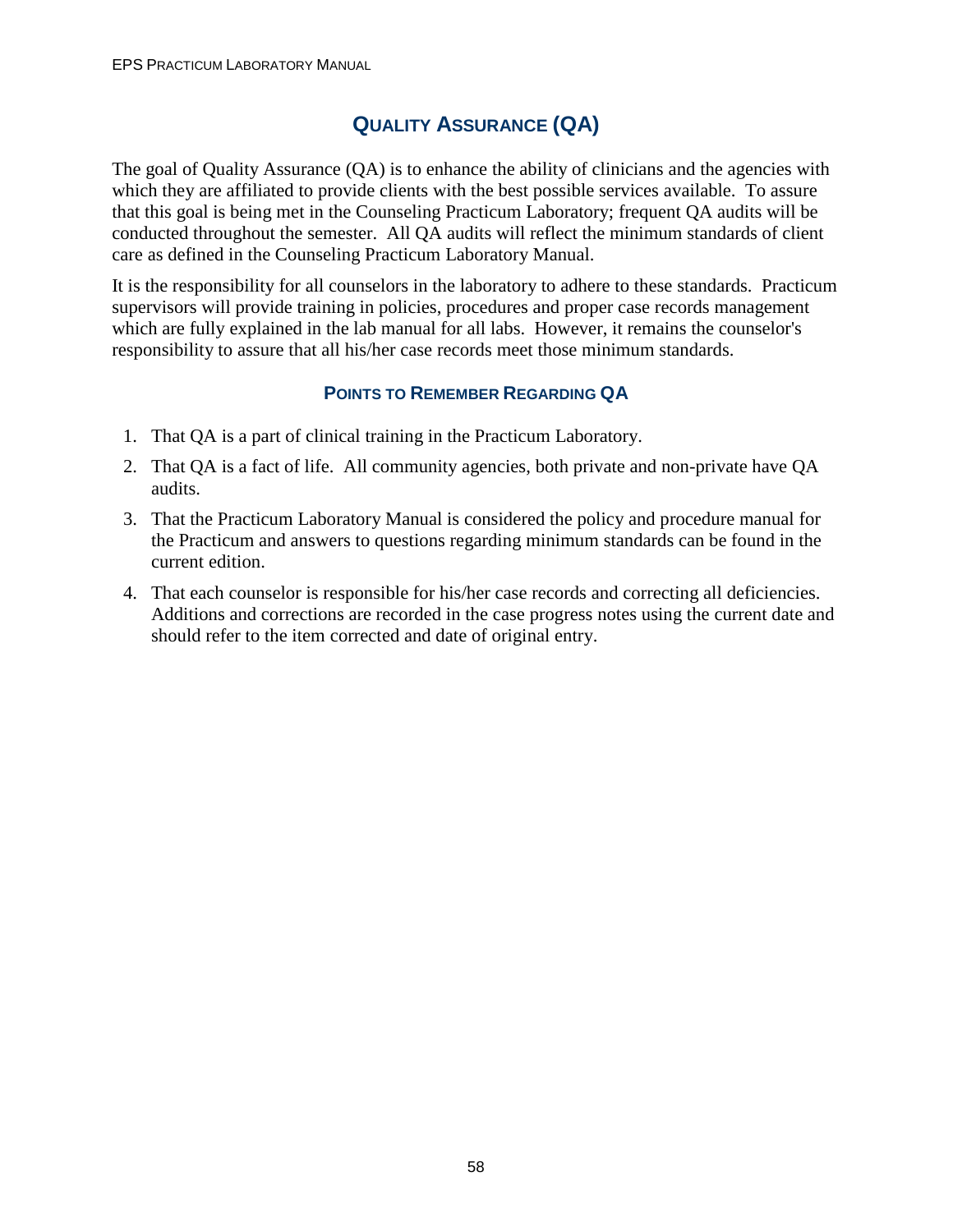## **INTERVIEW GUIDE FOR DEPRESSED CLIENTS**

TIMOTHY C. THOMASON, ED.D.

At some point in your initial interview of a client, you may get the sense that the client is severely depressed. When this is the case, it becomes important to assess the client for suicidal potential.

As part of collecting background information, be sure to ask the client about their living situation, marital status, and children. Inquire as to their general health, current illnesses, medications, and their typical use of alcohol and recreational drugs. Get an idea of their sleep patterns, appetite, and how they spend a typical day. Ask about past counseling, hospitalizations, social supports, financial situation, religious or spiritual beliefs, and history of abuse, if any. Pay special attention to the client's worries and moods. If the client admits to a problem in any specific area, explore the topic more thoroughly. For example, if the client drinks a lot, try to determine their pattern and amount of drinking, the typical situation, the history, and results.

If the client is severely depressed, be sure to ask if they feel suicidal, or have felt suicidal in the past. If yes, ask if they have ever attempted suicide, and if so, get the details. Several other questions can be used to help you determine the current suicidal potential: Has anyone in your family committed suicide? Do you have a specific plan to kill yourself? How would you do it? Do you have the means to kill yourself (pills, gun, etc.)? Do your relatives/spouse/friends know how depressed you are? Do you feel that your situation is hopeless? Of the people in your life, who are you angry at? Have you done anything to prepare for your death (e.g., writing your will, giving away your possessions)?

Obviously, if a client admits to feeling suicidal and has a specific plan to commit suicide, immediate consultation with a supervisor is indicated. If a client admits to thinking about suicide and is very depressed, but has no specific plan, consultation with a supervisor is also indicated. If the client denies being suicidal but you think the client may be suicidal, consultation with a supervisor is indicated.

Suicide potential is especially high if the client has attempted suicide in the past; has recently lost a loved one or broken up a relationship; has access to a gun or other highly lethal means; and/or has a tendency to get intoxicated.

Often it can be difficult to decide whether a client is suicidal or not. Reviewing guides in the Practicum Manual and scales such as the Sad Persons Scale can help you decide. If you cannot decide, or if the situation is unclear for some reason, the best course is always to consult with a supervisor. In matters of life and death it is always better to be safe than sorry. You will never be faulted for seeking consultation with a supervisor regarding a client.

If you decide the client is depressed but is clearly not currently suicidal, continue counseling. You may find some of the following questions useful in counseling depressed clients:

How do you usually get yourself out of a bad mood? What works best to lift your mood? What would you need to do to prevent falling into a bad mood? How have you helped other people get out of their bad moods? Watch yourself over the next few days to see what works to prevent bad moods and get yourself out of bad moods.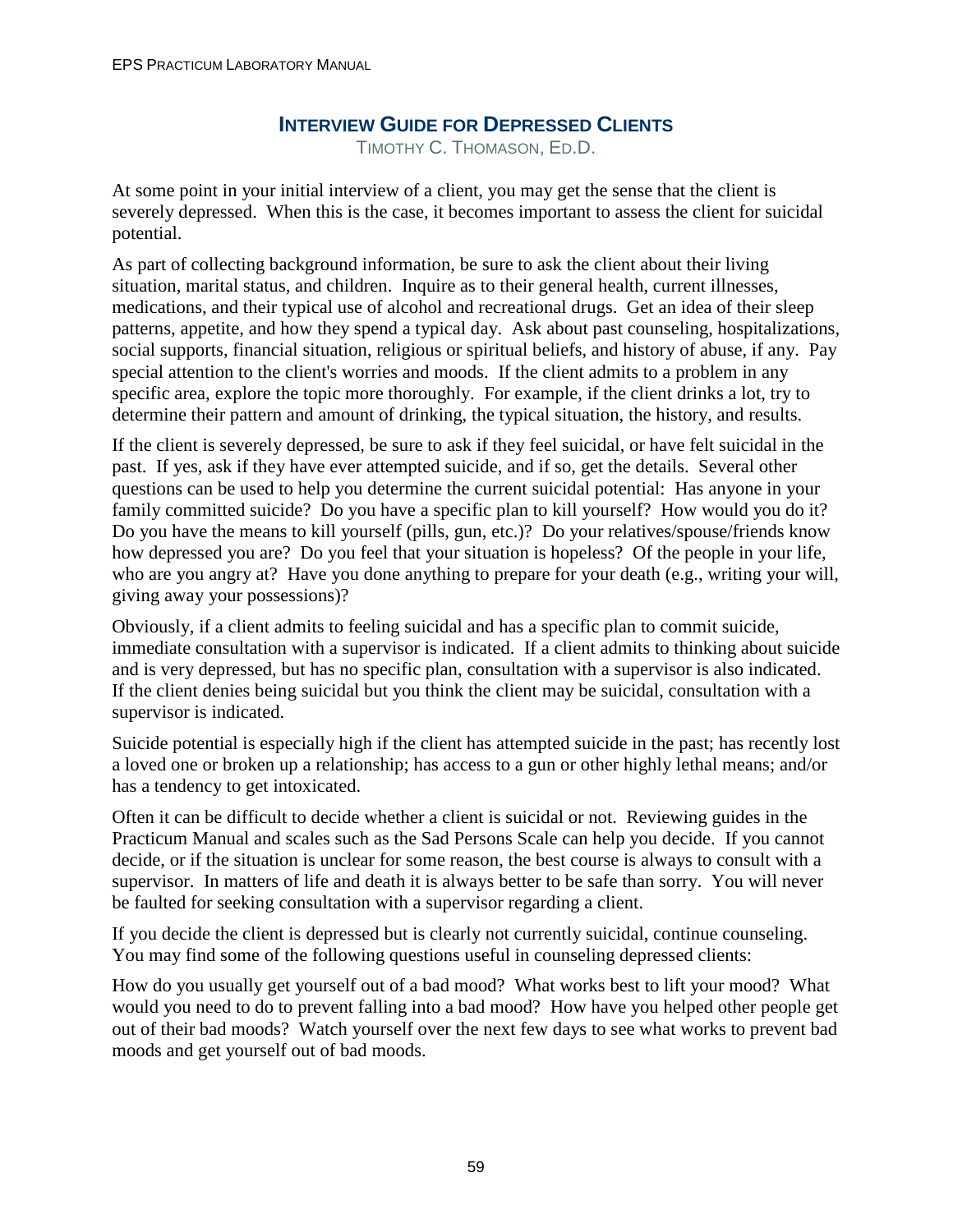What keeps you going from day to day? What are you looking forward to in the future? What would you like to be doing next month? Next year? In five years? What motivates you? What goals are you looking forward to? Try to orient the client to the future.

How have you managed to keep going? What thoughts, images, or actions help you stay at it day after day? What do you tell yourself to help you get up in the morning? What prevents you from just staying in bed all day?

Who is there in your life that can provide you with support? What can they do to be most helpful to you? Can you tell them what you need from them? What keeps you from reaching out to them for support? What could you do to get more support from the people in your life? What small step could you make this week?

What would you be doing differently in your daily life if you were not depressed? How would you appear differently to other people?

How would your spouse/friend know you were not depressed just by looking at you? How is your nonverbal behavior different?

When you are feeling depressed, what are your thoughts? What are you saying to yourself? Is what you are saying to yourself true, or is it an exaggeration? Do your thoughts make you feel better or worse? What works to help you stop the negative thoughts? What specific positive thoughts help you feel better?

Is your mood usually better when you are physically active or inactive? Alone or with people? Indoors or outdoors? When you sleep in or get up early? When you shower or skip it? When you eat well or eat junk food? When you dress well or dress down? When you do some housework or let it go? When you go to work or school or stay home? When you eat alone or with other people? When you talk to your relatives/spouse/friends about how you feel or when you keep it inside? Use the answers to these questions to construct homework. Be sure to prescribe small steps toward the goal and get the client's commitment to do the homework.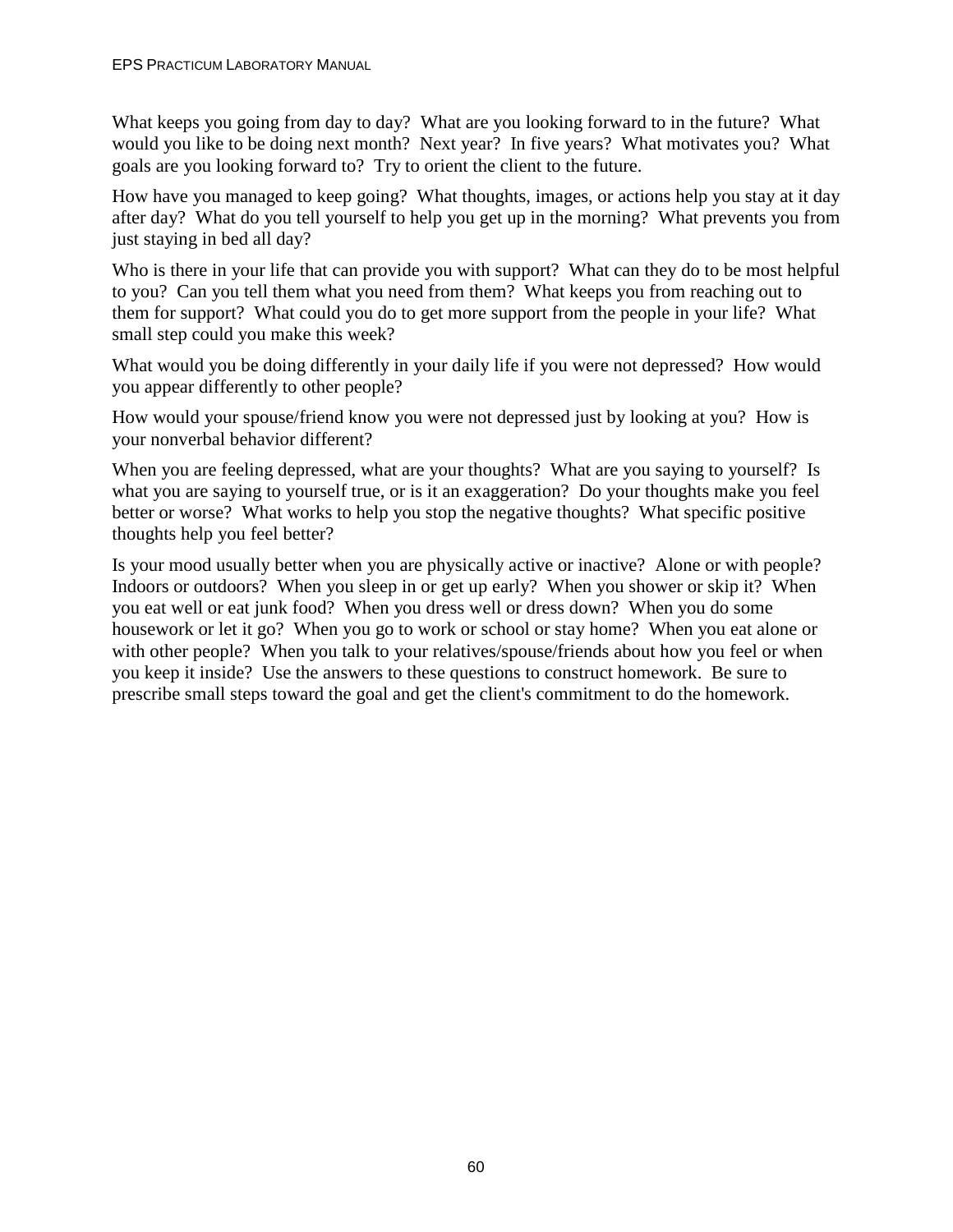# **PROCEDURES FOR HANDLING SUICIDE THREATS**

#### **DEFINITION**

A suicide threat is an expression that life is hopeless and a desire to end one's life.

#### **PREVALENCE**

Threats are not common in the Laboratory; however, one or two may occur each semester.

#### **DESCRIPTION**

A suicide threat may range from a casual reference to death, usually with disgust about the conditions of one's life, to a specific planned method, time, and place for the event to occur.

#### **TREATMENT PROCEDURE**

#### **ASSESSMENT PHASE**

With the possible exception of one item, i.e., having a very lethal and specific plan for suicide, no single criterion should be alarming. Rather the evaluation of the suicidal potential should be based on the general pattern within the framework of the fourteen criteria which follow:

- **Step #1:** Age and Sex. Suicidal communications from males are usually more dangerous than from females. The older the person, the higher the probability of suicide intention. Both age and sex should be considered. A communication from an older woman is more dangerous than one from a younger boy. Note, however, that younger people do make attempts, even if the aim is to manipulate and control people.
- **Step #2:** Mood. If the person sounds tired, depressed, or "washed out," then the suicide risk is higher than if he/she seems to be in control. Exuberance, flight of ideas, screaming and yelling are to be considered danger signs, also. Strong denial of suicidal intention can sometimes be considered a danger signal. If the person's mood undergoes dramatic change for the better during the conversation, this can also be a danger signal.
- **Step #3:** Prior attempts or threats. Studies show that in about 75% of actual suicides, there have been previous attempts.
- **Step #4:** Acute or chronic situations. An acute situation is a sign of greater immediate danger than would be chronic recurring situations. An acute event, although a sign of immediate danger, has a better prognosis for improvement (once the crisis has been death with) than is true of chronic, recurring situations. When did the problem develop?
- **Step #5:** Means of possible self-destruction: The most deadly means are shooting, hanging, and jumping. If the caller has used or is threatening to use any of these methods, and the means are available, you must consider the threat to be serious and that the suicidal danger is high. Other methods can be lethal and should not be discounted because they appear to be slower and less dangerous, such as barbiturate ingestion, carbon-monoxide poisoning, and wrist cutting.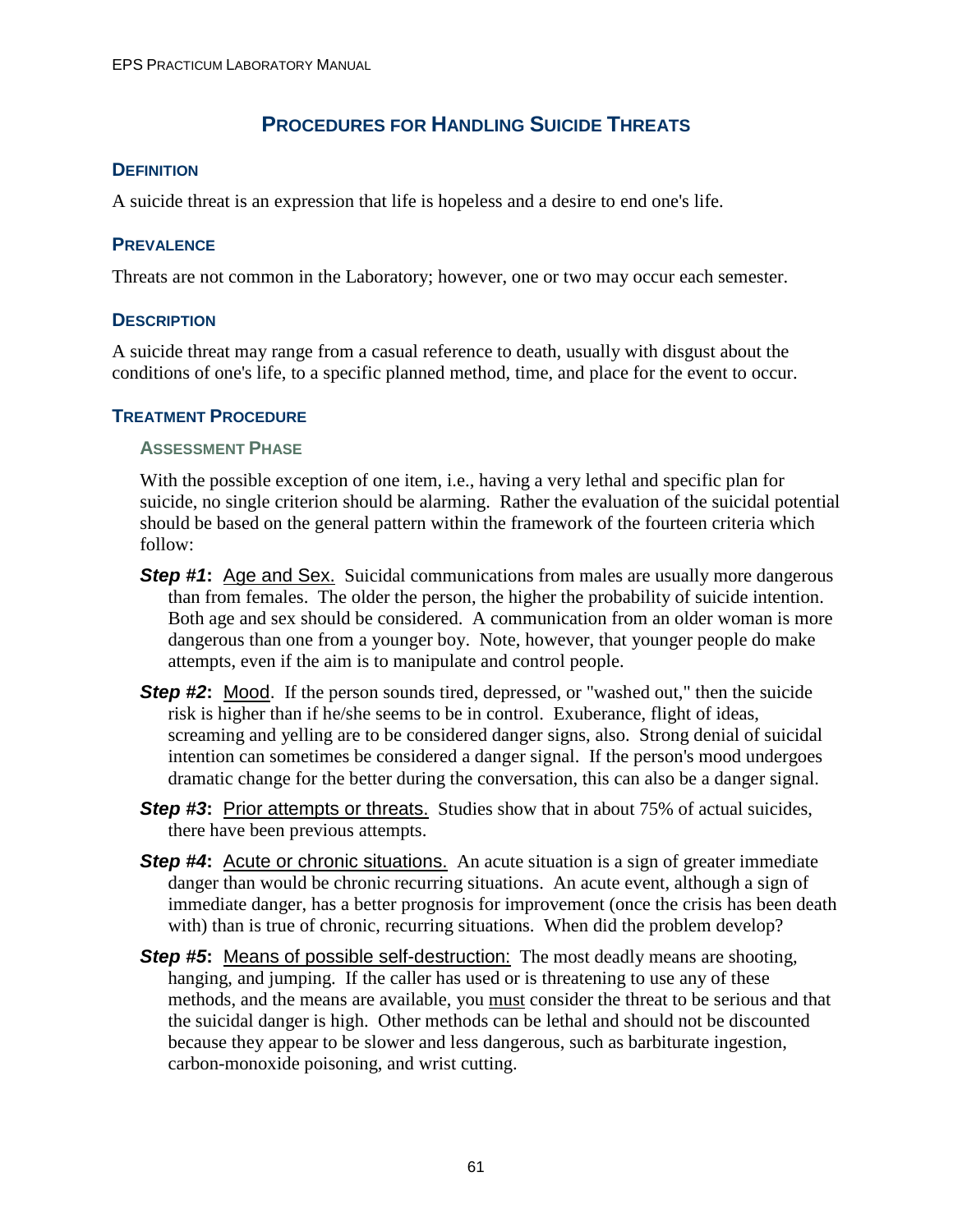- **Step #6:** Specific detail of the method: If the caller not only has specifically named the method he/she intends to use, but also goes on to describe details about time and place, he/she should be considered to be in danger.
- **Step #7:** Recent loss or separation from loved one: If death of a loved one and/or divorce and separation come into the picture, the danger goes up. The separation need not have already taken place, but he/she may feel that it is impending and he/she is therefore depressed. If there is any actual or pending loss of a loved one, danger rises.
- **Step #8:** Medical symptoms: If such facts as unsuccessful surgery, chronic debilitation, cancer or fear of cancer, asthma, fatigue, impotence, loss of sexual desire or any medical symptom come into the picture, the suicidal danger goes up. This is especially true in an older person who may be fearful they will never be well again. They may be lonely and feel that nobody cares for them, which will help to exaggerate the importance of their physical ailments.
- **Step #9:** Diagnostic impressions: Making a psychiatric diagnosis is a professional task; however, record any symptoms given to you so that a professional evaluation may be made later. Obvious signs such as hallucinations, delusions, or loss of contact with reality, will reveal a disoriented state. If such states as depression, anxiety, alcoholism, or homosexuality enter into the picture, then the suicidal danger increases.
- **Step #10:** Resources: If the caller is under financial stress, if he/ she has no friends, or if he/she is all alone and has few or no social contacts, then the suicidal danger is higher.
- **Step #11:** Living arrangements: The greater the satisfaction of the client in this area, the lower the risk. Four questions are useful: Who is the person the client is living with in the same dwelling at the present time? What is the quality and nature of their relationship? Is the client satisfied? Are these arrangements economically, emotionally, and socially adequate and supportive for the client at the present time? Clients who live alone, have few friends or other support systems or are unhappy in their living arrangements are greater risks.
- **Step #12:** The client's perception of his problem. The client who feels his/her situation is hopeless and/or he/she is helpless to deal with the problem is a higher risk. How realistic are the client's perceptions of the situation? Are they accurate, distorted, or confused? Remember: Suicide is almost always an emotional decision, not a rational one!
- **Step #13:** Disruptive of daily living patterns. The client who is not going to work, who is not eating well, who has lost weight and who is not able to carry on daily routine is a higher risk than one who is not so affected.
- **Step #14:** Coping strategies and devices: How has the client dealt with crisis in the past? Have formerly used coping methods been tried? If so, and they have proven ineffective, why are they not working now? Is the client impulsive? Does the client habitually return to excessive drinking or misuse of drugs or violent acting out against self or others?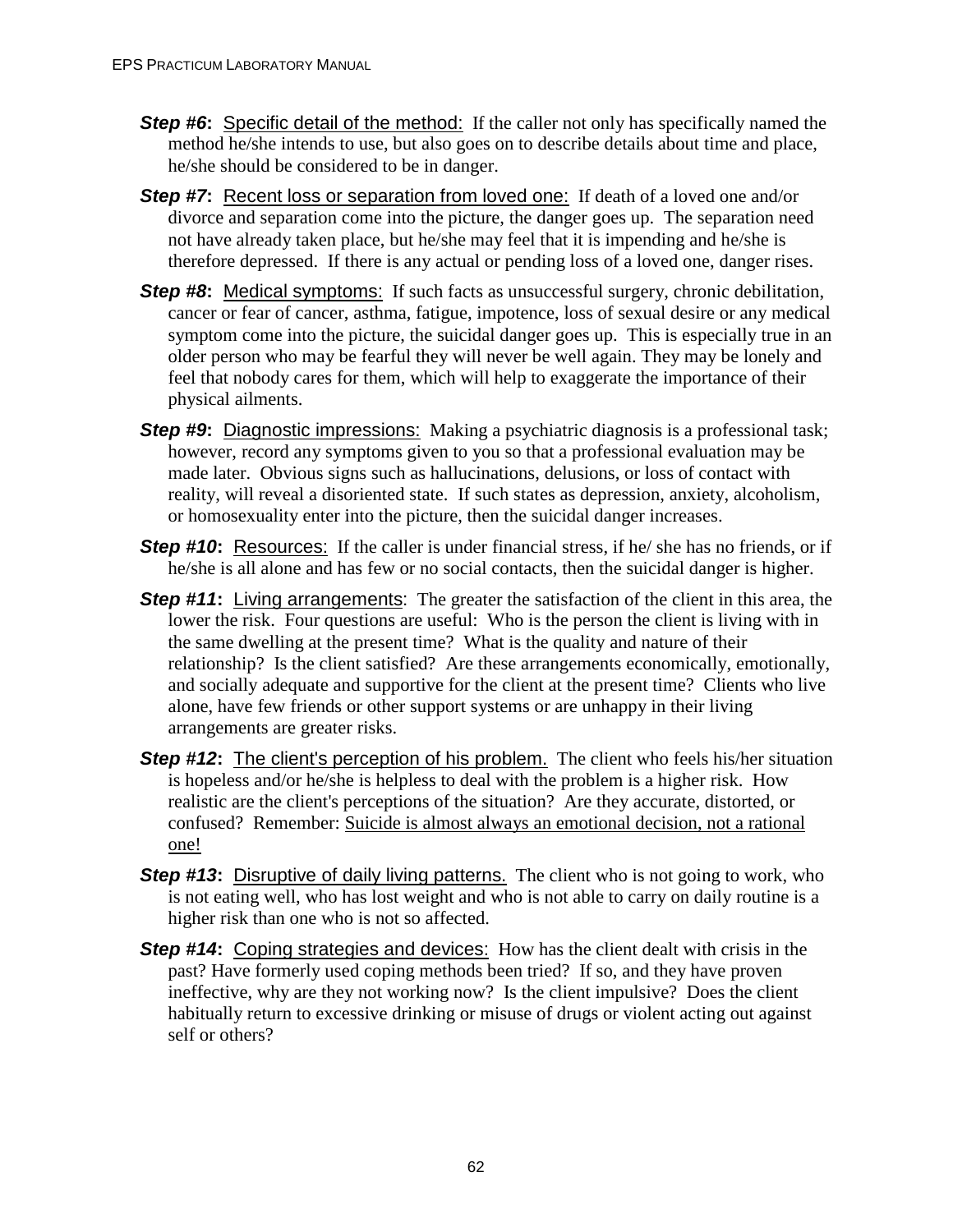#### **TREATMENT PHASE**

- **Step #1:** The counselor becomes aware of the steps to take in working with and in assessing of suicidal potential.
- **Step #2:** The counselor remains calm during the session in which the threat occurs. The counselor does not become distressed or excited by the threat.
- **Step #3:** The counselor listens to what the client is saying, asks questions appropriate to determine the lethality of the threat, and reviews the criteria for the assessment of suicide potential in his/her own mind, during the session, to determine if the threat is serious.
- **Step #4:** Prior to the client leaving the Laboratory, if possible, the counselor discusses the situation with their supervisor. The supervisor helps the counselor determine if there is a need for specific action at this time while the client is still in the Laboratory. (a) The counselor (or in some cases the supervisor) continues the session until such a time as it is felt that the danger of suicide is no longer present. (b) The counselor enters into a "No-Suicide Contract" with the client to extend beyond the next scheduled counseling session. Have the client repeat "I promise not to do anything self-destructive intentionally or unintentionally until \_\_\_\_\_\_\_ "(specific limited time). (c) If it is determined that the  $\Box$  "(specific limited time). (c) If it is determined that the threat made by the client is serious, the practicum instructor is informed as soon as possible. (d) The counselor and supervisor decide whether to refer the client to another agency immediately. (This action is taken upon consultation with the Practicum Instructor.). (e) If an outside referral is made, the practicum instructor informs the Educational Psychology Department Chair of the decision.
- **Step #5:** If the threat was not serious, upon completion of the session, the counselor gets in touch with his/her supervisor as soon as possible and reviews the video tape with the supervisor to determine whether assessment was accurate and the action taken was appropriate.
- **Step #6:** If it is felt that there was a "real" threat, the EPS Department Chairperson follows the appropriate chain of notification. (Two possible chains of notification are as follows:
	- 1. Department Chairperson, Vice President for Student Affairs, Campus Security, Police or
	- 2. Department Chairperson, Dean of College, Vice-President for Academic Affairs, Police).

### **SOURCE**

"Criteria for Assessment of Suicidal Potentiality" (adapted from Sliaken, 1979, and Hatton, Valente, & Rink, 1977).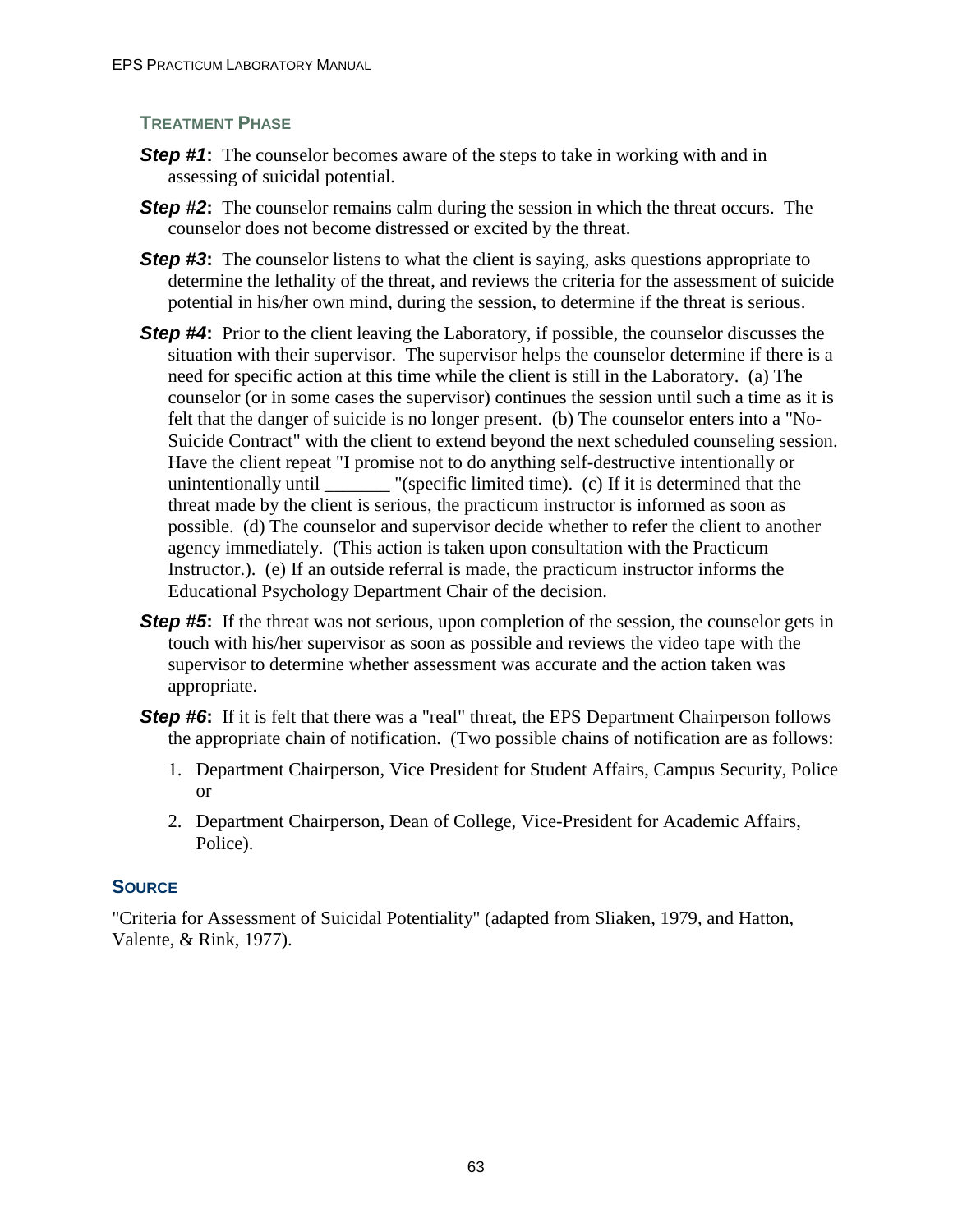# **DECISION TREE FOR HANDLING SUICIDAL/HOMICIDAL THREAT OR IDEATION**

| Client reports to Lab                                                      |                                                                                                                       |
|----------------------------------------------------------------------------|-----------------------------------------------------------------------------------------------------------------------|
|                                                                            |                                                                                                                       |
| report by client or other of suicidal/homicidal gesture.                   | Counselor becomes aware of suicidal/homicidal threats through client's report of suicidal/homicidal ideation or       |
|                                                                            |                                                                                                                       |
| Counselor stays calm and thinks through the steps he/she will need to take |                                                                                                                       |
|                                                                            |                                                                                                                       |
|                                                                            | Counselor listens to what client is saying and mentally determines if client's report indicates seriousness of intent |
|                                                                            |                                                                                                                       |
|                                                                            | Homicide: Counselor asks Client the name, address, and phone # of intended victim(s); plan; and inquires about        |
| access to means.                                                           |                                                                                                                       |
|                                                                            | Suicide: Counselor asks Client about his/her plan; his/her access to means; and name, address, & phone # of           |
| supportive friend/family member.                                           |                                                                                                                       |
|                                                                            |                                                                                                                       |
| A judgment is made that the threat is serious                              | $\blacktriangleright$ Yes                                                                                             |
|                                                                            |                                                                                                                       |
|                                                                            | Counselor immediately discusses situation with supervisor                                                             |
| No                                                                         | or practicum instructor                                                                                               |
|                                                                            |                                                                                                                       |
|                                                                            |                                                                                                                       |
| Counselor conducts session as usual                                        |                                                                                                                       |
|                                                                            | Counselor keeps session going until the crisis is                                                                     |
|                                                                            | No<br>over                                                                                                            |
| Counselor meets with supervisor/practicum                                  |                                                                                                                       |
| instructor and takes emergency action as                                   | Yes                                                                                                                   |
| needed                                                                     |                                                                                                                       |
|                                                                            |                                                                                                                       |
| Session is concluded                                                       |                                                                                                                       |
|                                                                            | "No Suicide"/"No Homicidal" contract is made                                                                          |
|                                                                            | with the client that extends beyond next                                                                              |
|                                                                            | scheduled session                                                                                                     |
| Routine sessions or follow up pursued                                      |                                                                                                                       |
|                                                                            | Session is concluded                                                                                                  |
| Counselor, supervisor and practicum instructor review                      |                                                                                                                       |
| tapes of session to determine what specific action is                      |                                                                                                                       |
| needed                                                                     |                                                                                                                       |
|                                                                            |                                                                                                                       |
| Practicum Instructor/Supervisor determines that threat                     |                                                                                                                       |
| was genuine                                                                |                                                                                                                       |
|                                                                            |                                                                                                                       |
| Practicum Instructor decides the                                           | Routine sessions or follow up pursued<br>No                                                                           |
| necessary plan of action                                                   |                                                                                                                       |
|                                                                            |                                                                                                                       |
| Yes                                                                        |                                                                                                                       |
|                                                                            |                                                                                                                       |
|                                                                            | Practicum Instructor notifies the EPS Dept. Chair who in turn may notify appropriate University and Law               |
| Enforcement Agency. Practicum Instructor notifies the potential Victim(s)  |                                                                                                                       |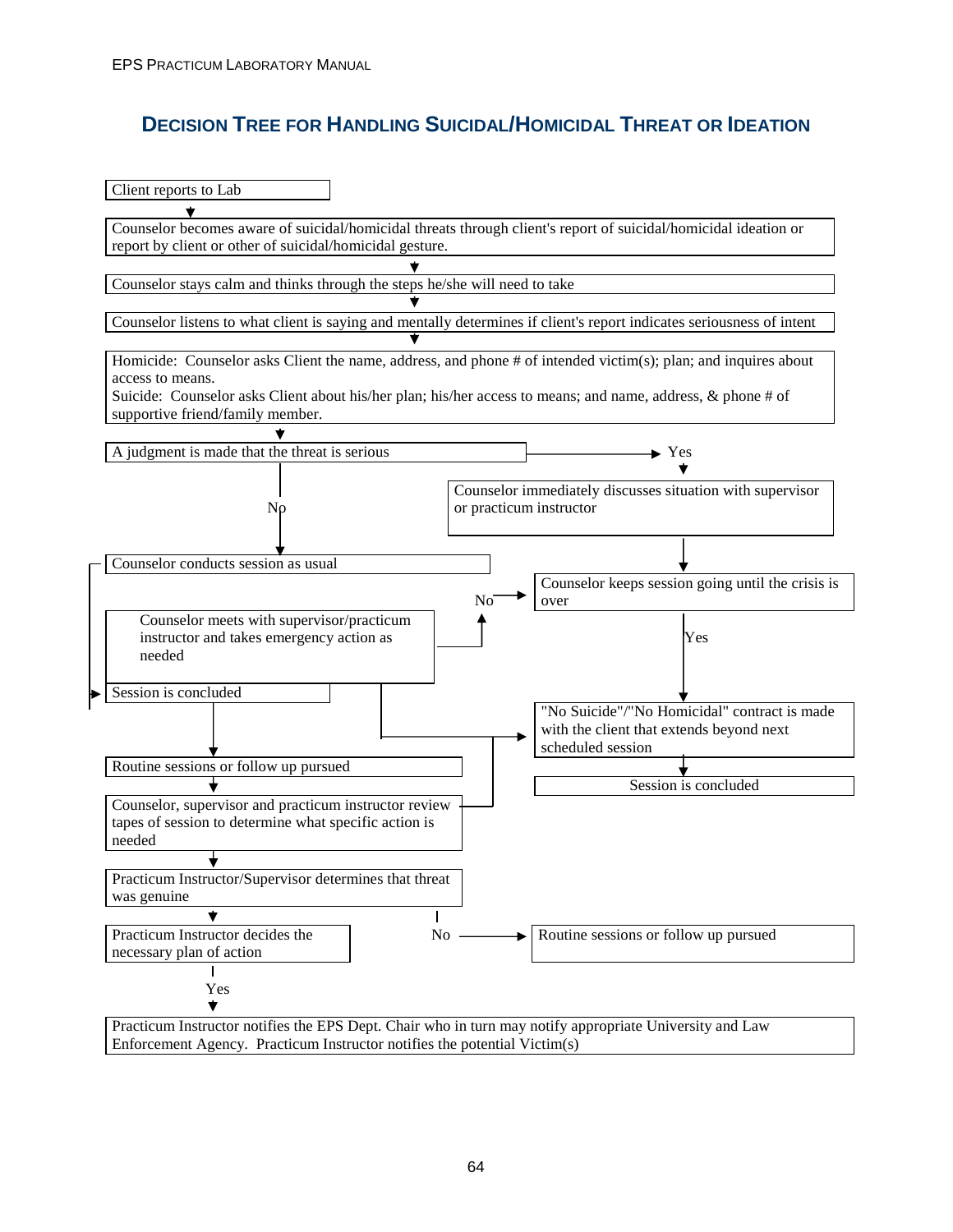# **PROCEDURES FOR HANDLING ADULT SUICIDAL CLIENTS**



**Yes** 

"How are you going to kill yourself?"

"Do you have the gun available?" or "Do you have any pills?" [or questions as appropriate]

"When are you planning to do this?" [How likely is it the person will be rescued?]

"Have you attempted suicide before?" [If yes, get details]

 "How did you feel about not dying in that attempt?" Most often embarrassed.

If angry at being saved, the client is a high risk for suicide: "Tell me about that."

"Is there a history of suicide in your family?"

[Be sensitive to the client's feelings, but get this information from them. Ask yourself how much protection this person needs. What does your intuition tell you? The client may be telling you the "right" answers but the client may not believe what they are telling you.]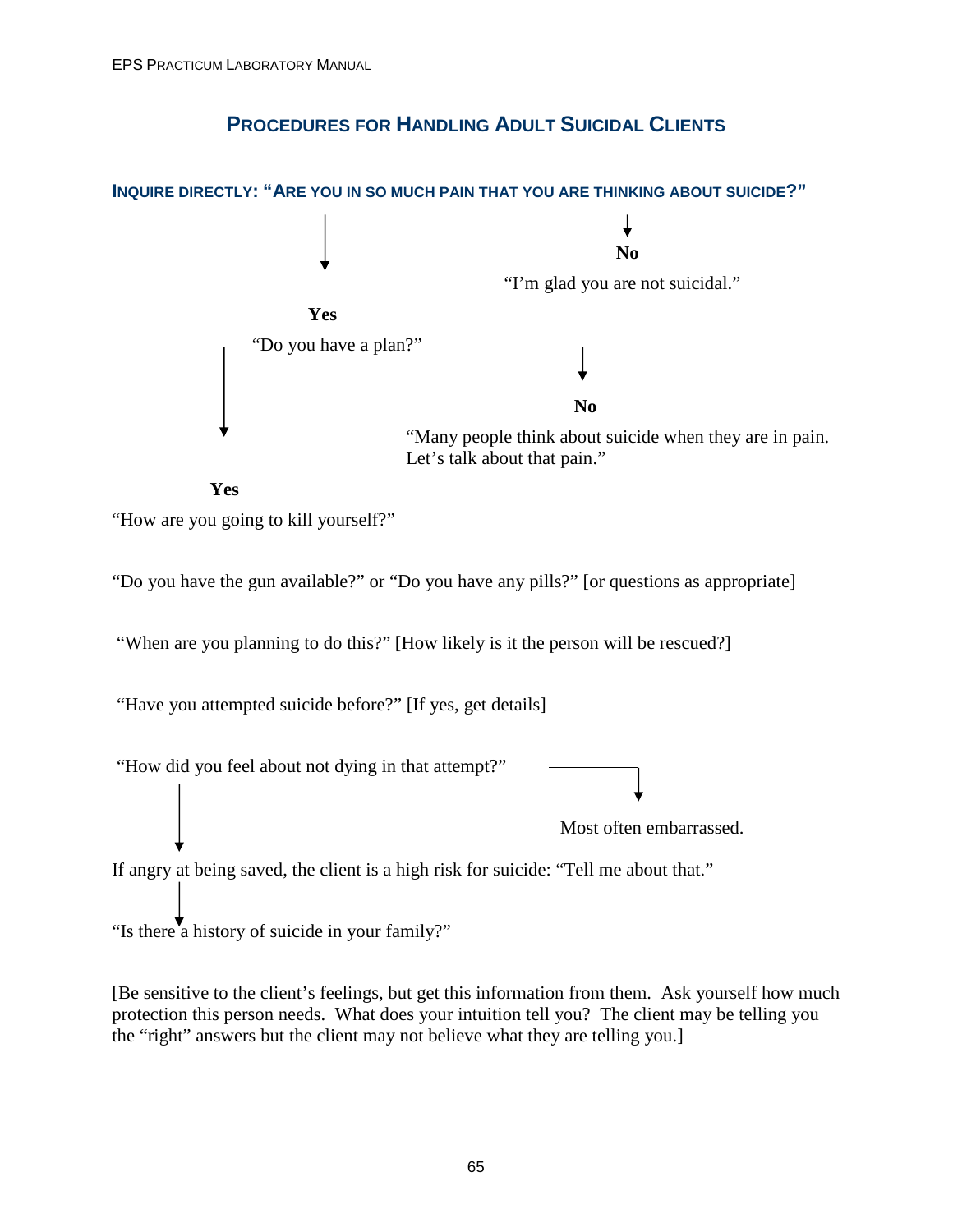#### **QUESTIONS TO ASK YOURSELF ABOUT THE CLIENT:**

- Does the client have the physical energy to commit the act?
- How secretive are they in terms of responding to your questions?
- How willing are they to work with you to solve the problem or to at least look at their alternatives to handle their pain?
- How willing are they to seek social support?

#### **IF YOU DECIDE THE CLIENT'S SUICIDE THREAT IS SERIOUS:**

- 1. Ask the client to sign a no-suicide contract and get a commitment from them for other preventive actions (e.g., getting the gun out of the house; seeking support from a friend or family member; coming in for counseling).
- 2. If the client refuses to sign the contract, excuse yourself, ask the client to wait in the room, and find a supervisor, practicum instructor, or other instructor. If none of these people are available, call NAU's Counseling Services at 3-2261.
- 3. Describe the situation and follow the supervisor's instructions. At the supervisor's discretion, it may be necessary to detain the client and contact the police (3-3000 or 911). At that point the police will decide what to do next.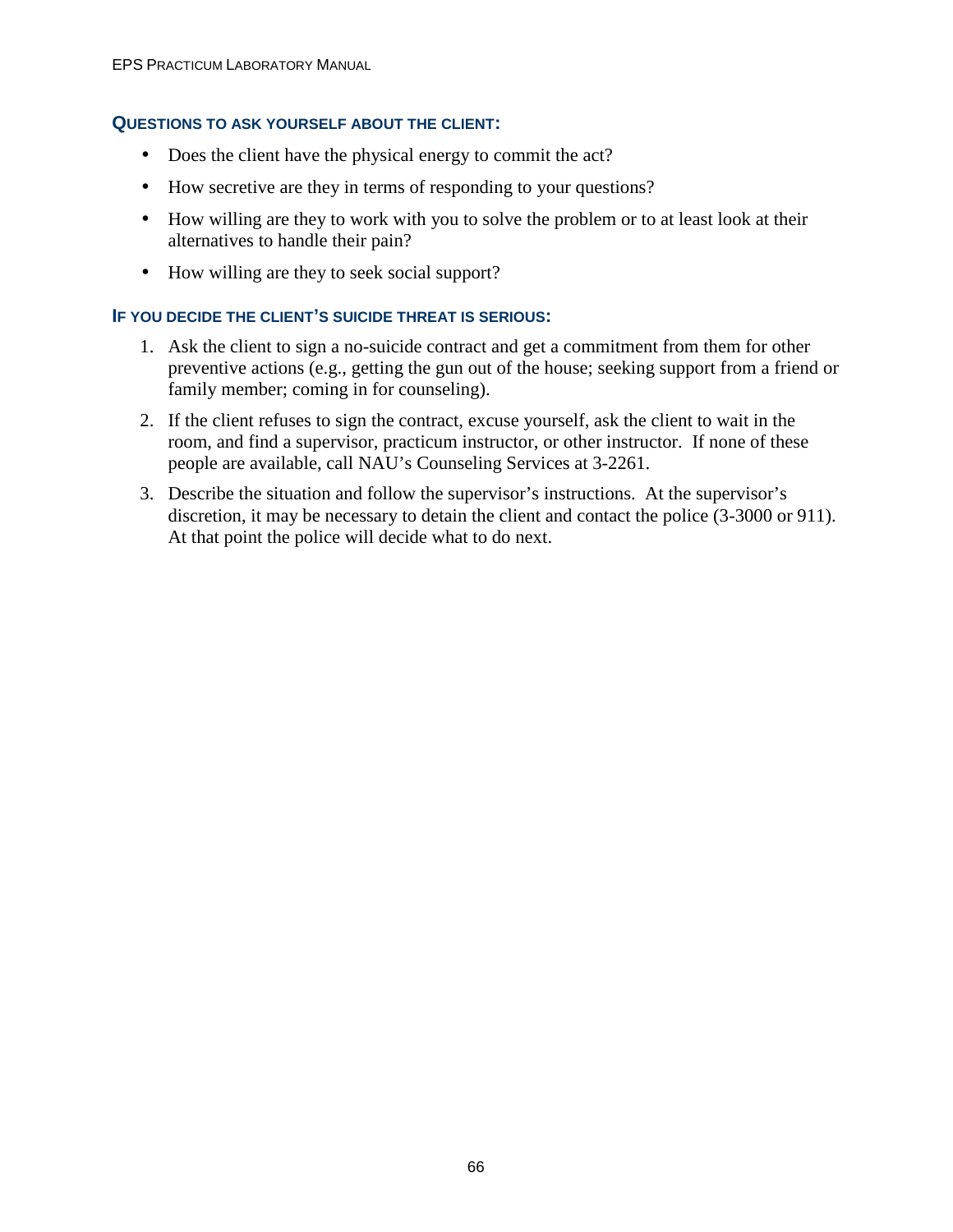# **PROCEDURE FOR HANDLING SUSPECTED CHILD ABUSE / NEGLECT CASES**

### **ASSESSMENT**

When the client reports to the practicum laboratory, and the counselor, whether by report of the parents or caregiver or by observation of the child, suspects abuse or neglect, steps must be taken immediately to report the suspected abuse/neglect. Observation of the child might reveal cuts, bruises, abrasions or other injuries that may appear out of the ordinary for a child of that age. The counselor may observe a "failure to thrive" or excessive fear, withdrawal or "helpless" attitude in the child which may suggest abuse or neglect. The reports of the parent or caregiver may indicate excessive physical or psychological punishment or discipline.

#### **INTERVENTION**

Once abuse or neglect is suspected, the counselor is required by law to enact a series of steps to report the suspected abuse/neglect.

- A. The counselor has the client remain at the Lab while the subsequent steps are undertaken.
- B. The counselor informs the supervisor/are instructor of the situation and the reasons why abuse or neglect are suspected. If the supervisor is not available at the time, the usual chain of notification is followed until the person serving in place of the supervisor is alerted and action can be taken.
- C. The supervisor/practicum instructor then determines whether or not the counselor's suspicion is likely. If he or she feels that it is not, then the counselor conducts the session as usual. If, on the other hand, he or she feels that the suspicion is warranted, he or she immediately calls the State Child Abuse Hotline to report the case.
- D. The counselor then conducts the session as usual. Of course this may be difficult if the client feels that trust has been broken by the reporting of the incident. In many cases, however, the client can be convinced that he or she has done the right thing and that remaining in therapy can be helpful to both the suspected abuser and the child.
- E. Document information, consultations, and outcome in progress note.

### *Regardless of how difficult or uncomfortable it may be to report child abuse, ALL states require by law that we do.*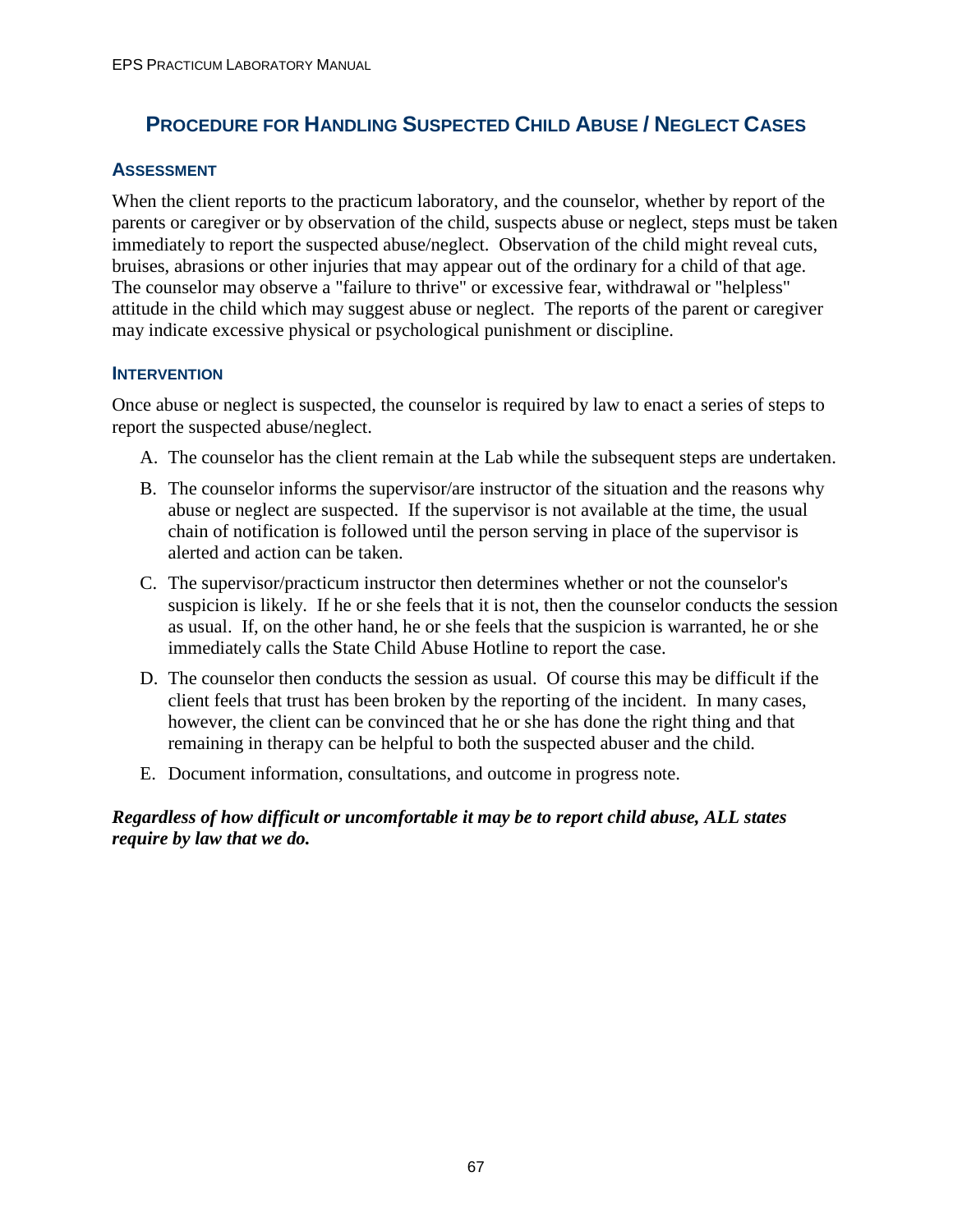# **DECISION TREE FOR HANDLING SUSPECTED CHILD ABUSE/NEGLECT**

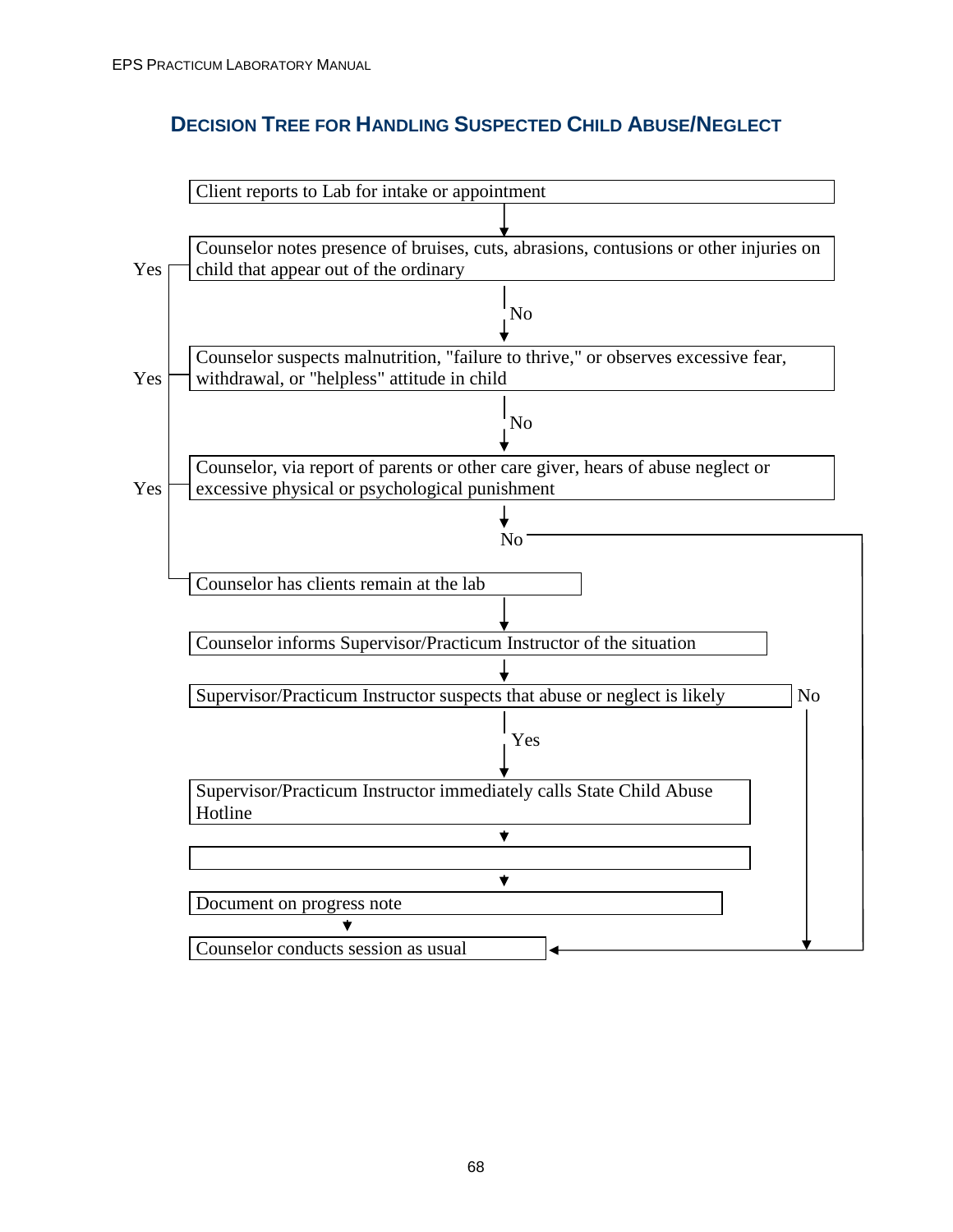# **THE SAD PERSON'S SCALE AND GUIDELINES FOR ACTION**

| $S - Sex$                    | 1 point for Male                        |
|------------------------------|-----------------------------------------|
| $A - Age$                    | 1 point if 19 or younger $-45$ or older |
| $D$ – Depression             | 1 point                                 |
| $P -$ Previous Attempt       | 1 point                                 |
| $E$ – Ethanol Use            | 1 point                                 |
| $R -$ Rational Thinking Loss | 1 point                                 |
| S – Social Support Lacking   | 1 point                                 |
| $O$ – Organized Plan         | 1 point                                 |
| $N - No Spouse$              | 1 point                                 |
| $S - Sickness$               | 1 point                                 |
|                              |                                         |

## **TABLE 1: THE SAD PERSON'S SCALE**

## **TABLE 2: GUIDELINES FOR ACTION**

| <b>Total Points</b> | <b>Proposed Clinical Action</b>          |
|---------------------|------------------------------------------|
| $0$ to $2$          | Send home with follow-up                 |
| $3$ to 4            | Close follow-up consider hospitalization |
| $5$ to 6            | Consider strongly hospitalization        |
| 7 to 10             | Hospitalize or commit                    |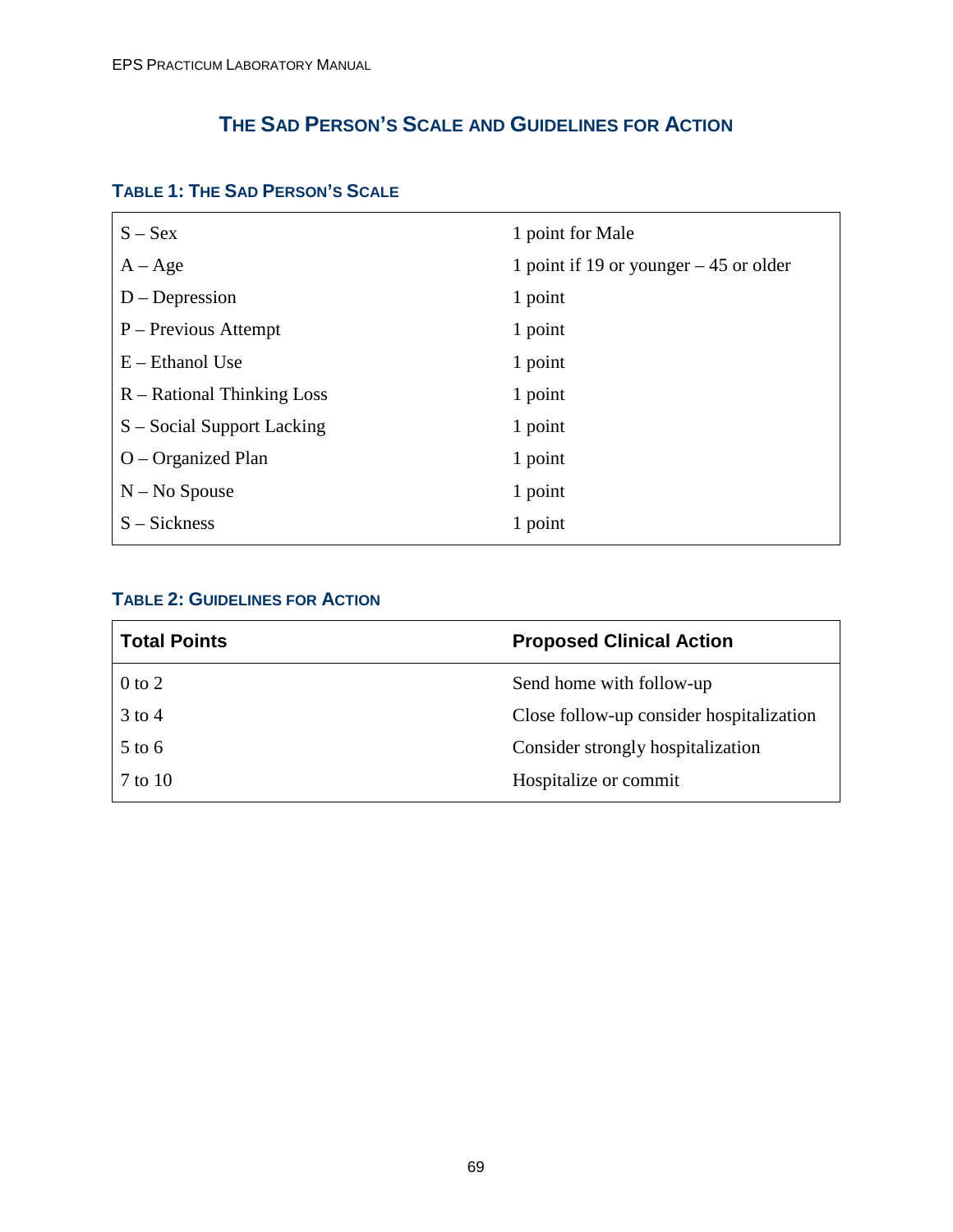# **TARASOFF DECISION CHART**

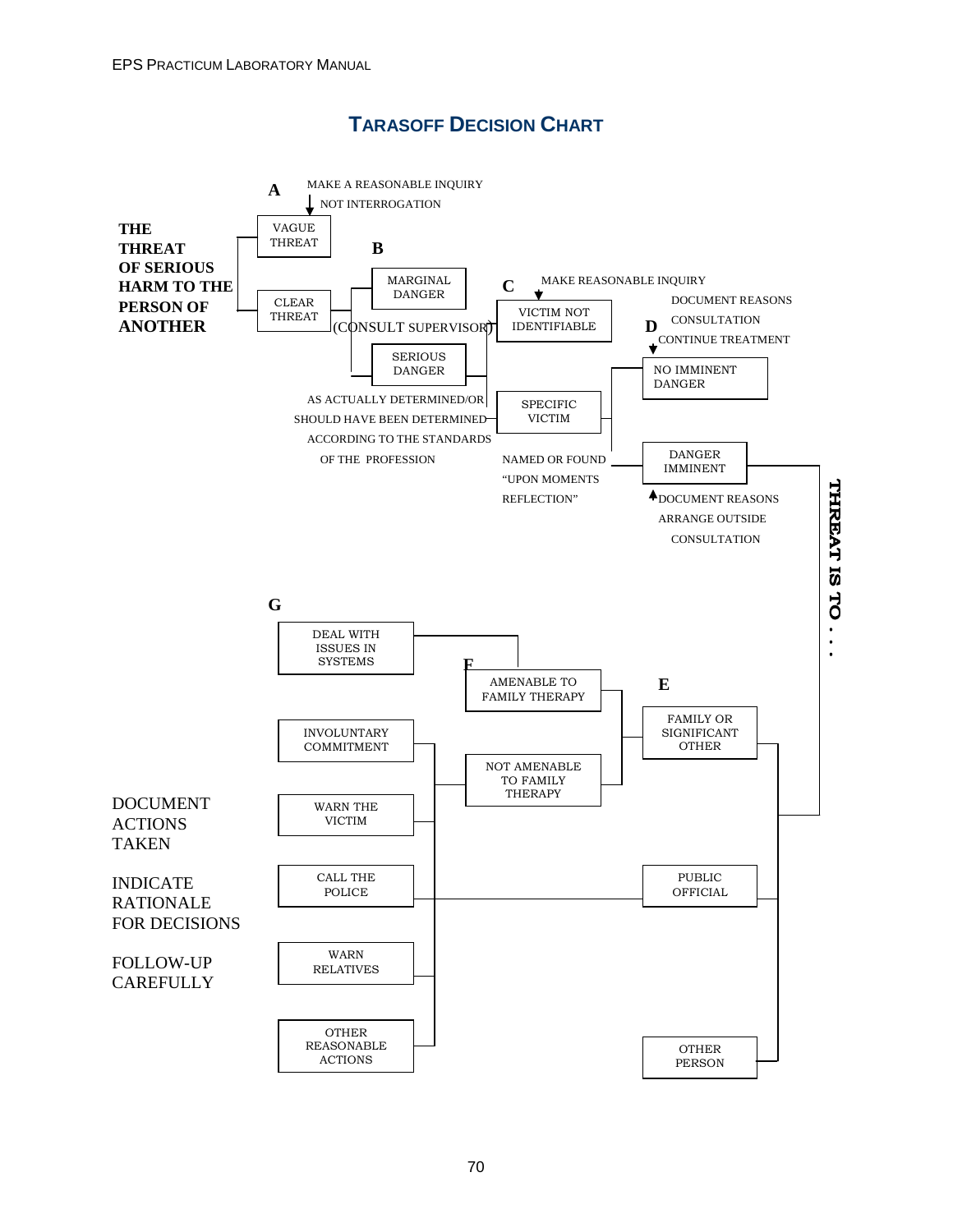## **MASTER'S PRACTICUM (EPS 692) GRADING PHILOSOPHY**

At midterm students should be advised as to where they stand on the A, B, In- Progress, or C, D, F continuum so that remedial action can be taken, if warranted.

**A final grade of "Pass"** shall be indicative of "A" or "B" work.

**A grade of "In Progress"** shall be interpreted in the following two ways:

- 1) the student is making satisfactory progress toward completion of course requirements, but has not completed all requirements at this time. This student, if enrolled in practicum, shall be allowed to begin his/her internship if both the practicum and internship supervisor agree. Again, if the student cannot realistically complete course requirements in eight weeks, he or she should register to repeat the entire course.
- 2) the student is making progress toward completion of course client contact requirements, but there is doubt about the student's ultimate ability to demonstrate knowledge and/or skill requirements. This student, if enrolled in practicum, shall not be allowed to begin his/her internship experience until such time as all practicum requirements have been successfully completed.

**Incomplete** – may be earned when a student is unable to complete requirements due to circumstances, such as serious illness, beyond their control.

**A final grade of "Fail"** shall be interpreted as a "C", "D", or "F" in the schema outlined above and should be so explained by the instructor at the exit interview.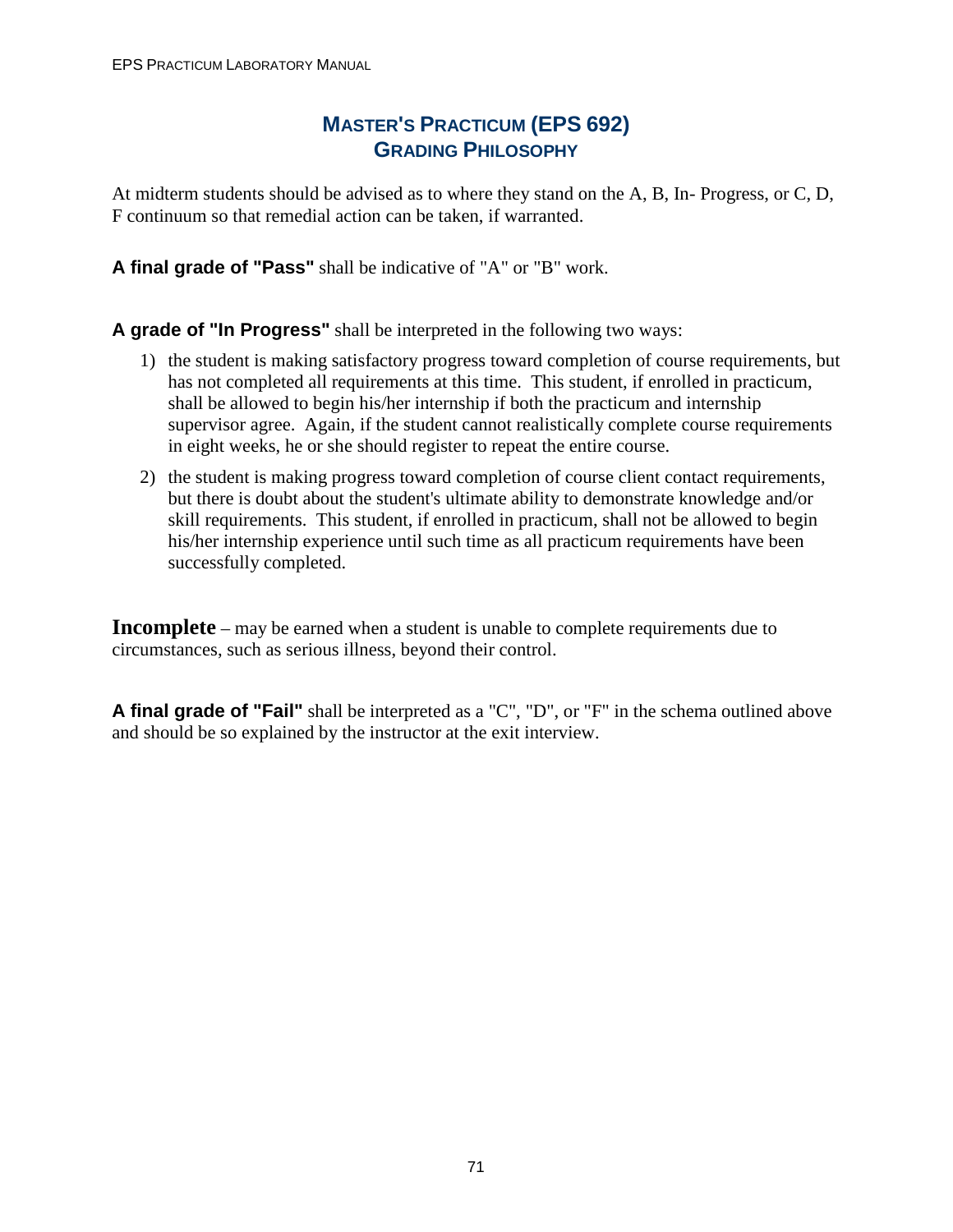# **GUIDELINES FOR MASTER'S PRACTICUM HOURS CONDUCTED OFF-SITE MASTER'S PRACTICUM (EPS 692)**

The purpose of these guidelines is to clarify the Off-Site Practicum procedure.

The Off-Site Practicum provides students the opportunity to apply the theoretical concepts and skills learned thus far in their academic program and supplement the knowledge and skills with practical experience. The Off-Site Practicum also allows students to gain direct service skills in working with individuals and groups.

## **OBJECTIVES OF THE PRACTICUM HOURS CONDUCTED OFF-SITE**

- 1. To provide additional experiences to complement the practicum lab experiences to assist in the development of counseling skills which enhances their knowledge and skills in the following areas: (a) human growth and development, (b) social and cultural foundations, (c) helping relationships, (d) group work, (e) career and lifestyle development, (f) appraisal, (g) research and program evaluation, (h) professional orientation and (i) foundations, contextual dimensions, and knowledge.
- 2. To provide experience in group work and skills for the practice of counseling.
- 3. To learn how to establish and maintain effective working relationships with supervisors, coworkers, and clients of different ethnic and racial backgrounds.

### **RESPONSIBILITIES OF THE STUDENT**

- 1. Obtain a minimum of 20 hours (25 hours for Flagstaff students) of individual counseling at NAU's Practicum Lab. Up to 15 Group hours and up to 60 indirect hours may be obtained at an approved off-site location as per signed Off-Site contract. Flagstaff students, please check with your practicum instructor before proceeding.
- 2. Complete activity log sheets weekly and submit them to the Faculty Supervisor/Instructor monthly during supervision and at a minimum during the midterm and final meetings. The activities must include:
	- a. a maximum of 15 group hours.
	- b. weekly individual supervision by the site supervisor.
- 3. Understand and practice the procedures, policies, and regulations established by the site.
- 4. Ask for assistance and supervision when needed to assure the client(s) receives adequate services.
- 5. Seek the assistance of appropriate staff members to address problems and register complaints.
- 6. Attend conferences, staff meetings, and training sessions that are assigned by the Site Supervisor.
- 7. Conform to the dress code of the agency.
- 8. Inform the Off-Site Supervisor when she/he will be late or absent.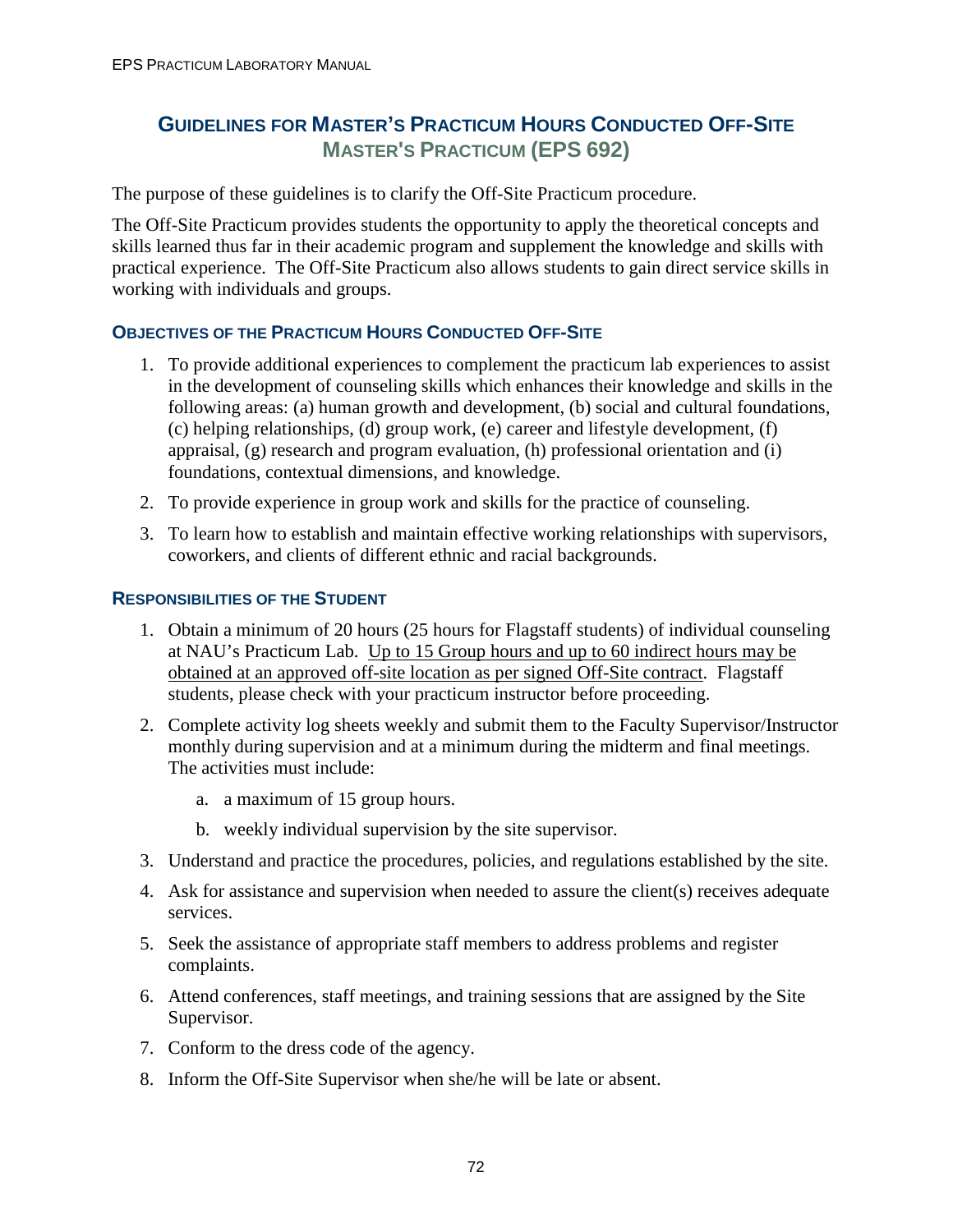- 9. Complete the student self-evaluation forms and review them with the Off-Site Supervisor before discussing them with the Faculty Supervisor.
- 10. Complete and submit the Off-Site Supervisor and Off-Site Evaluation Forms to the Practicum Instructor.
- 11. Provide the Off-Site Supervisor with a copy of these guidelines and the EPS 692 course syllabus.

## **THE ROLE OF THE OFF-SITE**

- 1. Provide the student with an opportunity to learn group counseling skills.
- 2. Provide opportunities to integrate knowledge with practice in the following areas: (a) human growth and development, (b) social and cultural foundations, (c) helping relationships, (d) groups, (e) career and lifestyle development, (f) appraisal, (g) research and program evaluation, (h) professional orientation, and (i) foundations, contextual dimensions and practice of community mental health counseling.
- 3. Provide best practice models of counseling services.
- 4. Provide the students with the opportunity to interact with professional role models.
- 5. Provide students with the opportunities to develop audio and video recordings of the student's interactions with clients appropriate to the specialization for use in supervision.

## **PROCEDURE TO BECOME AN OFF- SITE SUPERVISOR**

#### **QUALIFICATIONS**

School Counseling students: Site supervisors must have a minimum of a master's degree in Counseling or related field and have one of the following credentials: (a) School Counselor with a K-12 Guidance Counselor Certification by the Arizona Department of Education;

Clinical Mental Health Counseling students: Site supervisors must have a minimum of a master's degree in Counseling or related field and have one of the following credentials: (a) Arizona Licensed Professional Counselor, or (b) Certified Rehabilitation Counselor.

Other credentialed professionals will also be considered including: (a) Licensed Psychologist, (b) Licensed Psychiatrist, (c) Registered Psychiatric Nurse, (d) Licensed Clinical Social Worker, and (e) Licensed Marriage and Family Therapist.

## **DOCUMENTATION**

- (1) current copy of vita/resume
- (2) current copy of credentials

## **PROCESS**

Once documentation materials are received by the NAU faculty supervisor, the Off-Site supervisor will receive notification within 2-4 weeks informing him or her that they are eligible to provide supervision to NAU counseling students. Periodic re-updates will be requested of the Off-Site supervisor when necessary (e.g., current copy of renewed credentials).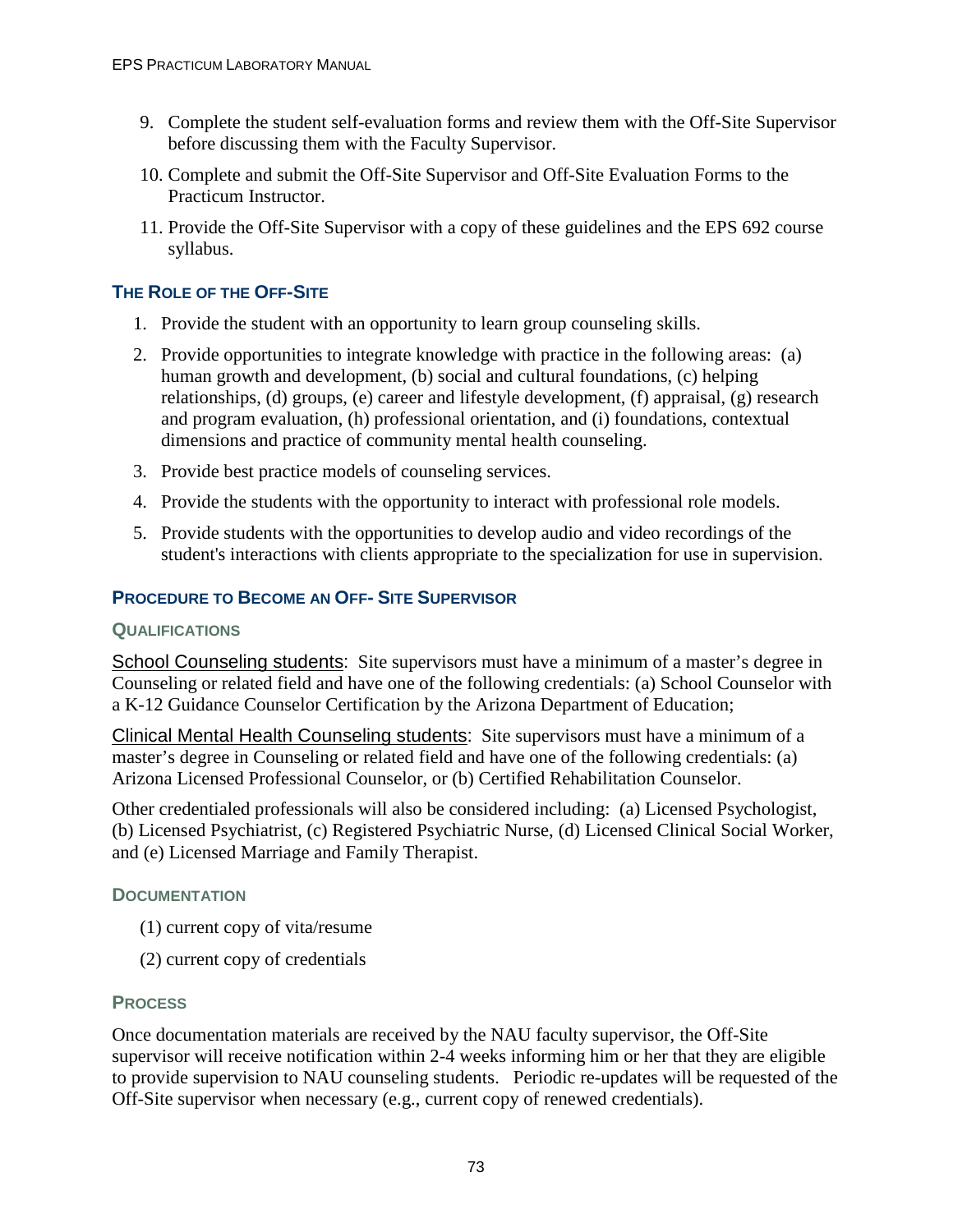### **THE ROLE OF THE OFF-SITE SUPERVISOR**

- 1. To orient the student to the program.
- 2. To provide 10-15 group counseling hours so students can continue to enhance their skills.
- 3. To provide the student with written materials describing the policies and procedures of the site.
- 4. To sensitize the student to broad issues, trends, and dilemmas in the profession, so that she or he may gain some perspective as to the macrosystem in which the program operates.
- 5. To help the student in planning, organizing, and implementing her or his duties.
- 6. To set up learning situations such as interviews, staff meetings and consultations in which the student is a participant which may be used as all or part of the 60 Indirect hour requirement.
- 7. To provide formal and informal supervision in which policies, roles, activities, and concerns can be discussed.
- 8. To inform the student of steps he or she should take to improve weakness and further develop strengths in job performance.
- 9. To review with the student her or his evaluations prior to submitting them to the Faculty Supervisor.

#### **THE ROLES AND RESPONSIBILITIES OF NAU PRACTICUM INSTRUCTOR**

- 1. To provide an opportunity for students to discuss their provision of counseling experiences with Practicum Faculty.
- 2. To ensure students and site personnel that the University and Program remains involved and interested in their progress and studies.
- 3. To address any academic or clinical practice problems that may develop between the student and the site.
- 4. To evaluate the student's progress and professional potential and provide the student with feedback relative to professional development.
- 5. To function as a liaison between the university and site.
- 6. To conduct a formal evaluation of the student's performance in consultation with the Off-Site supervisor.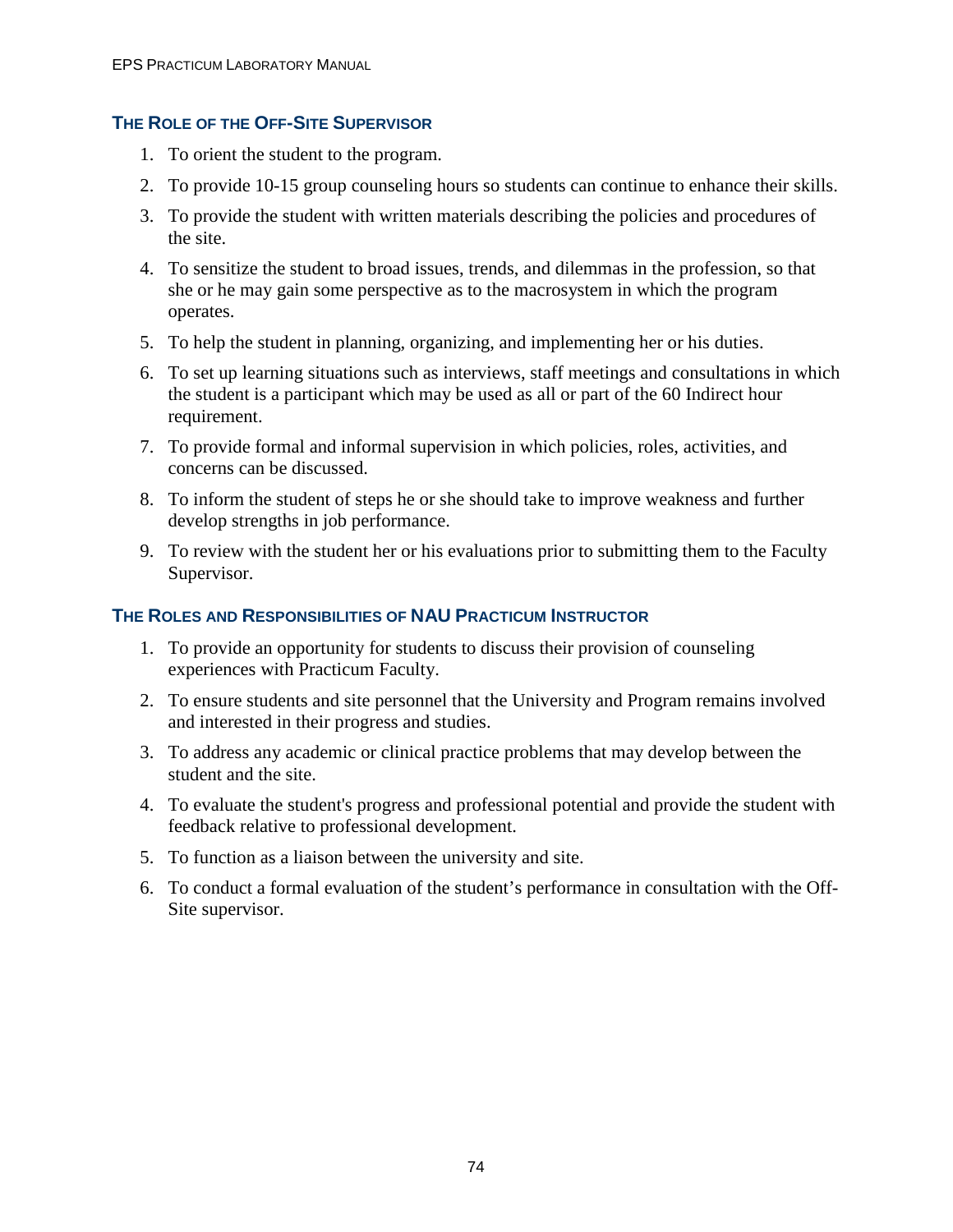### **PROCEDURE FOR ARRANGING AND PARTICIPATING IN OFF-SITE PRACTICUM EXPERIENCES**

#### **SEMESTER PRECEDING THE PRACTICUM**

- 1. During the semester preceding the beginning of the Practicum, the student will obtain the EPS 692: Practicum-Masters Guidelines Manual and read it. Then, the student will arrange an appointment (in person or telephone) with his/her advisor to discuss appropriate Practicum off-sites based upon the student's interests and needs. If students are only completing group work hours in a regular semester, they can begin this process at the beginning of the semester they plan to complete practicum.
- 2. Following the meeting with the advisor, the student investigates advisor-approved Practicum site possibilities by visiting and interviewing with supervisory personnel at the various agencies. When the student has tentatively decided upon an Practicum site, he/she will complete the Practicum contract form including appropriate signatures, obtain the Off-Site supervisor's credentials and resume, and return these documents to his/her advisor for final approval.
- 3. Students are required to obtain student professional liability insurance to cover the period that he/she is completing the Practicum.

#### **SEMESTER OF THE PRACTICUM**

- 1. **Weeks 1-2:**The Practicum begins during the first week of the designated semester unless other arrangements have been approved by the Site and Faculty Supervisors.
- 2. **Week 5 or 6:**The Student completes the first five-six weeks on the log form. The midterm evaluation is also completed. The forms are signed by the Site Supervisor and given to the Faculty Supervisor. Information will be used in the mid-term evaluation.
- 3. **Weeks 10-12:**The Student and Site Supervisor should each complete the final student evaluation form and then discuss each other's evaluations together. A formal evaluation is also conducted with the Site Supervisor, and the Practicum supervisor with the student present. The Student completes the final log forms. The forms are signed by the Site Supervisor and given to the Faculty Supervisor. Hours completed off-site are integrated into the Practicum Direct and Indirect Log Hour Forms.